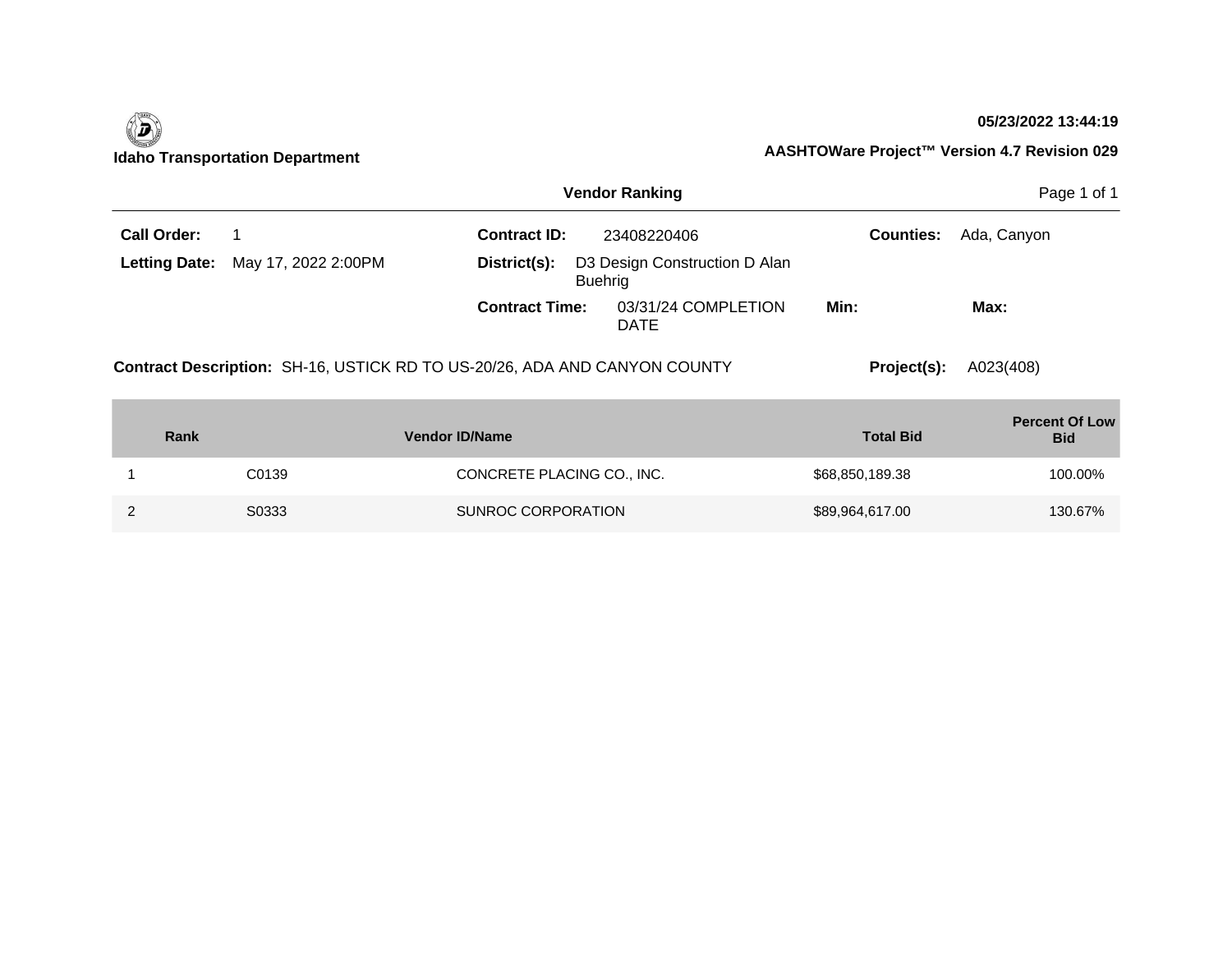# **05/23/2022 13:44:19**

|                                 | <b>Tabulation of Bids</b>                                 | Page 1 of 51 |
|---------------------------------|-----------------------------------------------------------|--------------|
| <b>Proposal ID: 23408220406</b> | <b>Counties: Ada, Canyon</b>                              |              |
| Letting Date: May 17, 2022      | <b>District(s):</b> D3 Design Construction D Alan Buehrig |              |

**Call Order:**

1 **Project(s):** A023(408) **Contract Time:** 03/31/24 COMPLETION DATE

|                 | Line No / Item ID<br><b>Item Description</b>       |                            | (1) CONCRETE PLACING CO.,<br>INC. |                   | (2) SUNROC CORPORATION |                   |                   |                   |
|-----------------|----------------------------------------------------|----------------------------|-----------------------------------|-------------------|------------------------|-------------------|-------------------|-------------------|
|                 | Alt Set / Alt Member                               | <b>Quantity and Units</b>  | <b>Unit Price</b>                 | <b>Ext Amount</b> | <b>Unit Price</b>      | <b>Ext Amount</b> | <b>Unit Price</b> | <b>Ext Amount</b> |
| <b>SECTION:</b> | 0001                                               | (Work by Contract A023(408 | <b>Cat Alt Set:</b>               |                   | <b>Cat Alt Member:</b> |                   | LCC:              |                   |
| 0005            | 105-010A                                           | 103,600.000                | 1.00000                           | 103,600.00        | 1.00000                | 103,600.00        |                   |                   |
|                 | <b>DISPUTE REVIEW BOARD-3</b><br>MEMBER(CONT ITEM) | CA                         |                                   |                   |                        |                   |                   |                   |
| 0010            | 107-019A                                           | 25,000.000                 | 1.00000                           | 25,000.00         | 1.00000                | 25,000.00         |                   |                   |
|                 | MONUMENT PRESERVATION                              | CA                         |                                   |                   |                        |                   |                   |                   |
| 0015            | 201-010A                                           | (1.000)                    | 594,600.00000                     | 594,600.00        | 1,494,400.00000        | 1,494,400.00      |                   |                   |
|                 | <b>CLEARING &amp; GRUBBING</b>                     | LS                         |                                   |                   |                        |                   |                   |                   |
| 0020            | 203-005A                                           | (1.000)                    | 52,791.00000                      | 52,791.00         | 190,400.00000          | 190,400.00        |                   |                   |
|                 | <b>REM OF OBSTRUCTIONS</b>                         | <b>LS</b>                  |                                   |                   |                        |                   |                   |                   |
| 0025            | 203-015A                                           | 70,338.000                 | 3.00000                           | 211,014.00        | 6.00000                | 422,028.00        |                   |                   |
|                 | <b>REM OF BITUMINOUS SURF</b>                      | SY                         |                                   |                   |                        |                   |                   |                   |
| 0030            | 203-045A                                           | 2.000                      | 1,800.00000                       | 3,600.00          | 4,000.00000            | 8,000.00          |                   |                   |
|                 | <b>REM OF CONC HEADGATE</b>                        | <b>EACH</b>                |                                   |                   |                        |                   |                   |                   |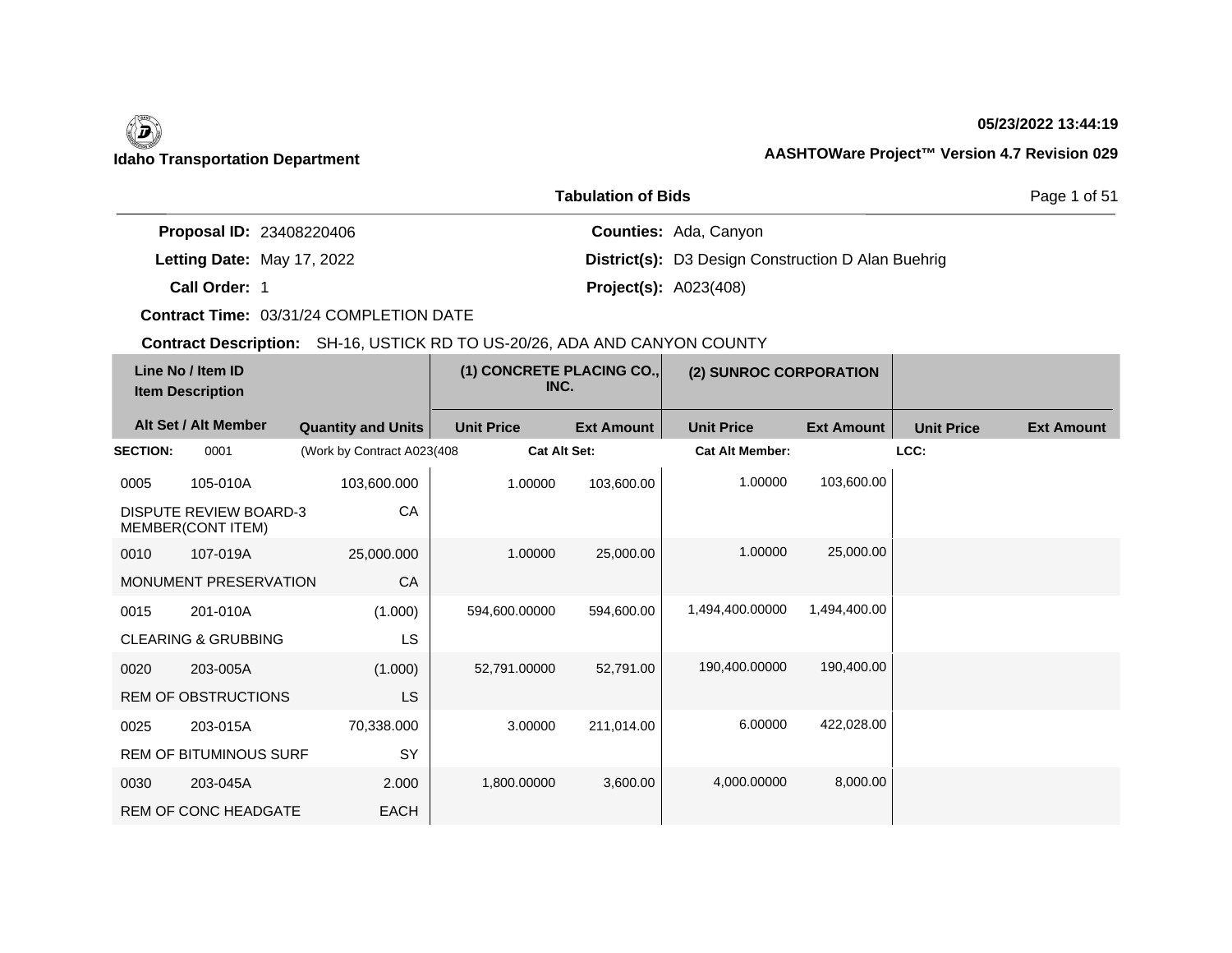# **05/23/2022 13:44:19**

|                                 | <b>Tabulation of Bids</b>                                 | Page 2 of 51 |
|---------------------------------|-----------------------------------------------------------|--------------|
| <b>Proposal ID: 23408220406</b> | <b>Counties: Ada, Canyon</b>                              |              |
| Letting Date: May 17, 2022      | <b>District(s):</b> D3 Design Construction D Alan Buehrig |              |

**Call Order:**

1 **Project(s):** A023(408)

**Contract Time:** 03/31/24 COMPLETION DATE

|                    | Line No / Item ID<br><b>Item Description</b>       |                             | (1) CONCRETE PLACING CO.,<br>INC. |                   | (2) SUNROC CORPORATION |                   |                   |                   |
|--------------------|----------------------------------------------------|-----------------------------|-----------------------------------|-------------------|------------------------|-------------------|-------------------|-------------------|
|                    | Alt Set / Alt Member                               | <b>Quantity and Units</b>   | <b>Unit Price</b>                 | <b>Ext Amount</b> | <b>Unit Price</b>      | <b>Ext Amount</b> | <b>Unit Price</b> | <b>Ext Amount</b> |
| <b>SECTION:</b>    | 0001                                               | (Work by Contract A023(408) | <b>Cat Alt Set:</b>               |                   | <b>Cat Alt Member:</b> |                   | LCC:              |                   |
| 0035               | 203-050A                                           | 12.000                      | 940.00000                         | 11,280.00         | 4,000.00000            | 48,000.00         |                   |                   |
|                    | REM OF CONC HEADWALL                               | EACH                        |                                   |                   |                        |                   |                   |                   |
| 0040               | 203-050B                                           | 40,000.000                  | 1.00000                           | 40,000.00         | 1.00000                | 40,000.00         |                   |                   |
| <b>DISPOSAL</b>    | <b>HAZARDOUS MATERIAL</b><br>TESTING, REMOVAL, AND | CA                          |                                   |                   |                        |                   |                   |                   |
| 0045               | 203-055A                                           | 23,322.000                  | 6.00000                           | 139,932.00        | 7.60000                | 177,247.20        |                   |                   |
|                    | <b>REM OF CONC PAV</b>                             | SY                          |                                   |                   |                        |                   |                   |                   |
| 0050               | 203-060A                                           | 2,994.000                   | 3.00000                           | 8,982.00          | 20.00000               | 59,880.00         |                   |                   |
|                    | <b>REM OF CONC SIDEWALK</b>                        | <b>SY</b>                   |                                   |                   |                        |                   |                   |                   |
| 0055               | 203-065A                                           | 2,335.000                   | 4.00000                           | 9,340.00          | 6.40000                | 14,944.00         |                   |                   |
| <b>REM OF CURB</b> |                                                    | <b>FT</b>                   |                                   |                   |                        |                   |                   |                   |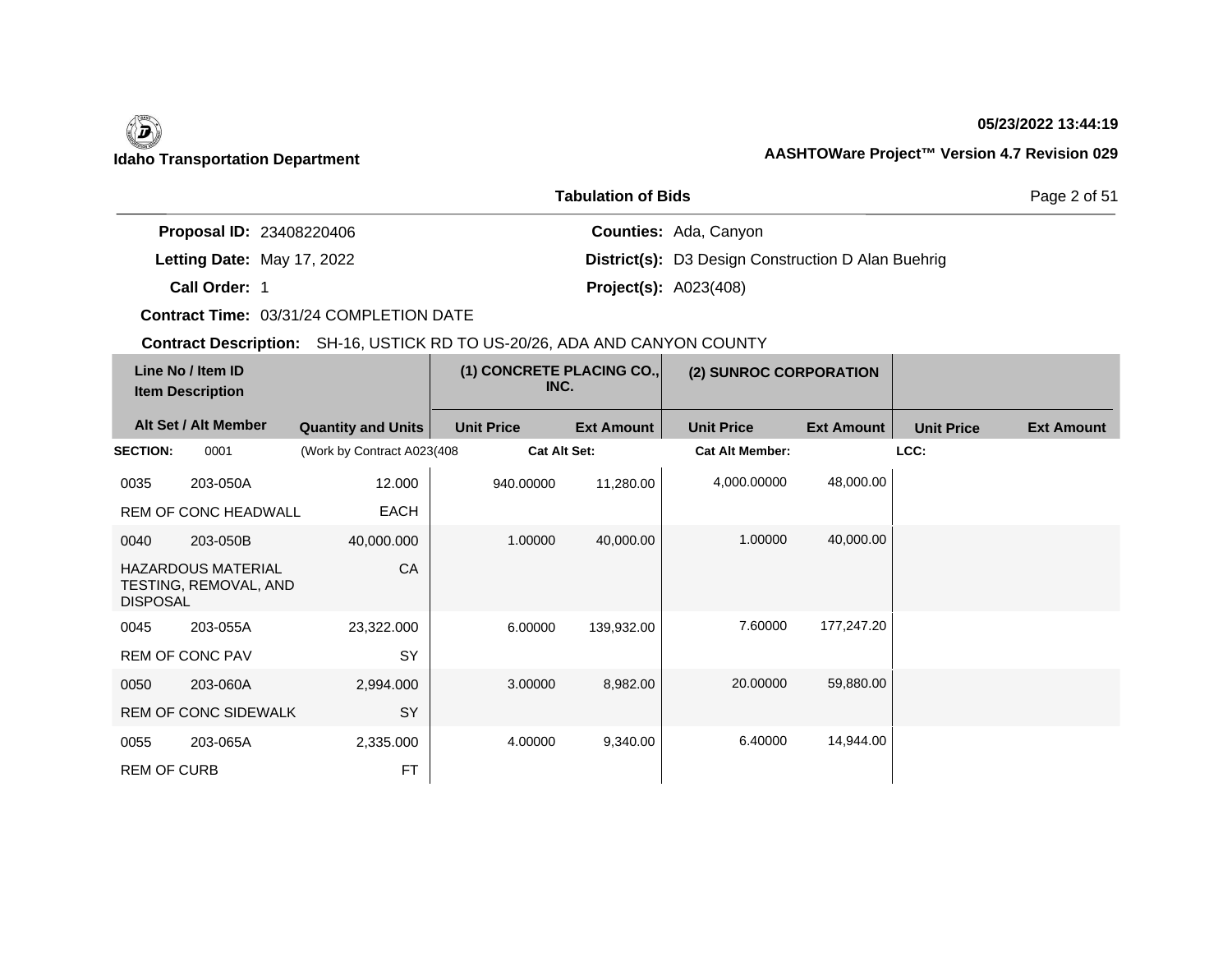# **05/23/2022 13:44:19**

|                                 | <b>Tabulation of Bids</b>                                 | Page 3 of 51 |
|---------------------------------|-----------------------------------------------------------|--------------|
| <b>Proposal ID: 23408220406</b> | <b>Counties: Ada, Canyon</b>                              |              |
| Letting Date: May 17, 2022      | <b>District(s):</b> D3 Design Construction D Alan Buehrig |              |
| Call Order: 1                   | <b>Project(s): A023(408)</b>                              |              |

**Contract Time:** 03/31/24 COMPLETION DATE

|                     | Line No / Item ID<br><b>Item Description</b> |                             | (1) CONCRETE PLACING CO.,<br>INC. |                   | (2) SUNROC CORPORATION |                   |                   |                   |
|---------------------|----------------------------------------------|-----------------------------|-----------------------------------|-------------------|------------------------|-------------------|-------------------|-------------------|
|                     | Alt Set / Alt Member                         | <b>Quantity and Units</b>   | <b>Unit Price</b>                 | <b>Ext Amount</b> | <b>Unit Price</b>      | <b>Ext Amount</b> | <b>Unit Price</b> | <b>Ext Amount</b> |
| <b>SECTION:</b>     | 0001                                         | (Work by Contract A023(408) | <b>Cat Alt Set:</b>               |                   | <b>Cat Alt Member:</b> |                   | LCC:              |                   |
| 0060                | 203-075A                                     | 10,520.000                  | 1.40000                           | 14,728.00         | 3.60000                | 37,872.00         |                   |                   |
| <b>REM OF FENCE</b> |                                              | <b>FT</b>                   |                                   |                   |                        |                   |                   |                   |
| 0065                | 203-080A                                     | 378.000                     | 3.00000                           | 1,134.00          | 3.60000                | 1,360.80          |                   |                   |
| (METAL)             | <b>REM OF GUARDRAIL/BARRIER</b>              | FT                          |                                   |                   |                        |                   |                   |                   |
| 0070                | 203-080B                                     | 1,334.000                   | 8.20000                           | 10,938.80         | 6.00000                | 8,004.00          |                   |                   |
| (CONC)              | <b>REM OF GUARDRAIL/BARRIER</b>              | <b>FT</b>                   |                                   |                   |                        |                   |                   |                   |
| 0075                | 203-090A                                     | 9.000                       | 600.00000                         | 5,400.00          | 3,310.00000            | 29,790.00         |                   |                   |
| <b>REM OF INLET</b> |                                              | <b>EACH</b>                 |                                   |                   |                        |                   |                   |                   |
| 0080                | 203-095A                                     | 1.000                       | 1,000.00000                       | 1,000.00          | 4,330.00000            | 4,330.00          |                   |                   |
|                     | <b>REM OF MANHOLE</b>                        | EACH                        |                                   |                   |                        |                   |                   |                   |
| 0085                | 203-105A                                     | 17.000                      | 900.00000                         | 15,300.00         | 2,970.00000            | 50,490.00         |                   |                   |
|                     | <b>REM OF MISC IRR STR</b>                   | EACH                        |                                   |                   |                        |                   |                   |                   |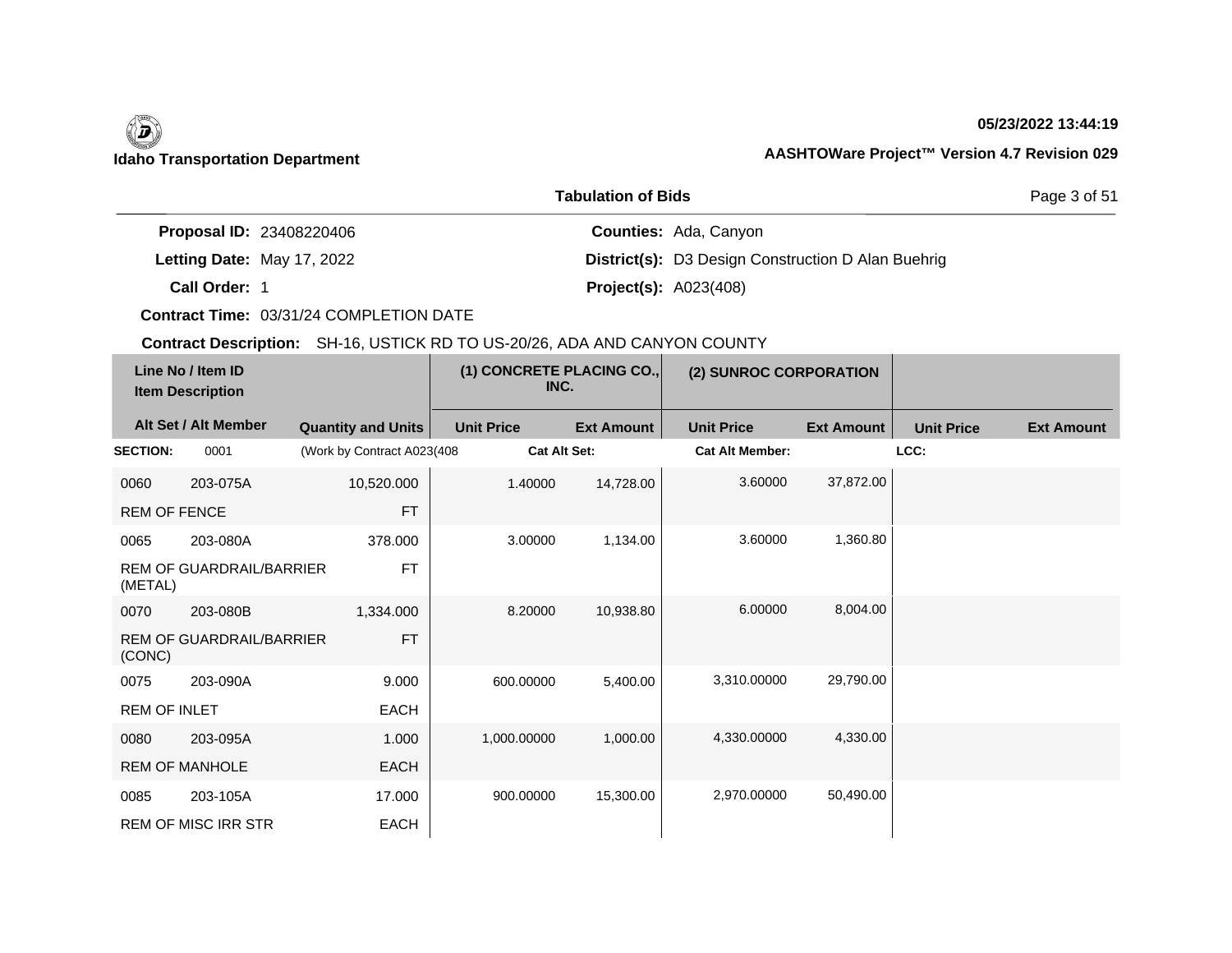## **05/23/2022 13:44:19**

|                                 | <b>Tabulation of Bids</b>                                 | Page 4 of 51 |
|---------------------------------|-----------------------------------------------------------|--------------|
| <b>Proposal ID: 23408220406</b> | <b>Counties: Ada, Canyon</b>                              |              |
| Letting Date: May 17, 2022      | <b>District(s):</b> D3 Design Construction D Alan Buehrig |              |
| Call Order: 1                   | <b>Project(s): A023(408)</b>                              |              |

**Contract Time:** 03/31/24 COMPLETION DATE

| Line No / Item ID<br><b>Item Description</b> |                                                       | (1) CONCRETE PLACING CO.,<br>INC. |                     | (2) SUNROC CORPORATION |                        |                   |                   |                   |
|----------------------------------------------|-------------------------------------------------------|-----------------------------------|---------------------|------------------------|------------------------|-------------------|-------------------|-------------------|
|                                              | Alt Set / Alt Member                                  | <b>Quantity and Units</b>         | <b>Unit Price</b>   | <b>Ext Amount</b>      | <b>Unit Price</b>      | <b>Ext Amount</b> | <b>Unit Price</b> | <b>Ext Amount</b> |
| <b>SECTION:</b>                              | 0001                                                  | (Work by Contract A023(408        | <b>Cat Alt Set:</b> |                        | <b>Cat Alt Member:</b> |                   | LCC:              |                   |
| 0090                                         | 203-125B                                              | 6.000                             | 125.00000           | 750.00                 | 151.00000              | 906.00            |                   |                   |
|                                              | <b>REM OF MISCELLANEOUS</b><br><b>ITEMS (MAILBOX)</b> | EA                                |                     |                        |                        |                   |                   |                   |
| 0095                                         | 203-130A                                              | 42,600.000                        | 0.45000             | 19,170.00              | 0.55000                | 23,430.00         |                   |                   |
|                                              | <b>REMOVAL OF PAV MARKINGS</b>                        | <b>FT</b>                         |                     |                        |                        |                   |                   |                   |
| 0100                                         | 203-135A                                              | 62.000                            | 91.00000            | 5,642.00               | 121.00000              | 7,502.00          |                   |                   |
|                                              | <b>REMOVAL OF SIGN</b>                                | <b>EACH</b>                       |                     |                        |                        |                   |                   |                   |
| 0105                                         | 204-006A                                              | (1.000)                           | 5,000.00000         | 5,000.00               | 6.030.00000            | 6,030.00          |                   |                   |
|                                              | OBLITERATION OF OLD ROAD                              | L S                               |                     |                        |                        |                   |                   |                   |
| 0110                                         | 205-005A                                              | 121,332.000                       | 15.00000            | 1,819,980.00           | 28,00000               | 3,397,296.00      |                   |                   |
| <b>EXCAVATION</b>                            |                                                       | <b>CY</b>                         |                     |                        |                        |                   |                   |                   |
| 0115                                         | 205-040A                                              | 473,391.000                       | 26.00000            | 12,308,166.00          | 28.50000               | 13,491,643.50     |                   |                   |
|                                              | <b>GRANULAR BORROW</b>                                | <b>CY</b>                         |                     |                        |                        |                   |                   |                   |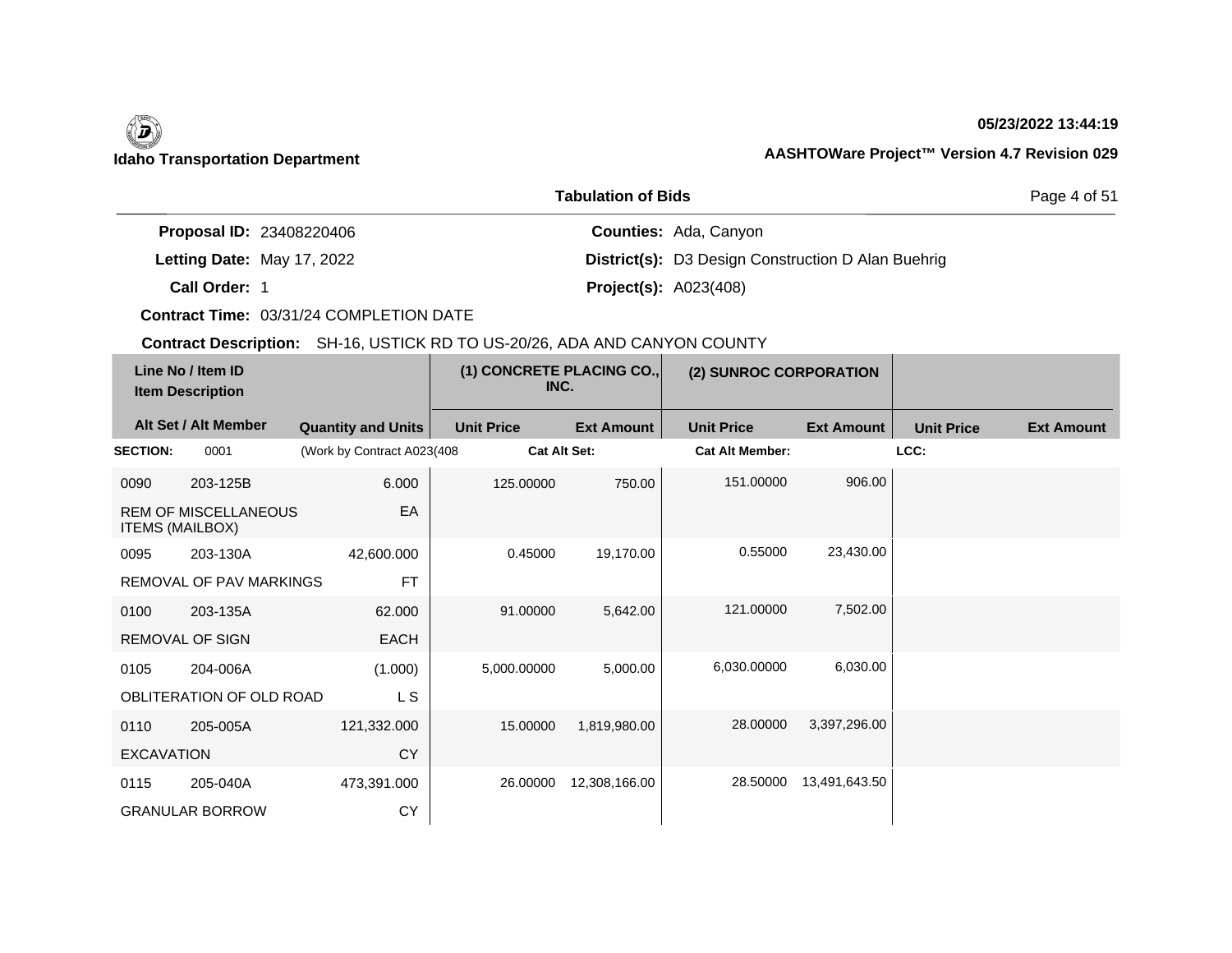## **05/23/2022 13:44:19**

|                                 | <b>Tabulation of Bids</b>                                 | Page 5 of 51 |  |
|---------------------------------|-----------------------------------------------------------|--------------|--|
| <b>Proposal ID: 23408220406</b> | <b>Counties: Ada, Canyon</b>                              |              |  |
| Letting Date: May 17, 2022      | <b>District(s):</b> D3 Design Construction D Alan Buehrig |              |  |
| Call Order: 1                   | <b>Project(s): A023(408)</b>                              |              |  |

**Contract Time:** 03/31/24 COMPLETION DATE

|                     | Line No / Item ID<br><b>Item Description</b> |                             | (1) CONCRETE PLACING CO.,<br>INC. |                   | (2) SUNROC CORPORATION |                   |                   |                   |
|---------------------|----------------------------------------------|-----------------------------|-----------------------------------|-------------------|------------------------|-------------------|-------------------|-------------------|
|                     | Alt Set / Alt Member                         | <b>Quantity and Units</b>   | <b>Unit Price</b>                 | <b>Ext Amount</b> | <b>Unit Price</b>      | <b>Ext Amount</b> | <b>Unit Price</b> | <b>Ext Amount</b> |
| <b>SECTION:</b>     | 0001                                         | (Work by Contract A023(408) | <b>Cat Alt Set:</b>               |                   | <b>Cat Alt Member:</b> |                   | LCC:              |                   |
| 0120                | 205-060A                                     | 58,087.000                  | 0.01000                           | 580.87            | 26.50000               | 1,539,305.50      |                   |                   |
| <b>ABATEMENT</b>    | <b>WATER FOR DUST</b>                        | MG                          |                                   |                   |                        |                   |                   |                   |
| 0125                | 205-095A                                     | 25,000.000                  | 1.00000                           | 25,000.00         | 1.00000                | 25,000.00         |                   |                   |
|                     | SOFT SPOT REPAIR                             | CA                          |                                   |                   |                        |                   |                   |                   |
| 0130                | 210-005A                                     | 239.000                     | 76.50000                          | 18,283.50         | 21.50000               | 5,138.50          |                   |                   |
|                     | STR EXCAVATION SCH NO. 1                     | <b>CY</b>                   |                                   |                   |                        |                   |                   |                   |
| 0135                | 210-015A                                     | 485.000                     | 65.50000                          | 31,767.50         | 34.50000               | 16,732.50         |                   |                   |
|                     | <b>COMPACTING BACKFILL</b>                   | <b>CY</b>                   |                                   |                   |                        |                   |                   |                   |
| 0140                | 212-011A                                     | 34,189.000                  | 2.00000                           | 68,378.00         | 3.70000                | 126,499.30        |                   |                   |
| <b>FIBER WATTLE</b> |                                              | <b>FT</b>                   |                                   |                   |                        |                   |                   |                   |
| 0145                | 212-020A                                     | 43,235.000                  | 2.30000                           | 99,440.50         | 3.70000                | 159,969.50        |                   |                   |
| <b>SILT FENCE</b>   |                                              | <b>FT</b>                   |                                   |                   |                        |                   |                   |                   |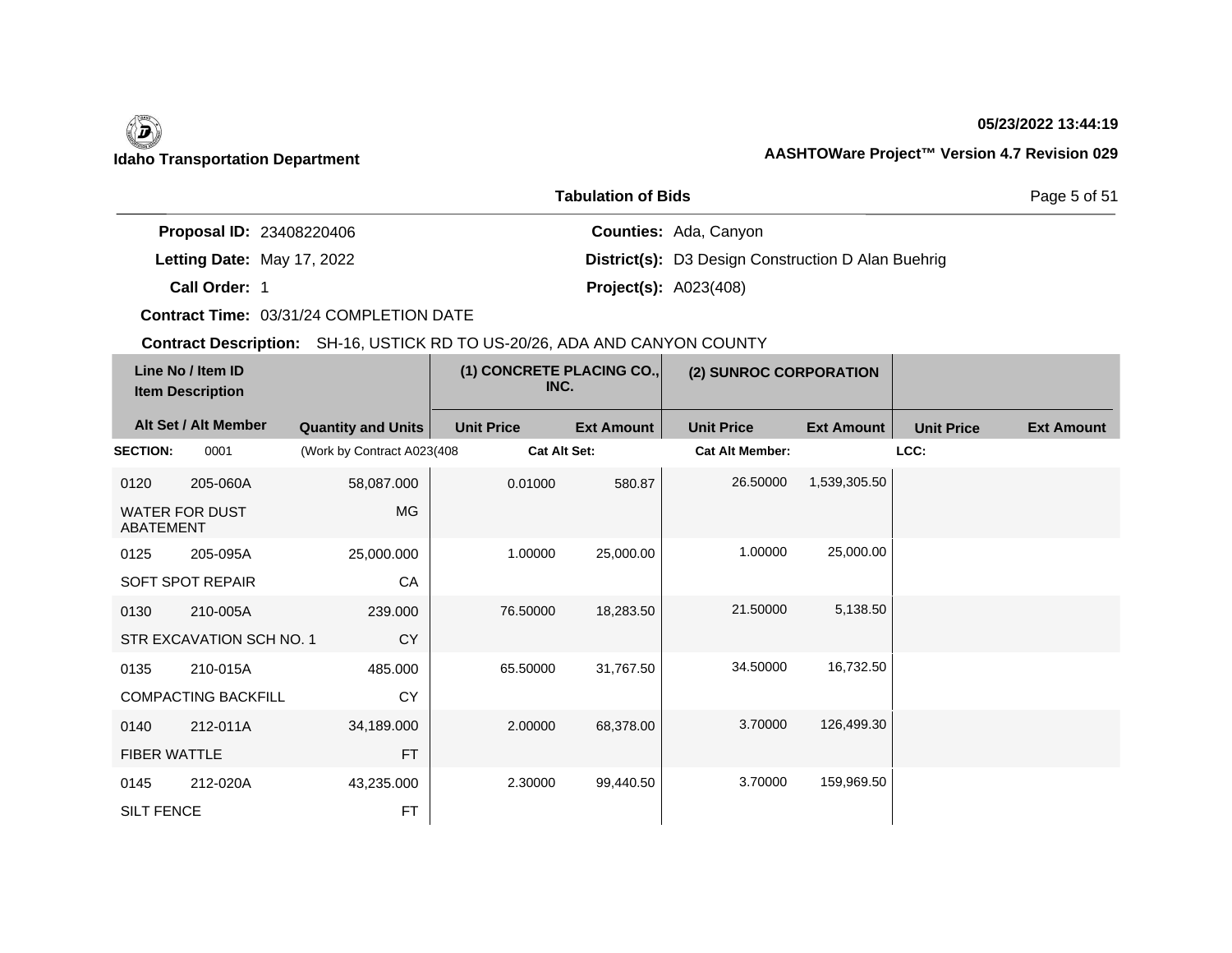# **05/23/2022 13:44:19**

|                                 | <b>Tabulation of Bids</b>                                 | Page 6 of 51 |
|---------------------------------|-----------------------------------------------------------|--------------|
| <b>Proposal ID: 23408220406</b> | <b>Counties: Ada, Canyon</b>                              |              |
| Letting Date: May 17, 2022      | <b>District(s):</b> D3 Design Construction D Alan Buehrig |              |

**Call Order:**

1 **Project(s):** A023(408)

**Contract Time:** 03/31/24 COMPLETION DATE

| Line No / Item ID<br><b>Item Description</b> |                                                      | (1) CONCRETE PLACING CO.,<br>INC. |                     | (2) SUNROC CORPORATION |                        |                   |                   |                   |
|----------------------------------------------|------------------------------------------------------|-----------------------------------|---------------------|------------------------|------------------------|-------------------|-------------------|-------------------|
|                                              | Alt Set / Alt Member                                 | <b>Quantity and Units</b>         | <b>Unit Price</b>   | <b>Ext Amount</b>      | <b>Unit Price</b>      | <b>Ext Amount</b> | <b>Unit Price</b> | <b>Ext Amount</b> |
| <b>SECTION:</b>                              | 0001                                                 | (Work by Contract A023(408)       | <b>Cat Alt Set:</b> |                        | <b>Cat Alt Member:</b> |                   | LCC:              |                   |
| 0150                                         | 212-060A                                             | 18.000                            | 1,000.00000         | 18,000.00              | 3,590.00000            | 64,620.00         |                   |                   |
| <b>ENTRANCE</b>                              | STABILIZED CONST                                     | <b>EACH</b>                       |                     |                        |                        |                   |                   |                   |
| 0155                                         | 212-095A                                             | 73.000                            | 88.00000            | 6,424.00               | 87.00000               | 6,351.00          |                   |                   |
|                                              | <b>INLET PROTECTION (FILTER)</b>                     | <b>EACH</b>                       |                     |                        |                        |                   |                   |                   |
| 0160                                         | 212-095B                                             | 13.000                            | 88,00000            | 1,144.00               | 87.00000               | 1,131.00          |                   |                   |
| WATTLE)                                      | <b>INLET PROTECTION (FIBER</b>                       | <b>EACH</b>                       |                     |                        |                        |                   |                   |                   |
| 0165                                         | 212-105A                                             | 75,000.000                        | 1.00000             | 75,000.00              | 1.00000                | 75,000.00         |                   |                   |
|                                              | <b>WATER POLLUTION AND</b><br><b>EROSION CONTROL</b> | CA                                |                     |                        |                        |                   |                   |                   |
| 0170                                         | 212-110A                                             | (1.000)                           | 35,996.00000        | 35,996.00              | 114,500.00000          | 114,500.00        |                   |                   |
| (MANAGER)                                    | <b>WATER POLLUTION CONTROL</b>                       | L S                               |                     |                        |                        |                   |                   |                   |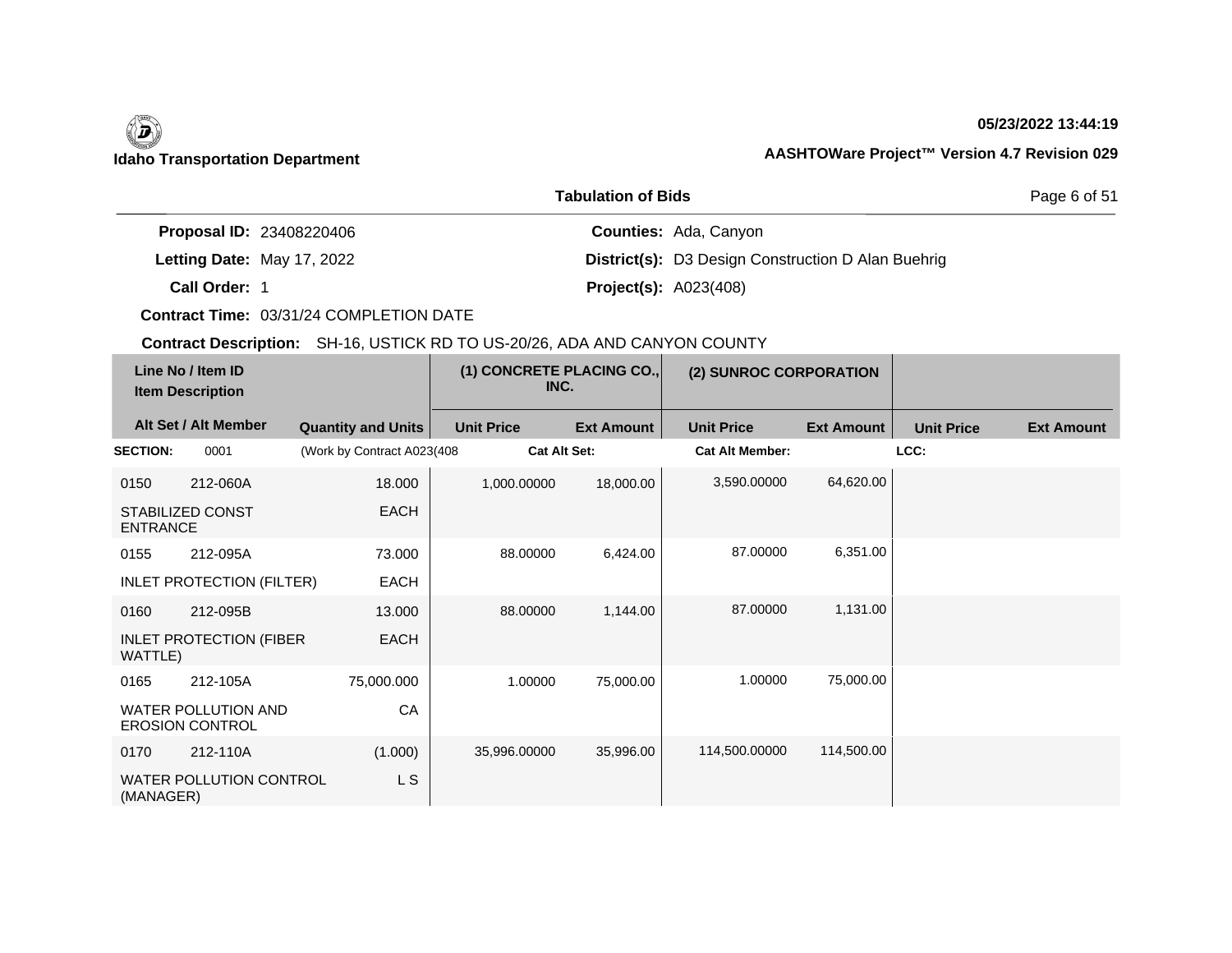## **05/23/2022 13:44:19**

|                                 | <b>Tabulation of Bids</b>                                 | Page 7 of 51 |
|---------------------------------|-----------------------------------------------------------|--------------|
| <b>Proposal ID: 23408220406</b> | <b>Counties: Ada, Canyon</b>                              |              |
| Letting Date: May 17, 2022      | <b>District(s):</b> D3 Design Construction D Alan Buehrig |              |
| Call Order: 1                   | <b>Project(s): A023(408)</b>                              |              |

**Contract Time:** 03/31/24 COMPLETION DATE

| Line No / Item ID<br><b>Item Description</b> |                                | (1) CONCRETE PLACING CO.,<br>INC. |                   | (2) SUNROC CORPORATION |                        |                   |                   |                   |
|----------------------------------------------|--------------------------------|-----------------------------------|-------------------|------------------------|------------------------|-------------------|-------------------|-------------------|
|                                              | Alt Set / Alt Member           | <b>Quantity and Units</b>         | <b>Unit Price</b> | <b>Ext Amount</b>      | <b>Unit Price</b>      | <b>Ext Amount</b> | <b>Unit Price</b> | <b>Ext Amount</b> |
| <b>SECTION:</b>                              | 0001                           | (Work by Contract A023(408        | Cat Alt Set:      |                        | <b>Cat Alt Member:</b> |                   | LCC:              |                   |
| 0175                                         | 213-005A                       | 45,864.000                        | 18.00000          | 825,552.00             | 31.00000               | 1,421,784.00      |                   |                   |
| <b>TOPSOIL</b>                               |                                | <b>CY</b>                         |                   |                        |                        |                   |                   |                   |
| 0180                                         | 251-005A                       | 25,000.000                        | 1.00000           | 25,000.00              | 1.00000                | 25,000.00         |                   |                   |
| <b>MIGRATORY BIRD</b><br><b>COMPLIANCE</b>   |                                | CA                                |                   |                        |                        |                   |                   |                   |
| 0185                                         | 301-005A                       | 19,849.000                        | 22.00000          | 436,678.00             | 15.00000               | 297,735.00        |                   |                   |
|                                              | <b>GRANULAR SUBBASE</b>        | <b>TON</b>                        |                   |                        |                        |                   |                   |                   |
| 0190                                         | 303-022A                       | 178,496.000                       | 21.00000          | 3,748,416.00           | 20.00000               | 3,569,920.00      |                   |                   |
|                                              | 3/4" AGGR TY B FOR BASE        | <b>TON</b>                        |                   |                        |                        |                   |                   |                   |
| 0195                                         | 401-020A                       | 9,162.000                         | 5.00000           | 45,810.00              | 9.00000                | 82,458.00         |                   |                   |
| <b>TACK COAT</b>                             | <b>CSS-1 DIL EMUL ASPH FOR</b> | GAL                               |                   |                        |                        |                   |                   |                   |
| 0200                                         | 405-240A                       | 502.000                           | 6.00000           | 3,012.00               | 27,00000               | 13,554.00         |                   |                   |
| <b>MISC PAV</b>                              |                                | SY                                |                   |                        |                        |                   |                   |                   |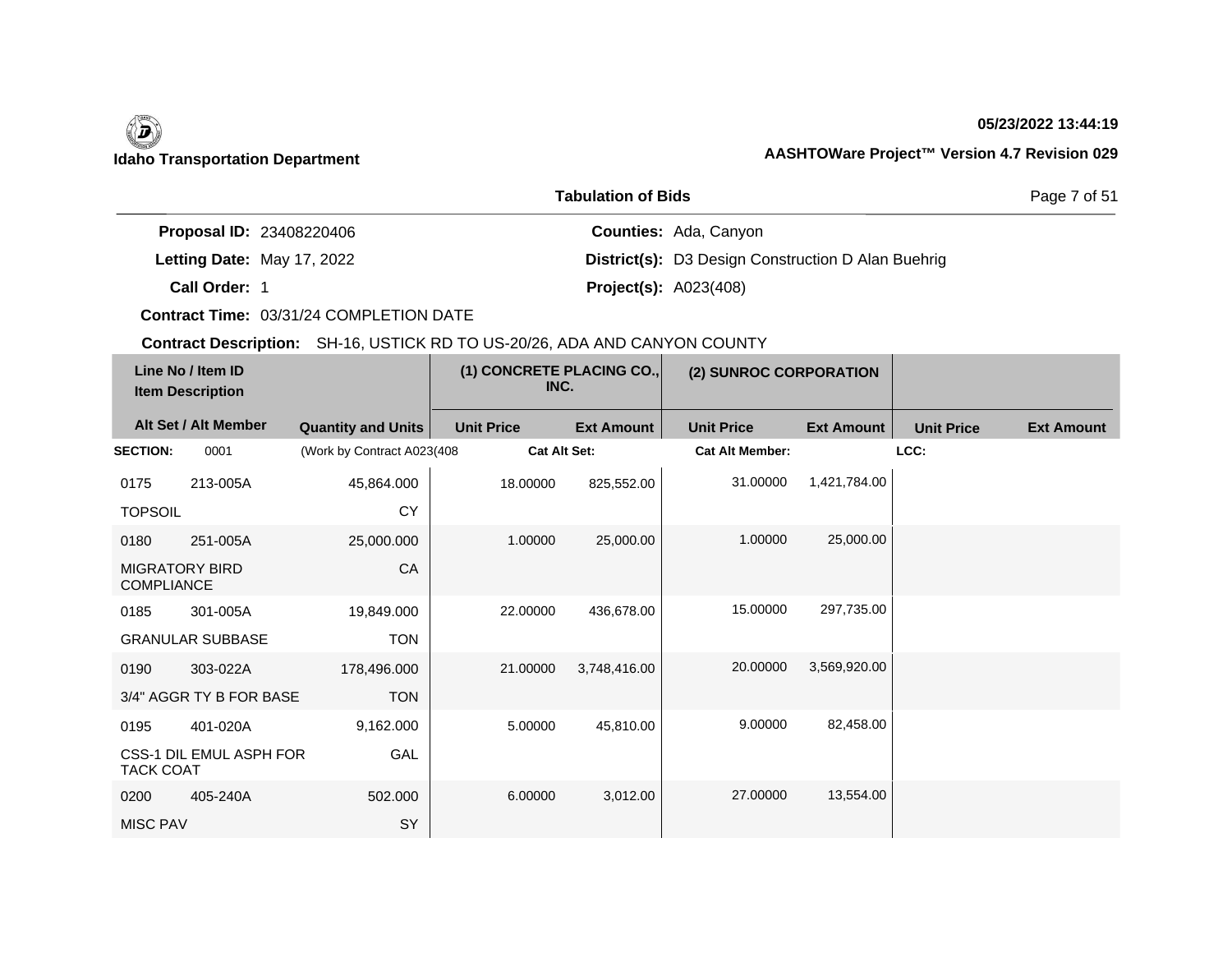**05/23/2022 13:44:19**

|                                 | <b>Tabulation of Bids</b>                                 | Page 8 of 51 |
|---------------------------------|-----------------------------------------------------------|--------------|
| <b>Proposal ID: 23408220406</b> | <b>Counties:</b> Ada, Canyon                              |              |
| Letting Date: May 17, 2022      | <b>District(s):</b> D3 Design Construction D Alan Buehrig |              |

**Call Order:**

1 **Project(s):** A023(408)

**Contract Time:** 03/31/24 COMPLETION DATE

| Line No / Item ID<br><b>Item Description</b> |                                                      | (1) CONCRETE PLACING CO.,<br>INC. |                   | (2) SUNROC CORPORATION |                        |                   |                   |                   |
|----------------------------------------------|------------------------------------------------------|-----------------------------------|-------------------|------------------------|------------------------|-------------------|-------------------|-------------------|
|                                              | Alt Set / Alt Member                                 | <b>Quantity and Units</b>         | <b>Unit Price</b> | <b>Ext Amount</b>      | <b>Unit Price</b>      | <b>Ext Amount</b> | <b>Unit Price</b> | <b>Ext Amount</b> |
| <b>SECTION:</b>                              | 0001                                                 | (Work by Contract A023(408)       | Cat Alt Set:      |                        | <b>Cat Alt Member:</b> |                   | LCC:              |                   |
| 0205                                         | 405-245A                                             | 35.000                            | 2,000.00000       | 70,000.00              | 2,200.00000            | 77,000.00         |                   |                   |
| <b>APPROACH</b>                              |                                                      | EACH                              |                   |                        |                        |                   |                   |                   |
| 0210                                         | 405-260A                                             | 1,855.000                         | 7.00000           | 12,985.00              | 30.50000               | 56,577.50         |                   |                   |
| <b>WEDGE MILLING</b>                         |                                                      | <b>SY</b>                         |                   |                        |                        |                   |                   |                   |
| 0215                                         | 405-410A                                             | 2,700.000                         | 170.00000         | 459,000.00             | 138,00000              | 372,600.00        |                   |                   |
|                                              | SUPERPAVE HMA PAV CL SP-T<br>(CL 3T INCL ASPH & ADD) | <b>TON</b>                        |                   |                        |                        |                   |                   |                   |
| 0220                                         | 405-415A                                             | 23,016.000                        | 110.00000         | 2,531,760.00           | 97.50000               | 2,244,060.00      |                   |                   |
| ASPH & ADD)                                  | SUPERPAVE HMA PAV CL SP-<br>NS (LEVELING COURSE INCL | <b>TON</b>                        |                   |                        |                        |                   |                   |                   |
| 0225                                         | 405-435A                                             | 12,417.000                        | 110.00000         | 1,365,870.00           | 108.00000              | 1,341,036.00      |                   |                   |
|                                              | SUPERPAVE HMA PAV INCL<br>ASPH&ADD CL SP-3           | <b>TON</b>                        |                   |                        |                        |                   |                   |                   |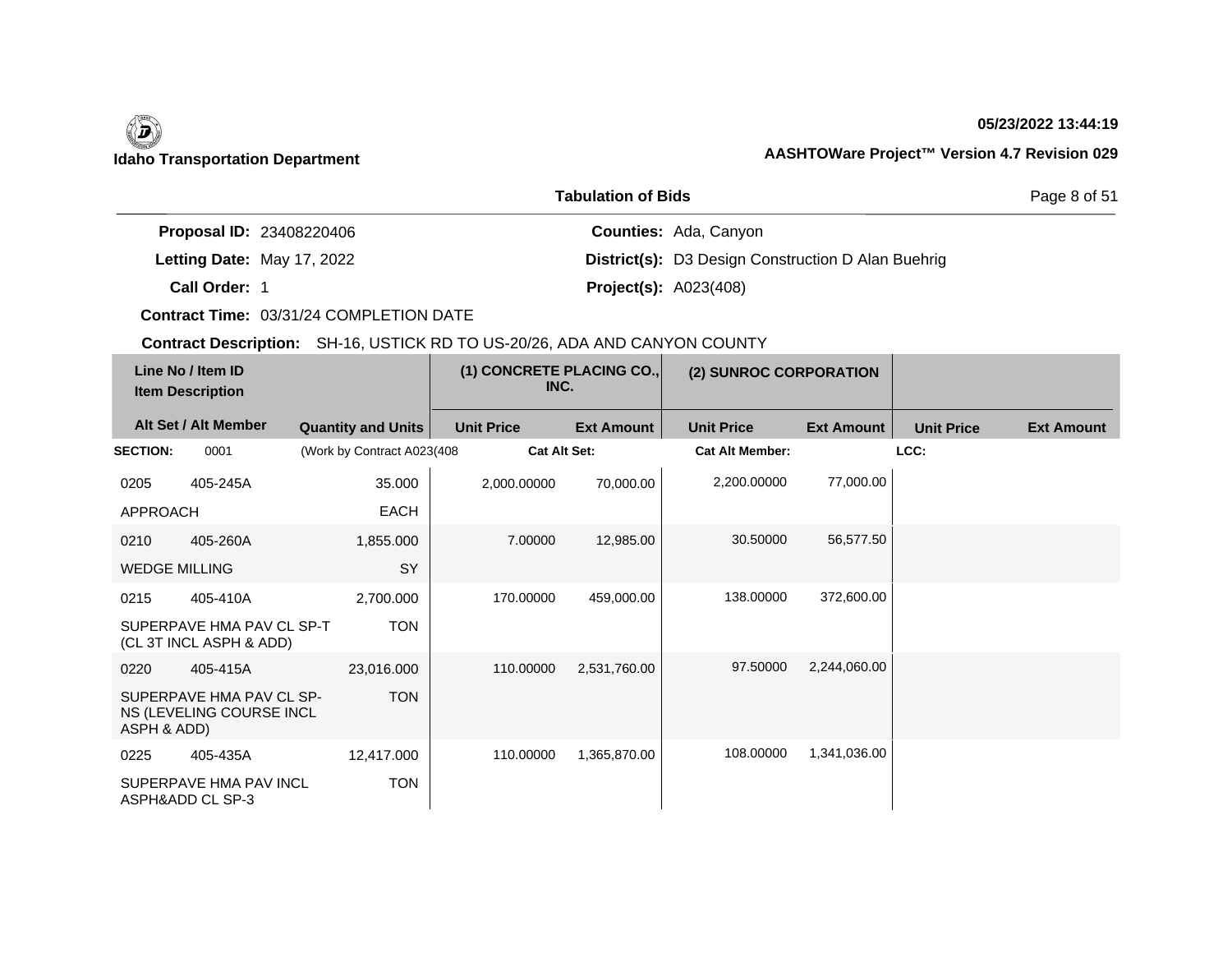# **05/23/2022 13:44:19**

|                                 | <b>Tabulation of Bids</b>                                 | Page 9 of 51 |
|---------------------------------|-----------------------------------------------------------|--------------|
| <b>Proposal ID: 23408220406</b> | <b>Counties: Ada, Canyon</b>                              |              |
| Letting Date: May 17, 2022      | <b>District(s): D3 Design Construction D Alan Buehrig</b> |              |

**Call Order:**

1 **Project(s):** A023(408)

**Contract Time:** 03/31/24 COMPLETION DATE

|                 | Line No / Item ID<br><b>Item Description</b> |                            | (1) CONCRETE PLACING CO.,<br>INC. |                   | (2) SUNROC CORPORATION |                   |                   |                   |
|-----------------|----------------------------------------------|----------------------------|-----------------------------------|-------------------|------------------------|-------------------|-------------------|-------------------|
|                 | Alt Set / Alt Member                         | <b>Quantity and Units</b>  | <b>Unit Price</b>                 | <b>Ext Amount</b> | <b>Unit Price</b>      | <b>Ext Amount</b> | <b>Unit Price</b> | <b>Ext Amount</b> |
| <b>SECTION:</b> | 0001                                         | (Work by Contract A023(408 | <b>Cat Alt Set:</b>               |                   | <b>Cat Alt Member:</b> |                   | LCC:              |                   |
| 0230            | 405-455A                                     | 10,883.000                 | 105.00000                         | 1,142,715.00      | 120.00000              | 1,305,960.00      |                   |                   |
|                 | SUPERPAVE HMA PAV INCL<br>ASPH&ADD CL SP-5   | <b>TON</b>                 |                                   |                   |                        |                   |                   |                   |
| 0235            | 409-015A                                     | 183,225.000                | 80.25000                          | 14,703,806.25     | 102.00000              | 18,688,950.00     |                   |                   |
| CONC PAV (10")  |                                              | SY                         |                                   |                   |                        |                   |                   |                   |
| 0240            | 502-140A                                     | 362.000                    | 758,00000                         | 274,396.00        | 1,080.00000            | 390,960.00        |                   |                   |
|                 | CONC CL 40-A SCH NO. 1                       | <b>CY</b>                  |                                   |                   |                        |                   |                   |                   |
| 0245            | 502-310A                                     | 614.000                    | 973.50000                         | 597,729.00        | 1,030.00000            | 632,420.00        |                   |                   |
|                 | CONC CL 40 AF SCH NO. 2                      | CY                         |                                   |                   |                        |                   |                   |                   |
| 0250            | 502-380A                                     | 1,520.000                  | 509.00000                         | 773,680.00        | 691.00000              | 1,050,320.00      |                   |                   |
| $(42"$ DEPTH)   | PRESTRESSED WF GIRDER                        | <b>FT</b>                  |                                   |                   |                        |                   |                   |                   |
| 0255            | 502-430A                                     | 584.000                    | 219.00000                         | 127,896.00        | 271.00000              | 158,264.00        |                   |                   |
|                 | CONC PARAPET (42" HIGH)                      | <b>FT</b>                  |                                   |                   |                        |                   |                   |                   |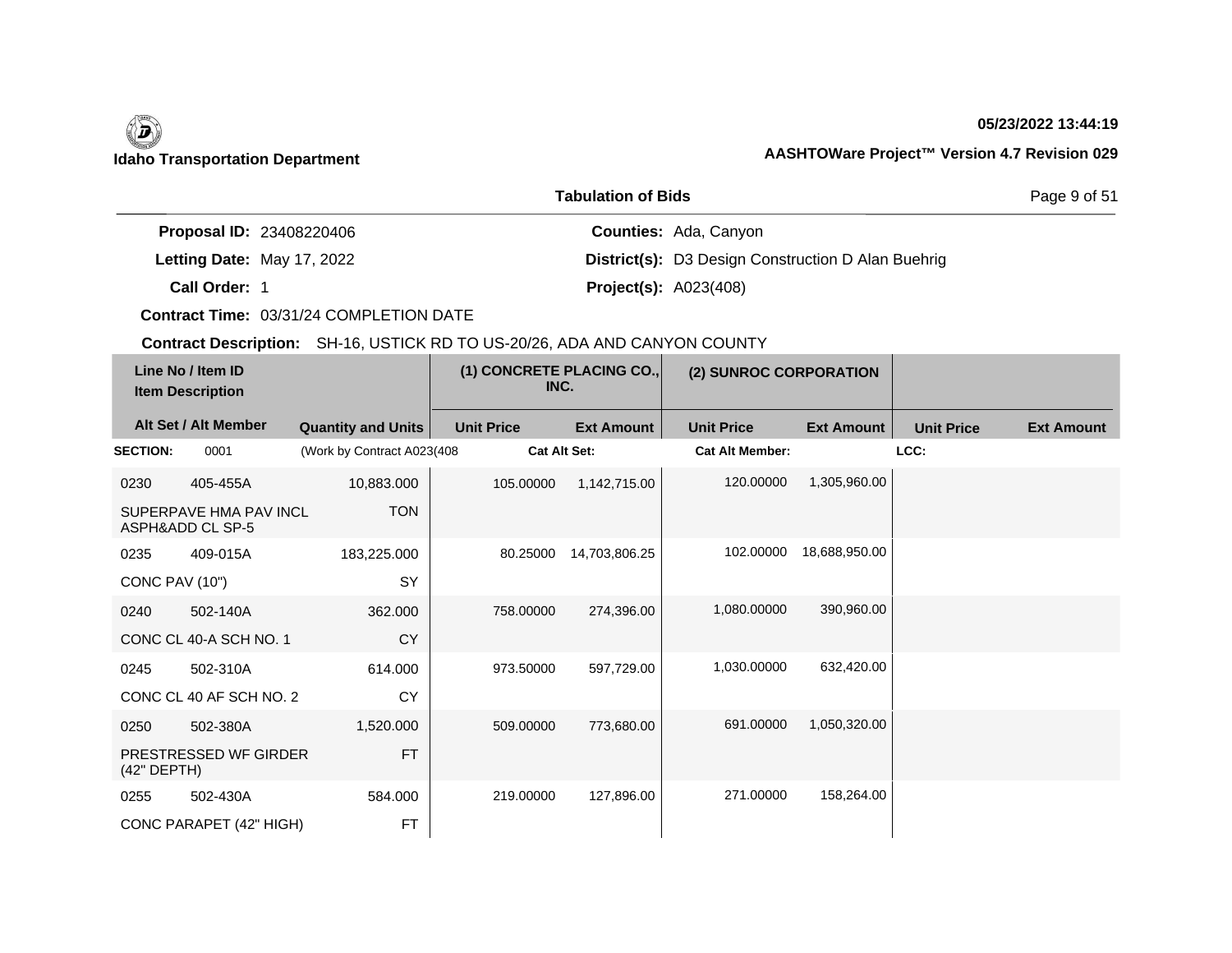## **05/23/2022 13:44:19**

|                                 | <b>Tabulation of Bids</b>                                 | Page 10 of 51 |
|---------------------------------|-----------------------------------------------------------|---------------|
| <b>Proposal ID: 23408220406</b> | <b>Counties: Ada, Canyon</b>                              |               |
| Letting Date: May 17, 2022      | <b>District(s):</b> D3 Design Construction D Alan Buehrig |               |
| Call Order: 1                   | <b>Project(s): A023(408)</b>                              |               |

**Contract Time:** 03/31/24 COMPLETION DATE

| Line No / Item ID<br><b>Item Description</b> |                                 | (1) CONCRETE PLACING CO.,<br>INC. |                     | (2) SUNROC CORPORATION |                        |                   |                   |                   |
|----------------------------------------------|---------------------------------|-----------------------------------|---------------------|------------------------|------------------------|-------------------|-------------------|-------------------|
|                                              | Alt Set / Alt Member            | <b>Quantity and Units</b>         | <b>Unit Price</b>   | <b>Ext Amount</b>      | <b>Unit Price</b>      | <b>Ext Amount</b> | <b>Unit Price</b> | <b>Ext Amount</b> |
| <b>SECTION:</b>                              | 0001                            | (Work by Contract A023(408        | <b>Cat Alt Set:</b> |                        | <b>Cat Alt Member:</b> |                   | LCC:              |                   |
| 0260                                         | 502-435A                        | 971.000                           | 272.50000           | 264,597.50             | 456,00000              | 442,776.00        |                   |                   |
|                                              | APPROACH SLAB                   | SY                                |                     |                        |                        |                   |                   |                   |
| 0265                                         | 503-010A                        | 43,588.000                        | 1.20000             | 52,305.60              | 1.60000                | 69,740.80         |                   |                   |
|                                              | METAL REINF SCH NO. 1           | <b>LB</b>                         |                     |                        |                        |                   |                   |                   |
| 0270                                         | 503-015A                        | 41,395.000                        | 1.20000             | 49,674.00              | 1.60000                | 66,232.00         |                   |                   |
|                                              | METAL REINF SCH NO. 2           | <b>LB</b>                         |                     |                        |                        |                   |                   |                   |
| 0275                                         | 503-020A                        | 56,203.000                        | 1.70000             | 95,545.10              | 1.90000                | 106,785.70        |                   |                   |
|                                              | EPOXY COATED METAL REINF        | LB                                |                     |                        |                        |                   |                   |                   |
| 0280                                         | 505-110A                        | 2,219.000                         | 155.00000           | 343,945.00             | 191.00000              | 423,829.00        |                   |                   |
| <b>SHELL PILE</b>                            | PROV&DRIV 16" DIA STEEL         | <b>FT</b>                         |                     |                        |                        |                   |                   |                   |
| 0285                                         | 505-160A                        | 350,000                           | 218.00000           | 76,300.00              | 283.00000              | 99,050.00         |                   |                   |
| SHELL PILE (16")                             | <b>PROV&amp;DRIV TEST STEEL</b> | <b>FT</b>                         |                     |                        |                        |                   |                   |                   |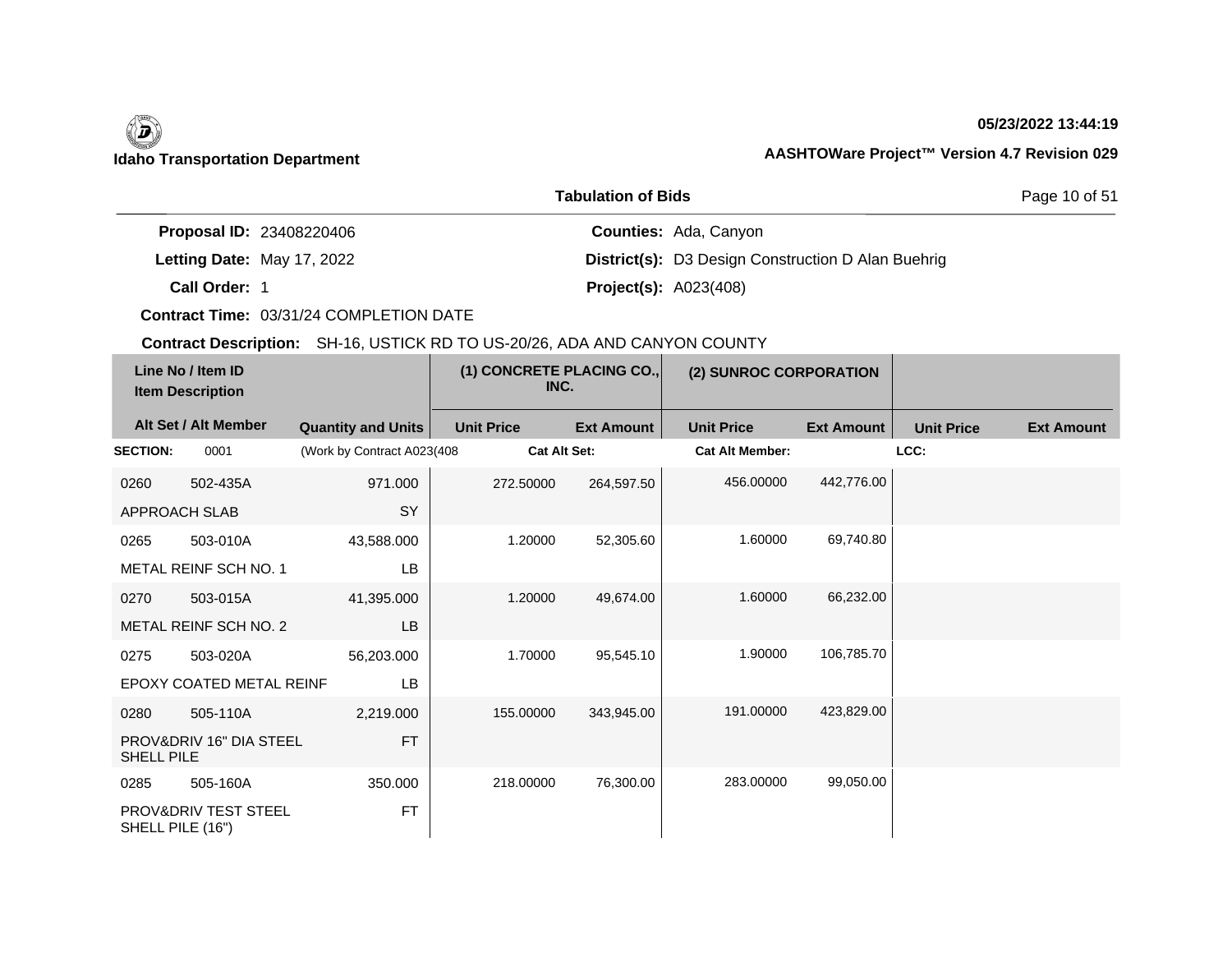**05/23/2022 13:44:19**

|                                 | <b>Tabulation of Bids</b>                                 | Page 11 of 51 |
|---------------------------------|-----------------------------------------------------------|---------------|
| <b>Proposal ID: 23408220406</b> | <b>Counties: Ada, Canyon</b>                              |               |
| Letting Date: May 17, 2022      | <b>District(s):</b> D3 Design Construction D Alan Buehrig |               |

Letting Date: May 17, 2022

**Call Order:**

1 **Project(s):** A023(408)

**Contract Time:** 03/31/24 COMPLETION DATE

| Line No / Item ID<br><b>Item Description</b> |                                                            | (1) CONCRETE PLACING CO.,<br>INC. |                     | (2) SUNROC CORPORATION |                        |                   |                   |                   |
|----------------------------------------------|------------------------------------------------------------|-----------------------------------|---------------------|------------------------|------------------------|-------------------|-------------------|-------------------|
|                                              | Alt Set / Alt Member                                       | <b>Quantity and Units</b>         | <b>Unit Price</b>   | <b>Ext Amount</b>      | <b>Unit Price</b>      | <b>Ext Amount</b> | <b>Unit Price</b> | <b>Ext Amount</b> |
| <b>SECTION:</b>                              | 0001                                                       | (Work by Contract A023(408        | <b>Cat Alt Set:</b> |                        | <b>Cat Alt Member:</b> |                   | LCC:              |                   |
| 0290                                         | 505-205A                                                   | 42.000                            | 379.00000           | 15,918.00              | 487.00000              | 20,454.00         |                   |                   |
|                                              | PROV&INST 14" DIA PILE<br>SHOES OR TIPS                    | <b>EACH</b>                       |                     |                        |                        |                   |                   |                   |
| 0295                                         | 505-215A                                                   | 14.000                            | 0.01000             | 0.14                   | 0.01000                | 0.14              |                   |                   |
| <b>DRIVING</b>                               | <b>SPLICE STEEL PILE BEFORE</b>                            | <b>EACH</b>                       |                     |                        |                        |                   |                   |                   |
| 0300                                         | 505-215B                                                   | 42,000                            | 0.01000             | 0.42                   | 0.01000                | 0.42              |                   |                   |
| <b>DRIVING</b>                               | <b>SPLICE STEEL PILE DURING</b>                            | <b>EACH</b>                       |                     |                        |                        |                   |                   |                   |
| 0305                                         | 507-005A                                                   | 32.000                            | 93.25000            | 2,984.00               | 108.00000              | 3,456.00          |                   |                   |
| 3/4")                                        | <b>BRIDGE BEARINGS PLAIN</b><br>(Size__) (SIZE 36" X 12" X | EA                                |                     |                        |                        |                   |                   |                   |
| 0310                                         | 520-005A                                                   | 981.000                           | 121.00000           | 118,701.00             | 380.00000              | 372,780.00        |                   |                   |
| SOIL                                         | PREDRILLING FOR PILING IN                                  | <b>FT</b>                         |                     |                        |                        |                   |                   |                   |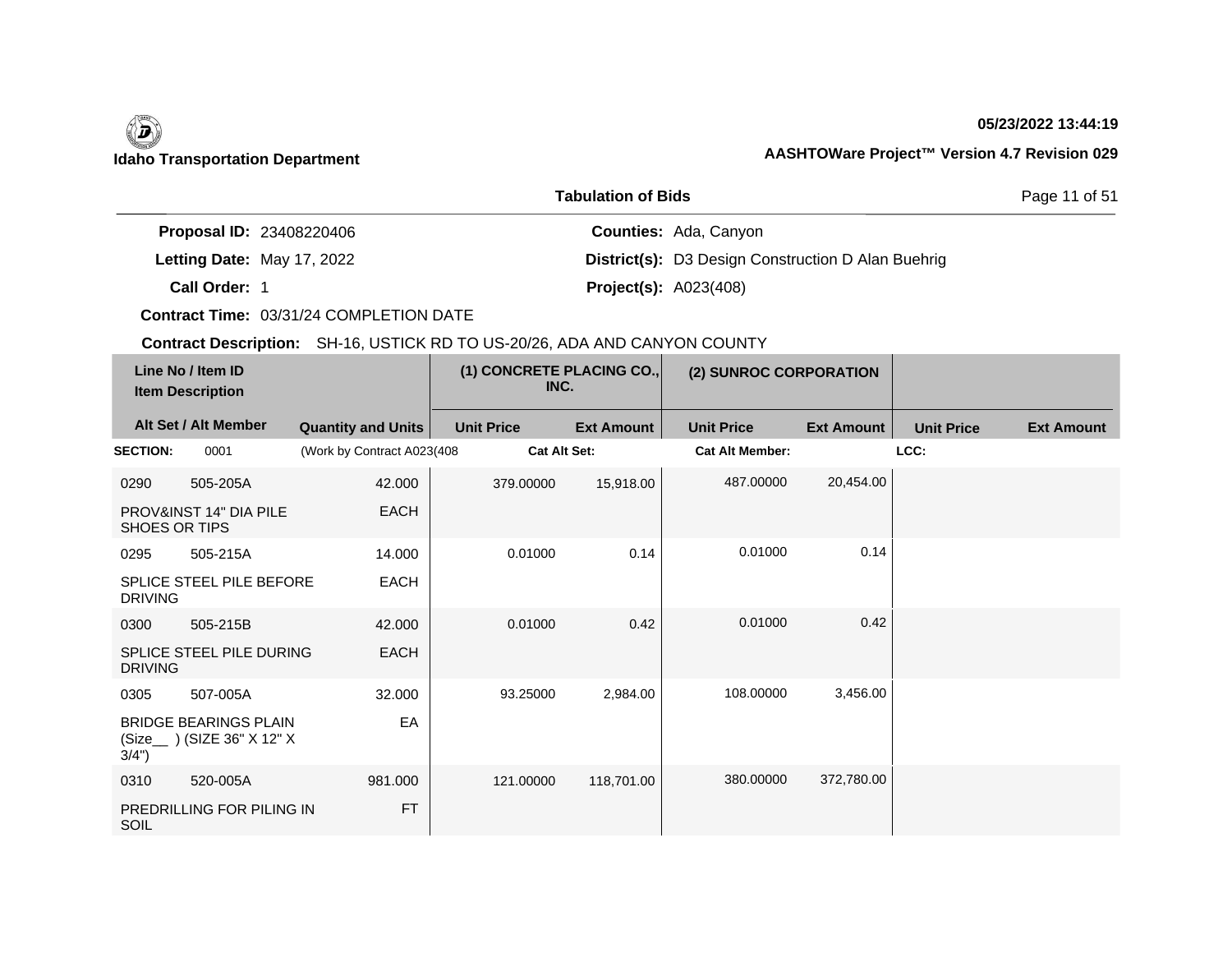# **05/23/2022 13:44:19**

|                                 | <b>Tabulation of Bids</b>                                 | Page 12 of 51 |  |
|---------------------------------|-----------------------------------------------------------|---------------|--|
| <b>Proposal ID: 23408220406</b> | <b>Counties: Ada, Canyon</b>                              |               |  |
| Letting Date: May 17, 2022      | <b>District(s):</b> D3 Design Construction D Alan Buehrig |               |  |
| Call Order: 1                   | <b>Project(s):</b> $A023(408)$                            |               |  |

**Contract Time:** 03/31/24 COMPLETION DATE

| Line No / Item ID<br><b>Item Description</b> |                              |                            | (1) CONCRETE PLACING CO.,<br>INC. |                   | (2) SUNROC CORPORATION |                   |                   |                   |
|----------------------------------------------|------------------------------|----------------------------|-----------------------------------|-------------------|------------------------|-------------------|-------------------|-------------------|
|                                              | Alt Set / Alt Member         | <b>Quantity and Units</b>  | <b>Unit Price</b>                 | <b>Ext Amount</b> | <b>Unit Price</b>      | <b>Ext Amount</b> | <b>Unit Price</b> | <b>Ext Amount</b> |
| <b>SECTION:</b>                              | 0001                         | (Work by Contract A023(408 | <b>Cat Alt Set:</b>               |                   | <b>Cat Alt Member:</b> |                   | LCC:              |                   |
| 0315                                         | 521-005A                     | 4.000                      | 2,320.00000                       | 9,280.00          | 3,370.00000            | 13,480.00         |                   |                   |
|                                              | DYNAMIC PILE TESTING         | EA                         |                                   |                   |                        |                   |                   |                   |
| 0320                                         | 521-010A                     | 8.000                      | 375.00000                         | 3,000.00          | 482.00000              | 3,856.00          |                   |                   |
|                                              | <b>CAPWAP ANALYSIS</b>       | EA                         |                                   |                   |                        |                   |                   |                   |
| 0325                                         | 551-005A                     | 2,596.000                  | 46.50000                          | 120,714.00        | 94.00000               | 244,024.00        |                   |                   |
| <b>OVERLAY</b>                               | PREPARED & PLACED PPC        | SY                         |                                   |                   |                        |                   |                   |                   |
| 0330                                         | 551-010A                     | 63.000                     | 3,968.00000                       | 249,984.00        | 7,170.00000            | 451,710.00        |                   |                   |
|                                              | PPC OVERLAY MATERIAL         | CY                         |                                   |                   |                        |                   |                   |                   |
| 0335                                         | 566-005A                     | 328.000                    | 53.50000                          | 17,548.00         | 169.00000              | 55,432.00         |                   |                   |
| <b>JOINT</b>                                 | <b>COMPRESSION EXPANSION</b> | <b>FT</b>                  |                                   |                   |                        |                   |                   |                   |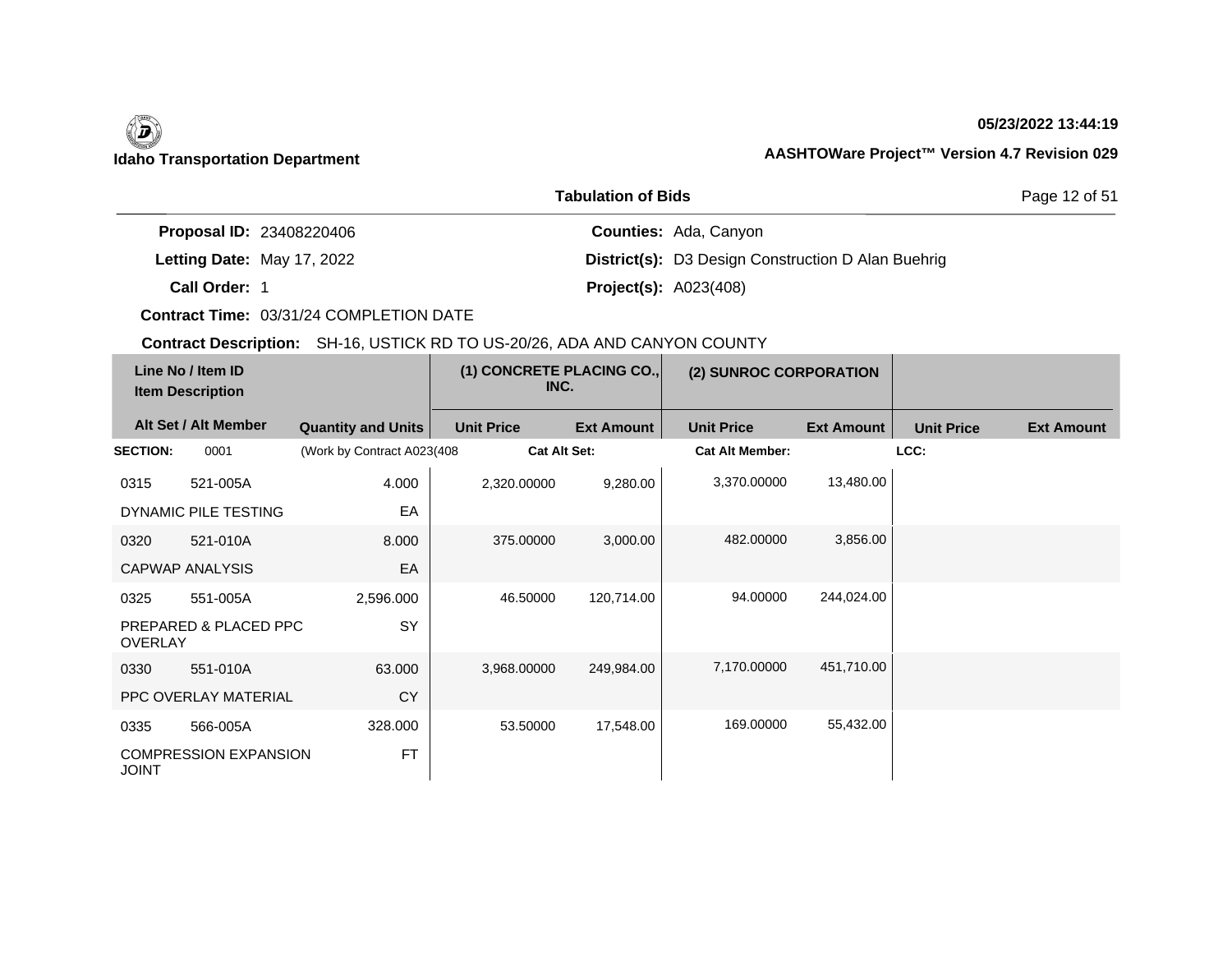**05/23/2022 13:44:19**

| AASHTOWare Project™ Version 4.7 Revision 029 |
|----------------------------------------------|
|                                              |

|                                 | Page 13 of 51                                             |  |
|---------------------------------|-----------------------------------------------------------|--|
| <b>Proposal ID: 23408220406</b> | <b>Counties: Ada, Canyon</b>                              |  |
| Letting Date: May 17, 2022      | <b>District(s):</b> D3 Design Construction D Alan Buehrig |  |
| Call Order: 1                   | <b>Project(s): A023(408)</b>                              |  |

**Contract Time:** 03/31/24 COMPLETION DATE

| Line No / Item ID<br><b>Item Description</b> |                          |                            | (1) CONCRETE PLACING CO.,<br>INC. |                   | (2) SUNROC CORPORATION |                   |                   |                   |
|----------------------------------------------|--------------------------|----------------------------|-----------------------------------|-------------------|------------------------|-------------------|-------------------|-------------------|
|                                              | Alt Set / Alt Member     | <b>Quantity and Units</b>  | <b>Unit Price</b>                 | <b>Ext Amount</b> | <b>Unit Price</b>      | <b>Ext Amount</b> | <b>Unit Price</b> | <b>Ext Amount</b> |
| <b>SECTION:</b>                              | 0001                     | (Work by Contract A023(408 | <b>Cat Alt Set:</b>               |                   | <b>Cat Alt Member:</b> |                   | LCC:              |                   |
| 0340                                         | 575-005A                 | 786.000                    | 9.80000                           | 7,702.80          | 26.50000               | 20,829.00         |                   |                   |
| <b>SURFACE</b>                               | <b>TEXTURED CONCRETE</b> | <b>SY</b>                  |                                   |                   |                        |                   |                   |                   |
| 0345                                         | 575-005A                 | 318.000                    | 85.00000                          | 27,030.00         | 52.00000               | 16,536.00         |                   |                   |
| <b>SURFACE</b>                               | <b>TEXTURED CONCRETE</b> | <b>SY</b>                  |                                   |                   |                        |                   |                   |                   |
| 0350                                         | 576-005A                 | 1,680.000                  | 5.10000                           | 8,568.00          | 2.40000                | 4,032.00          |                   |                   |
|                                              | (GFRP) REINFORCEMENT     | <b>FT</b>                  |                                   |                   |                        |                   |                   |                   |
| 0355                                         | 577-005A                 | 630.000                    | 148.50000                         | 93,555.00         | 131.00000              | 82,530.00         |                   |                   |
| DIAMETER)                                    | PILE SLEEVES (30"        | <b>FT</b>                  |                                   |                   |                        |                   |                   |                   |
| 0360                                         | 586-005A                 | (1.000)                    | 235,677.00000                     | 235,677.00        | 72,300.00000           | 72,300.00         |                   |                   |
| UTILITY CONDUIT                              |                          | L S                        |                                   |                   |                        |                   |                   |                   |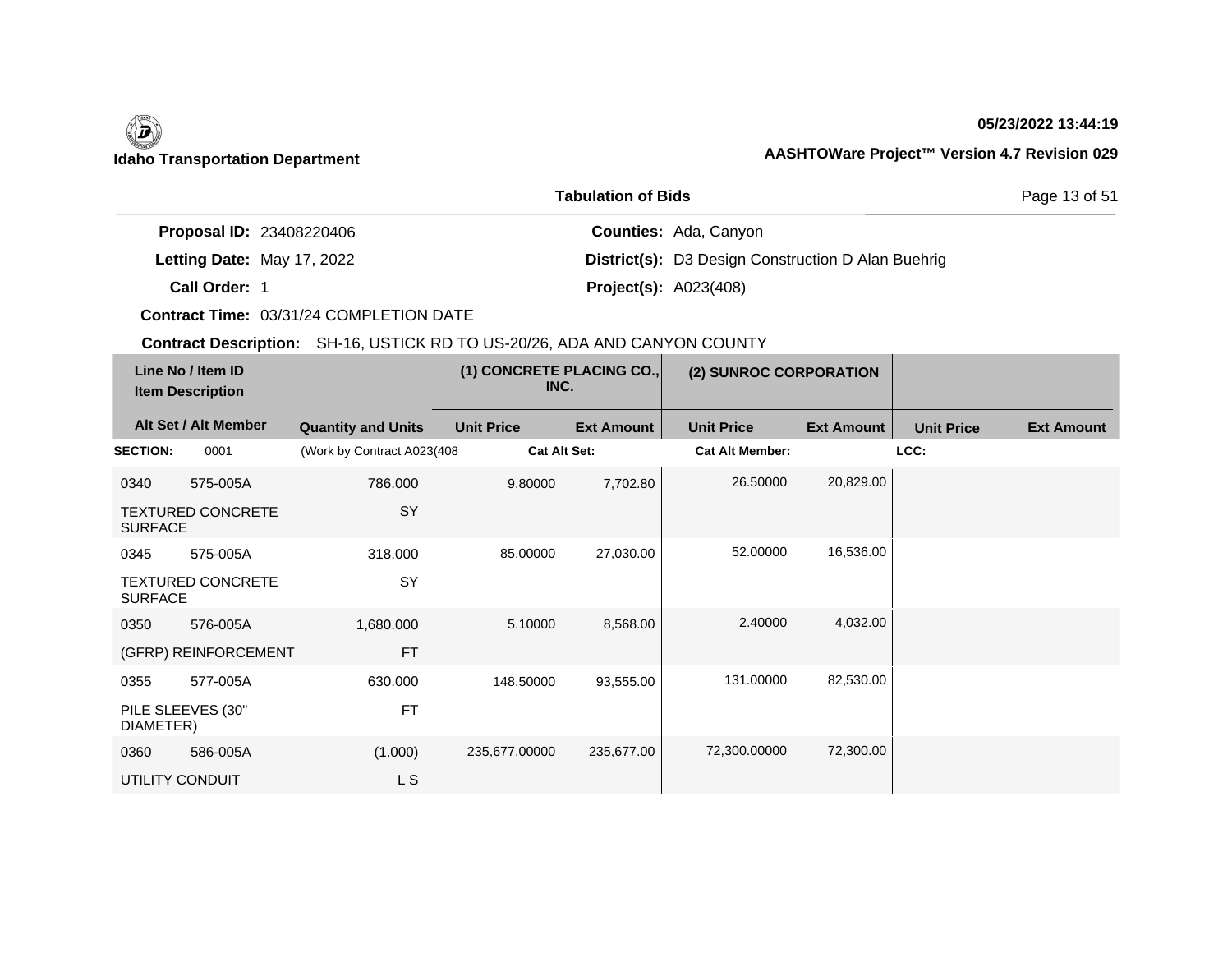## **05/23/2022 13:44:19**

|                                 | <b>Tabulation of Bids</b>                                 | Page 14 of 51 |  |
|---------------------------------|-----------------------------------------------------------|---------------|--|
| <b>Proposal ID: 23408220406</b> | <b>Counties: Ada, Canyon</b>                              |               |  |
| Letting Date: May 17, 2022      | <b>District(s):</b> D3 Design Construction D Alan Buehrig |               |  |
| Call Order: 1                   | <b>Project(s): A023(408)</b>                              |               |  |

**Contract Time:** 03/31/24 COMPLETION DATE

| Line No / Item ID<br><b>Item Description</b> |                      | (1) CONCRETE PLACING CO.,<br>INC. |                     | (2) SUNROC CORPORATION |                        |                   |                   |                   |
|----------------------------------------------|----------------------|-----------------------------------|---------------------|------------------------|------------------------|-------------------|-------------------|-------------------|
|                                              | Alt Set / Alt Member | <b>Quantity and Units</b>         | <b>Unit Price</b>   | <b>Ext Amount</b>      | <b>Unit Price</b>      | <b>Ext Amount</b> | <b>Unit Price</b> | <b>Ext Amount</b> |
| <b>SECTION:</b>                              | 0001                 | (Work by Contract A023(408        | <b>Cat Alt Set:</b> |                        | <b>Cat Alt Member:</b> |                   | LCC:              |                   |
| 0365                                         | 602-025A             | 325.000                           | 75.00000            | 24,375.00              | 135.00000              | 43,875.00         |                   |                   |
| 12" PIPE CULV                                |                      | <b>FT</b>                         |                     |                        |                        |                   |                   |                   |
| 0370                                         | 602-035A             | 40.000                            | 110.00000           | 4,400.00               | 179.00000              | 7,160.00          |                   |                   |
| 18" PIPE CULV                                |                      | <b>FT</b>                         |                     |                        |                        |                   |                   |                   |
| 0375                                         | 603-035A             | 152.000                           | 140.00000           | 21,280.00              | 248,00000              | 37,696.00         |                   |                   |
| 18" PIPE SIPHON                              |                      | <b>FT</b>                         |                     |                        |                        |                   |                   |                   |
| 0380                                         | 603-045A             | 1,086.000                         | 175.00000           | 190,050.00             | 291.00000              | 316,026.00        |                   |                   |
| 24" PIPE SIPHON                              |                      | <b>FT</b>                         |                     |                        |                        |                   |                   |                   |
| 0385                                         | 604-025A             | 2,696.000                         | 80.00000            | 215,680.00             | 123.00000              | 331,608.00        |                   |                   |
| 12" IRR PIPE                                 |                      | <b>FT</b>                         |                     |                        |                        |                   |                   |                   |
| 0390                                         | 604-030A             | 424.000                           | 105.00000           | 44,520.00              | 179.00000              | 75,896.00         |                   |                   |
| 15" IRR PIPE                                 |                      | <b>FT</b>                         |                     |                        |                        |                   |                   |                   |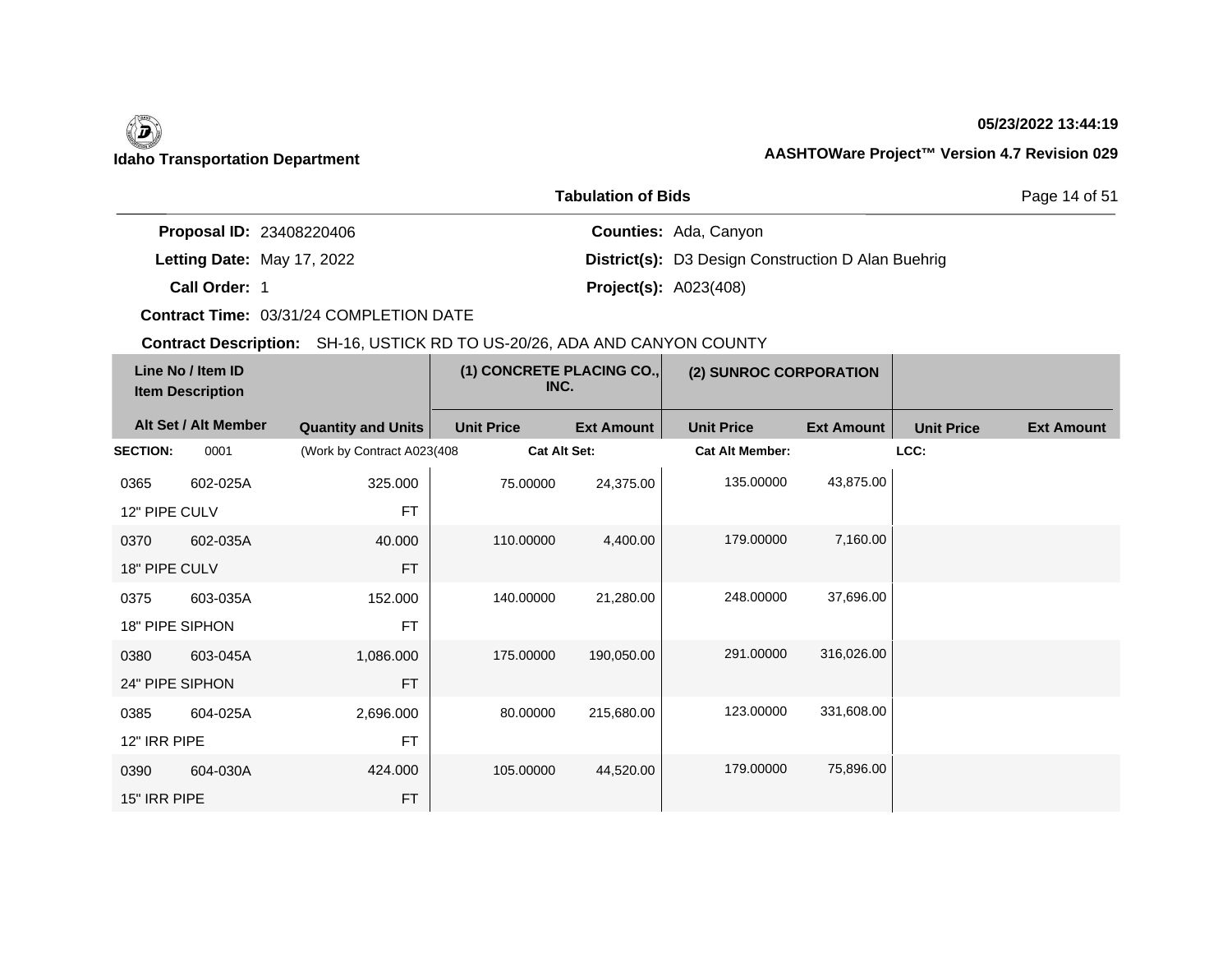# **05/23/2022 13:44:19**

|                                 | <b>Tabulation of Bids</b>                                 | Page 15 of 51 |
|---------------------------------|-----------------------------------------------------------|---------------|
| <b>Proposal ID: 23408220406</b> | <b>Counties: Ada, Canyon</b>                              |               |
| Letting Date: May 17, 2022      | <b>District(s):</b> D3 Design Construction D Alan Buehrig |               |
| Call Order: 1                   | <b>Project(s): A023(408)</b>                              |               |

**Contract Time:** 03/31/24 COMPLETION DATE

| Line No / Item ID<br><b>Item Description</b> |                      | (1) CONCRETE PLACING CO.,<br>INC. |                     | (2) SUNROC CORPORATION |                        |                   |                   |                   |
|----------------------------------------------|----------------------|-----------------------------------|---------------------|------------------------|------------------------|-------------------|-------------------|-------------------|
|                                              | Alt Set / Alt Member | <b>Quantity and Units</b>         | <b>Unit Price</b>   | <b>Ext Amount</b>      | <b>Unit Price</b>      | <b>Ext Amount</b> | <b>Unit Price</b> | <b>Ext Amount</b> |
| <b>SECTION:</b>                              | 0001                 | (Work by Contract A023(408        | <b>Cat Alt Set:</b> |                        | <b>Cat Alt Member:</b> |                   | LCC:              |                   |
| 0395                                         | 604-035A             | 1,731.000                         | 105.00000           | 181,755.00             | 193.00000              | 334,083.00        |                   |                   |
| 18" IRR PIPE                                 |                      | <b>FT</b>                         |                     |                        |                        |                   |                   |                   |
| 0400                                         | 604-045A             | 4,141.000                         | 140.00000           | 579,740.00             | 314.00000              | 1,300,274.00      |                   |                   |
| 24" IRR PIPE                                 |                      | <b>FT</b>                         |                     |                        |                        |                   |                   |                   |
| 0405                                         | 604-055A             | 95.000                            | 210.00000           | 19,950.00              | 513.00000              | 48,735.00         |                   |                   |
| 30" IRR PIPE                                 |                      | <b>FT</b>                         |                     |                        |                        |                   |                   |                   |
| 0410                                         | 604-065A             | 841.000                           | 215.00000           | 180,815.00             | 353.00000              | 296,873.00        |                   |                   |
| 36" IRR PIPE                                 |                      | <b>FT</b>                         |                     |                        |                        |                   |                   |                   |
| 0415                                         | 604-075A             | 590.000                           | 290.00000           | 171,100.00             | 485,00000              | 286,150.00        |                   |                   |
| 42" IRR PIPE                                 |                      | <b>FT</b>                         |                     |                        |                        |                   |                   |                   |
| 0420                                         | 604-085A             | 525.000                           | 350.00000           | 183,750.00             | 530.00000              | 278,250.00        |                   |                   |
| 48" IRR PIPE                                 |                      | <b>FT</b>                         |                     |                        |                        |                   |                   |                   |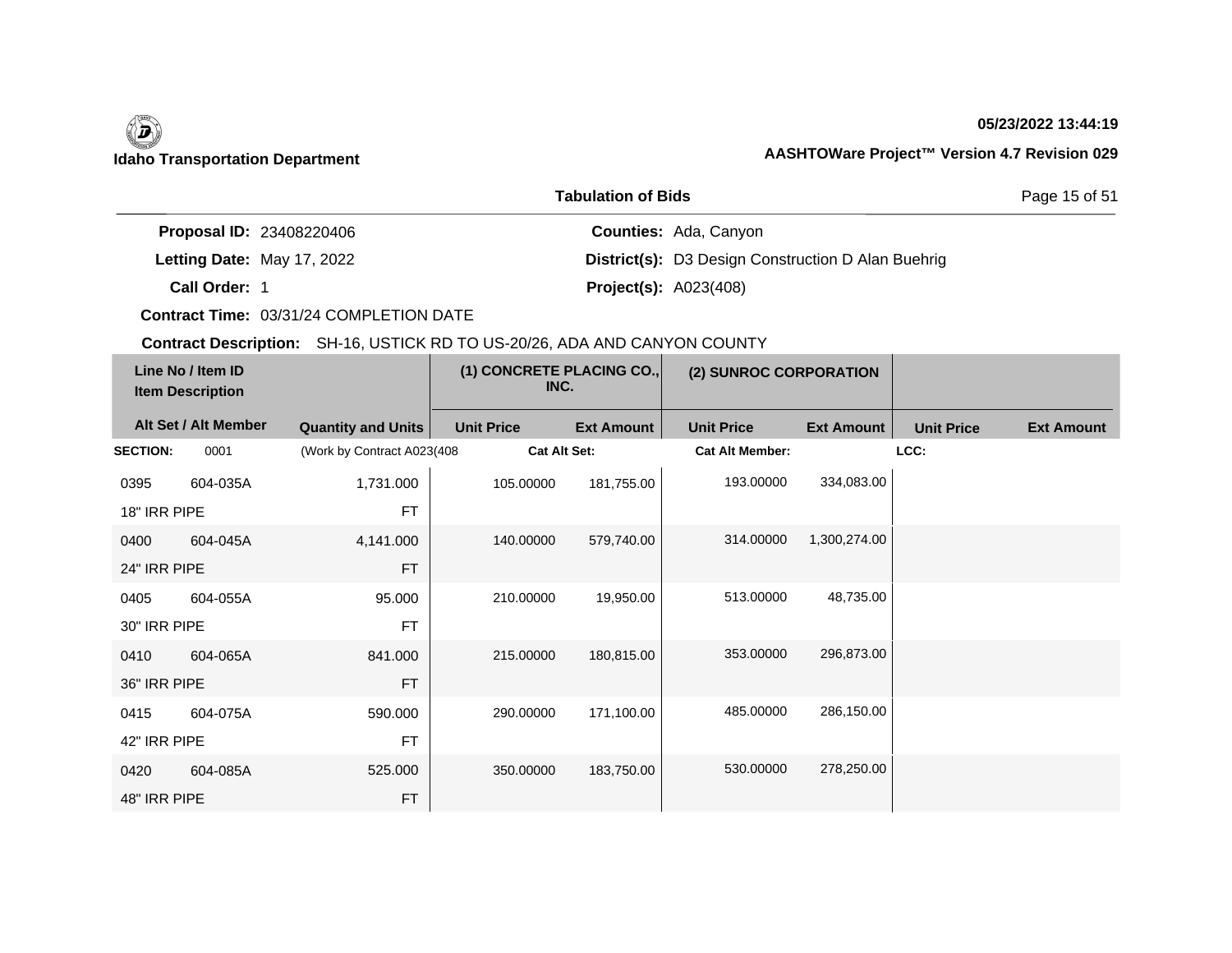# **05/23/2022 13:44:19**

|                                 | <b>Tabulation of Bids</b>                                 | Page 16 of 51 |
|---------------------------------|-----------------------------------------------------------|---------------|
| <b>Proposal ID: 23408220406</b> | <b>Counties: Ada, Canyon</b>                              |               |
| Letting Date: May 17, 2022      | <b>District(s):</b> D3 Design Construction D Alan Buehrig |               |
| Call Order: 1                   | <b>Project(s): A023(408)</b>                              |               |

**Contract Time:** 03/31/24 COMPLETION DATE

| Line No / Item ID<br><b>Item Description</b> |                                | (1) CONCRETE PLACING CO.,<br>INC. |                     | (2) SUNROC CORPORATION |                        |                   |                   |                   |
|----------------------------------------------|--------------------------------|-----------------------------------|---------------------|------------------------|------------------------|-------------------|-------------------|-------------------|
|                                              | Alt Set / Alt Member           | <b>Quantity and Units</b>         | <b>Unit Price</b>   | <b>Ext Amount</b>      | <b>Unit Price</b>      | <b>Ext Amount</b> | <b>Unit Price</b> | <b>Ext Amount</b> |
| <b>SECTION:</b>                              | 0001                           | (Work by Contract A023(408        | <b>Cat Alt Set:</b> |                        | <b>Cat Alt Member:</b> |                   | LCC:              |                   |
| 0425                                         | 605-035A                       | 237.000                           | 125.00000           | 29,625.00              | 207.00000              | 49,059.00         |                   |                   |
|                                              | <b>18" STORM SEWER PIPE</b>    | <b>FT</b>                         |                     |                        |                        |                   |                   |                   |
| 0430                                         | 605-045A                       | 3,202.000                         | 120,00000           | 384,240.00             | 197.00000              | 630,794.00        |                   |                   |
|                                              | 24" STORM SEWER PIPE           | <b>FT</b>                         |                     |                        |                        |                   |                   |                   |
| 0435                                         | 605-050A                       | 480.000                           | 160.00000           | 76,800.00              | 369,00000              | 177,120.00        |                   |                   |
|                                              | 27" STORM SEWER PIPE           | <b>FT</b>                         |                     |                        |                        |                   |                   |                   |
| 0440                                         | 605-455A                       | 8.000                             | 4,400.00000         | 35,200.00              | 8.310.00000            | 66,480.00         |                   |                   |
| MANHOLE TY A                                 |                                | <b>EACH</b>                       |                     |                        |                        |                   |                   |                   |
| 0445                                         | 605-467A                       | 1.000                             | 6,600.00000         | 6,600.00               | 8,810.00000            | 8,810.00          |                   |                   |
| MANHOLE TY D                                 |                                | <b>EACH</b>                       |                     |                        |                        |                   |                   |                   |
| 0450                                         | 605-470A                       | 4.000                             | 6,300.00000         | 25,200.00              | 8,080.00000            | 32,320.00         |                   |                   |
| <b>MANHOLE</b>                               | <b>SEDIMENT &amp; OIL TRAP</b> | <b>EACH</b>                       |                     |                        |                        |                   |                   |                   |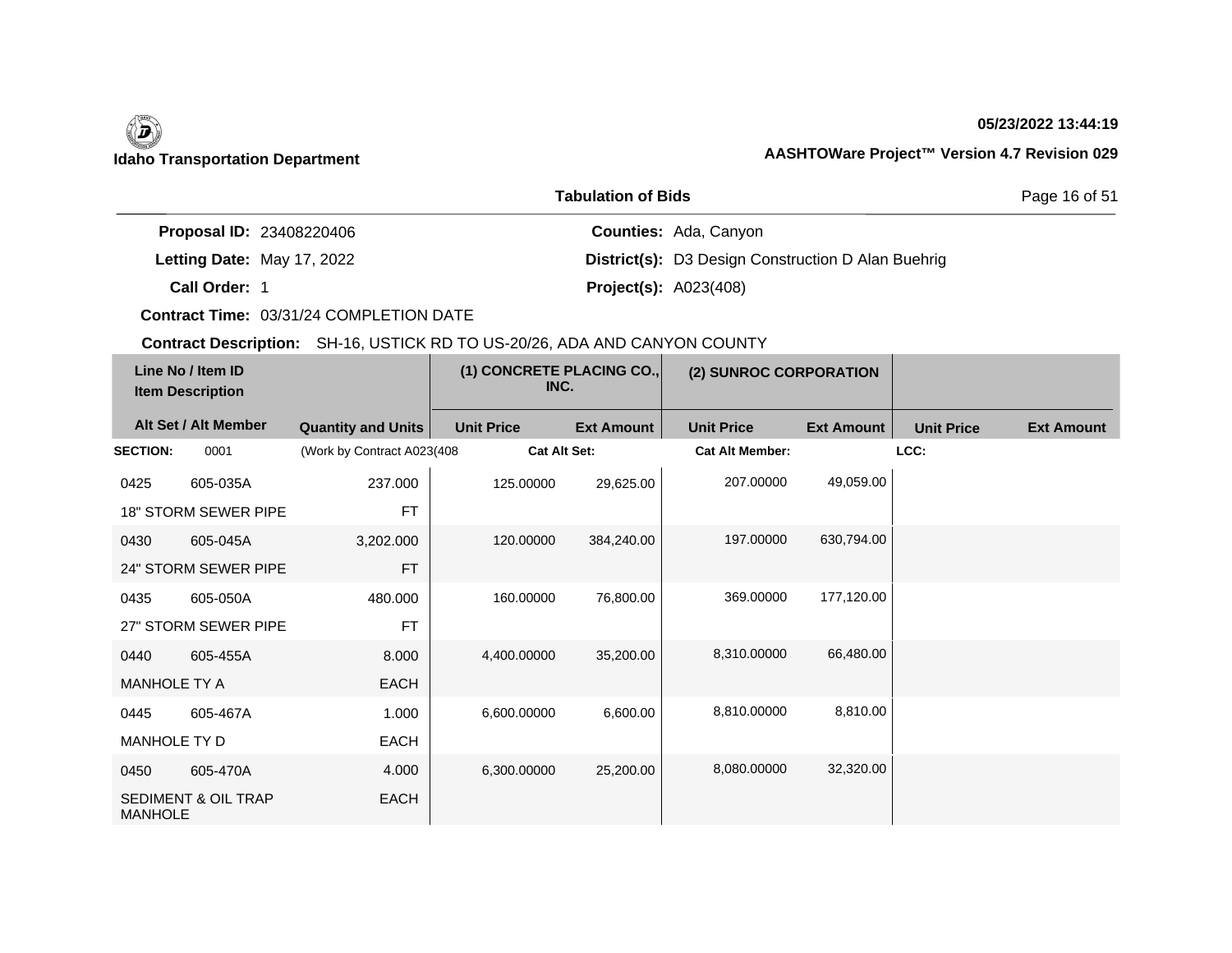# **05/23/2022 13:44:19**

|                                 | <b>Tabulation of Bids</b>                                 | Page 17 of 51 |
|---------------------------------|-----------------------------------------------------------|---------------|
| <b>Proposal ID: 23408220406</b> | <b>Counties: Ada, Canyon</b>                              |               |
| Letting Date: May 17, 2022      | <b>District(s):</b> D3 Design Construction D Alan Buehrig |               |
| Call Order: 1                   | <b>Project(s): A023(408)</b>                              |               |

**Contract Time:** 03/31/24 COMPLETION DATE

| Line No / Item ID<br><b>Item Description</b> |                       | (1) CONCRETE PLACING CO.,<br>INC. |                   | (2) SUNROC CORPORATION |                        |                   |                   |                   |
|----------------------------------------------|-----------------------|-----------------------------------|-------------------|------------------------|------------------------|-------------------|-------------------|-------------------|
|                                              | Alt Set / Alt Member  | <b>Quantity and Units</b>         | <b>Unit Price</b> | <b>Ext Amount</b>      | <b>Unit Price</b>      | <b>Ext Amount</b> | <b>Unit Price</b> | <b>Ext Amount</b> |
| <b>SECTION:</b>                              | 0001                  | (Work by Contract A023(408        | Cat Alt Set:      |                        | <b>Cat Alt Member:</b> |                   | LCC:              |                   |
| 0455                                         | 605-630A              | 3.000                             | 6,685.00000       | 20,055.00              | 2,040.00000            | 6,120.00          |                   |                   |
| <b>INLET TY 8</b>                            |                       | <b>EACH</b>                       |                   |                        |                        |                   |                   |                   |
| 0460                                         | 605-635A              | 3.000                             | 750.00000         | 2,250.00               | 1,770.00000            | 5,310.00          |                   |                   |
|                                              | ADJUST MANHOLE COVERS | <b>EACH</b>                       |                   |                        |                        |                   |                   |                   |
| 0465                                         | 605-640A              | 5.000                             | 400.00000         | 2,000.00               | 898,00000              | 4,490.00          |                   |                   |
|                                              | ADJUST VALVE COVERS   | <b>EACH</b>                       |                   |                        |                        |                   |                   |                   |
| 0470                                         | 608-025A              | 37.000                            | 425.00000         | 15,725.00              | 2,050.00000            | 75,850.00         |                   |                   |
|                                              | 12" APRON FOR PIPE    | <b>EACH</b>                       |                   |                        |                        |                   |                   |                   |
| 0475                                         | 608-030A              | 2.000                             | 510.00000         | 1,020.00               | 5,080.00000            | 10,160.00         |                   |                   |
|                                              | 15" APRON FOR PIPE    | <b>EACH</b>                       |                   |                        |                        |                   |                   |                   |
| 0480                                         | 608-035A              | 6.000                             | 550.00000         | 3,300.00               | 4,880.00000            | 29,280.00         |                   |                   |
|                                              | 18" APRON FOR PIPE    | EACH                              |                   |                        |                        |                   |                   |                   |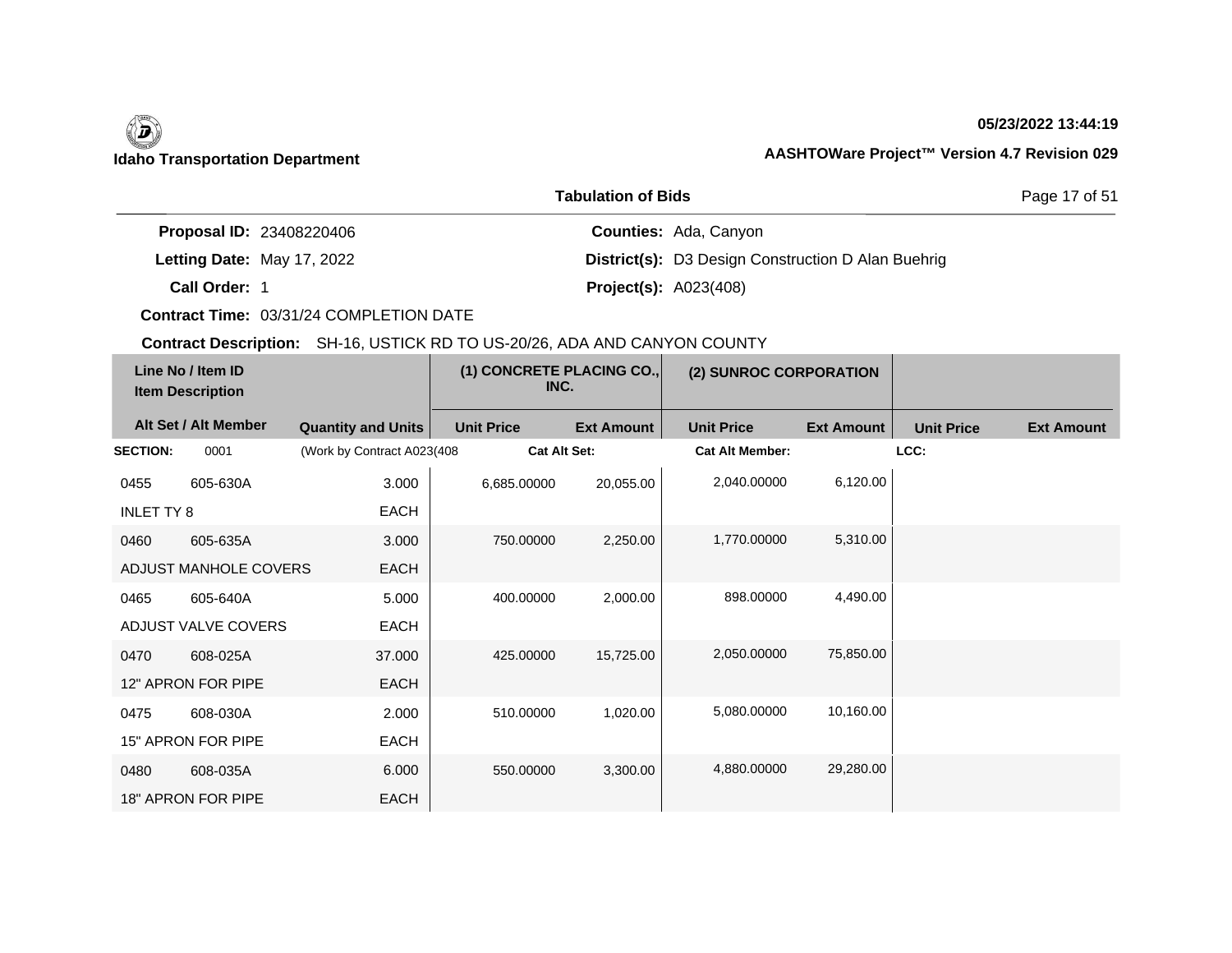# **05/23/2022 13:44:19**

|                                 | <b>Tabulation of Bids</b>                                 | Page 18 of 51 |
|---------------------------------|-----------------------------------------------------------|---------------|
| <b>Proposal ID: 23408220406</b> | <b>Counties: Ada, Canyon</b>                              |               |
| Letting Date: May 17, 2022      | <b>District(s): D3 Design Construction D Alan Buehrig</b> |               |

**Call Order:**

1 **Project(s):** A023(408)

**Contract Time:** 03/31/24 COMPLETION DATE

| Line No / Item ID<br><b>Item Description</b> |                          | (1) CONCRETE PLACING CO.,<br>INC. |                     | (2) SUNROC CORPORATION |                        |                   |                   |                   |
|----------------------------------------------|--------------------------|-----------------------------------|---------------------|------------------------|------------------------|-------------------|-------------------|-------------------|
|                                              | Alt Set / Alt Member     | <b>Quantity and Units</b>         | <b>Unit Price</b>   | <b>Ext Amount</b>      | <b>Unit Price</b>      | <b>Ext Amount</b> | <b>Unit Price</b> | <b>Ext Amount</b> |
| <b>SECTION:</b>                              | 0001                     | (Work by Contract A023(408        | <b>Cat Alt Set:</b> |                        | <b>Cat Alt Member:</b> |                   | LCC:              |                   |
| 0485                                         | 608-045A                 | 22.000                            | 860.00000           | 18,920.00              | 2,380.00000            | 52,360.00         |                   |                   |
|                                              | 24" APRON FOR PIPE       | <b>EACH</b>                       |                     |                        |                        |                   |                   |                   |
| 0490                                         | 609-025A                 | 48.000                            | 4,500.00000         | 216,000.00             | 6,610.00000            | 317,280.00        |                   |                   |
|                                              | MINOR STR (4' X 4' BOX)  | <b>EACH</b>                       |                     |                        |                        |                   |                   |                   |
| 0495                                         | 609-025B                 | 14.000                            | 6,000.00000         | 84,000.00              | 8,610.00000            | 120,540.00        |                   |                   |
|                                              | MINOR STR (5' X 5' BOX)  | <b>EACH</b>                       |                     |                        |                        |                   |                   |                   |
| 0500                                         | 609-025D                 | 6.000                             | 6,100.00000         | 36,600.00              | 8,820.00000            | 52,920.00         |                   |                   |
|                                              | MINOR STR (36" HEADWALL) | <b>EACH</b>                       |                     |                        |                        |                   |                   |                   |
| 0505                                         | 609-025E                 | 2.000                             | 4,400.00000         | 8,800.00               | 7,730.00000            | 15,460.00         |                   |                   |
|                                              | MINOR STR (24" HEADWALL) | <b>EACH</b>                       |                     |                        |                        |                   |                   |                   |
| 0510                                         | 609-025F                 | 4.000                             | 8,400.00000         | 33,600.00              | 12.400.00000           | 49,600.00         |                   |                   |
|                                              | MINOR STR (48" HEADWALL) | <b>EACH</b>                       |                     |                        |                        |                   |                   |                   |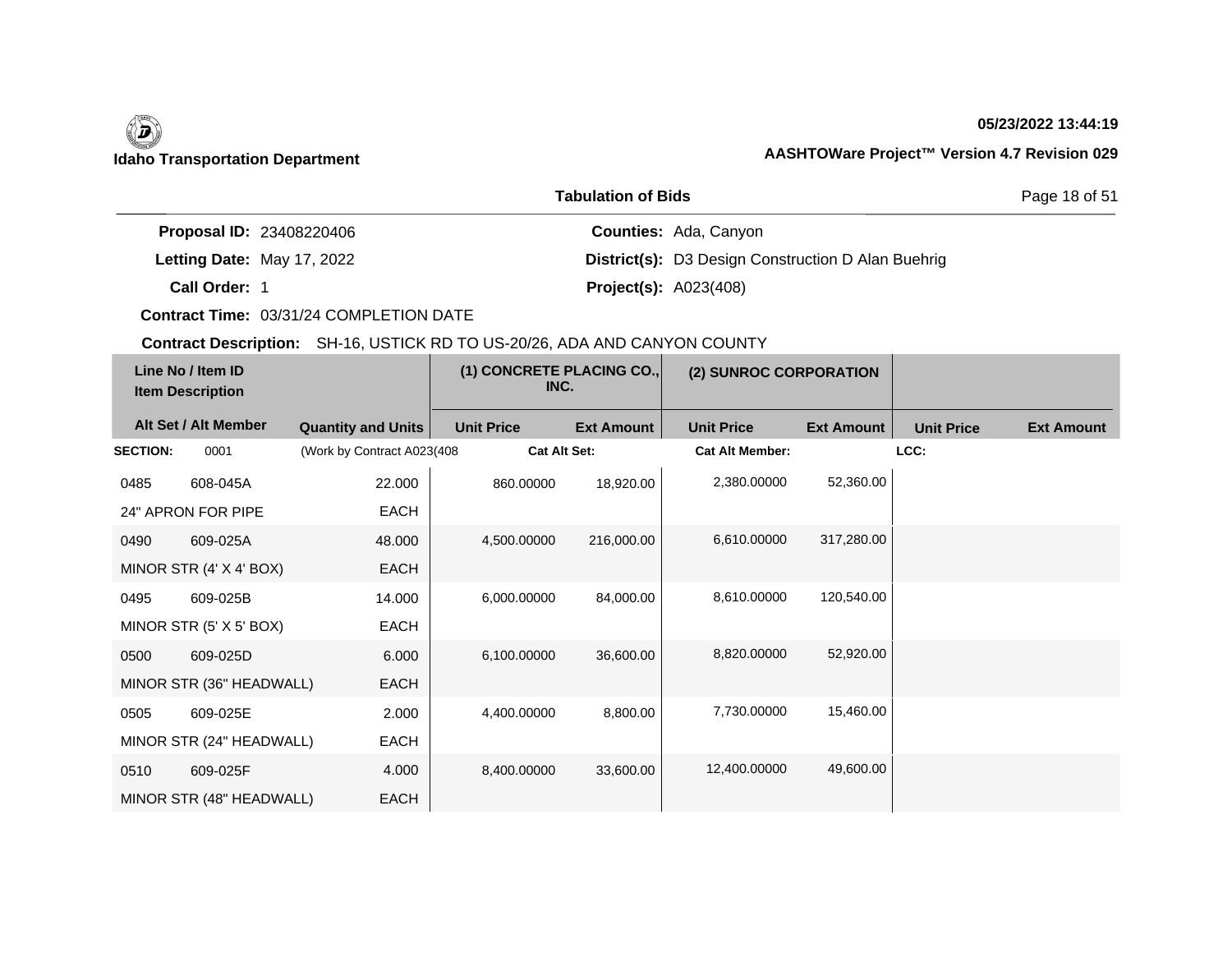## **05/23/2022 13:44:19**

|                                 | <b>Tabulation of Bids</b>                                 | Page 19 of 51 |
|---------------------------------|-----------------------------------------------------------|---------------|
| <b>Proposal ID: 23408220406</b> | <b>Counties: Ada, Canyon</b>                              |               |
| Letting Date: May 17, 2022      | <b>District(s):</b> D3 Design Construction D Alan Buehrig |               |
| Call Order: 1                   | <b>Project(s): A023(408)</b>                              |               |

**Contract Time:** 03/31/24 COMPLETION DATE

|                  | Line No / Item ID<br><b>Item Description</b> |                             | (1) CONCRETE PLACING CO.,<br>INC. |                   | (2) SUNROC CORPORATION |                   |                   |                   |
|------------------|----------------------------------------------|-----------------------------|-----------------------------------|-------------------|------------------------|-------------------|-------------------|-------------------|
|                  | Alt Set / Alt Member                         | <b>Quantity and Units</b>   | <b>Unit Price</b>                 | <b>Ext Amount</b> | <b>Unit Price</b>      | <b>Ext Amount</b> | <b>Unit Price</b> | <b>Ext Amount</b> |
| <b>SECTION:</b>  | 0001                                         | (Work by Contract A023(408) | <b>Cat Alt Set:</b>               |                   | <b>Cat Alt Member:</b> |                   | LCC:              |                   |
| 0515             | 609-025G                                     | 2.000                       | 9,300.00000                       | 18,600.00         | 10,300.00000           | 20,600.00         |                   |                   |
|                  | MINOR STR (4' X 8' BOX)                      | EACH                        |                                   |                   |                        |                   |                   |                   |
| 0520             | 609-025H                                     | 2.000                       | 2,100.00000                       | 4,200.00          | 7,790.00000            | 15,580.00         |                   |                   |
|                  | MINOR STR (18" HEADWALL)                     | <b>EACH</b>                 |                                   |                   |                        |                   |                   |                   |
| 0525             | 609-0251                                     | 1.000                       | 8,700.00000                       | 8,700.00          | 13,900.00000           | 13,900.00         |                   |                   |
|                  | MINOR STR (5.5' X 9' BOX)                    | EACH                        |                                   |                   |                        |                   |                   |                   |
| 0530             | 609-025J                                     | 2.000                       | 6,500.00000                       | 13,000.00         | 12,600.00000           | 25,200.00         |                   |                   |
| <b>HEADWALL)</b> | MINOR STR (34" X 53"                         | EACH                        |                                   |                   |                        |                   |                   |                   |
| 0535             | 609-025K                                     | 1.000                       | 15,000.00000                      | 15,000.00         | 14,500.00000           | 14,500.00         |                   |                   |
|                  | MINOR STR (4'X11' BOX)                       | EACH                        |                                   |                   |                        |                   |                   |                   |
| 0540             | 609-025L                                     | 1.000                       | 7,500.00000                       | 7,500.00          | 13,700.00000           | 13,700.00         |                   |                   |
|                  | MINOR STR (42" HEADWALL)                     | <b>EACH</b>                 |                                   |                   |                        |                   |                   |                   |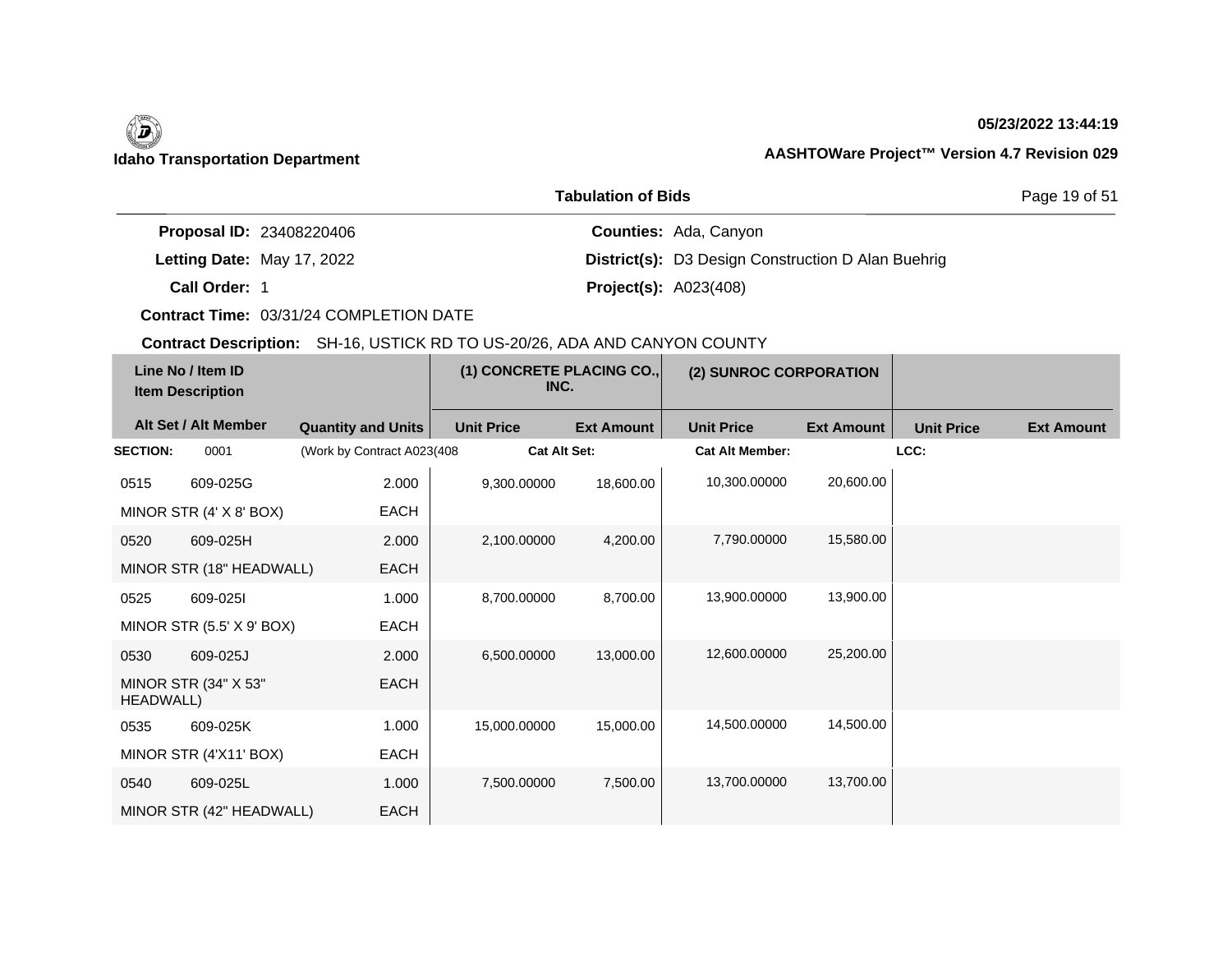## **05/23/2022 13:44:19**

|                                 | <b>Tabulation of Bids</b>                                 | Page 20 of 51 |
|---------------------------------|-----------------------------------------------------------|---------------|
| <b>Proposal ID: 23408220406</b> | <b>Counties: Ada, Canyon</b>                              |               |
| Letting Date: May 17, 2022      | <b>District(s):</b> D3 Design Construction D Alan Buehrig |               |
| <b>Call Order: 1</b>            | <b>Project(s): A023(408)</b>                              |               |

**Contract Time:** 03/31/24 COMPLETION DATE

| Line No / Item ID<br><b>Item Description</b> |                                | (1) CONCRETE PLACING CO.,<br>INC. |                     | (2) SUNROC CORPORATION |                        |                   |                   |                   |
|----------------------------------------------|--------------------------------|-----------------------------------|---------------------|------------------------|------------------------|-------------------|-------------------|-------------------|
|                                              | Alt Set / Alt Member           | <b>Quantity and Units</b>         | <b>Unit Price</b>   | <b>Ext Amount</b>      | <b>Unit Price</b>      | <b>Ext Amount</b> | <b>Unit Price</b> | <b>Ext Amount</b> |
| <b>SECTION:</b>                              | 0001                           | (Work by Contract A023(408        | <b>Cat Alt Set:</b> |                        | <b>Cat Alt Member:</b> |                   | LCC:              |                   |
| 0545                                         | 610-035B                       | 27,051.000                        | 28.00000            | 757,428.00             | 34.00000               | 919,734.00        |                   |                   |
|                                              | FENCE TY 4 B (72")             | <b>FT</b>                         |                     |                        |                        |                   |                   |                   |
| 0550                                         | 610-100A                       | 2.000                             | 875.00000           | 1,750.00               | 1,080.00000            | 2,160.00          |                   |                   |
| GATE TY 1                                    |                                | <b>EACH</b>                       |                     |                        |                        |                   |                   |                   |
| 0555                                         | 610-170B                       | 14.000                            | 1,993.00000         | 27,902.00              | 2,890.00000            | 40,460.00         |                   |                   |
|                                              | STL GATE (OBSOLETE 2019)       | EACH                              |                     |                        |                        |                   |                   |                   |
| 0560                                         | 612-005D                       | 4,919.000                         | 25.50000            | 125,434.50             | 30.50000               | 150,029.50        |                   |                   |
|                                              | <b>W-BEAM GUARDRAIL</b>        | <b>FT</b>                         |                     |                        |                        |                   |                   |                   |
| 0565                                         | 612-080A                       | 3.000                             | 2,020.00000         | 6,060.00               | 2,430.00000            | 7,290.00          |                   |                   |
|                                              | <b>GUARDRAIL TERMINAL TY 7</b> | <b>EACH</b>                       |                     |                        |                        |                   |                   |                   |
| 0570                                         | 612-110A                       | 11.000                            | 1,450.00000         | 15,950.00              | 1,750.00000            | 19,250.00         |                   |                   |
|                                              | <b>GUARDRAIL ANCHOR</b>        | EACH                              |                     |                        |                        |                   |                   |                   |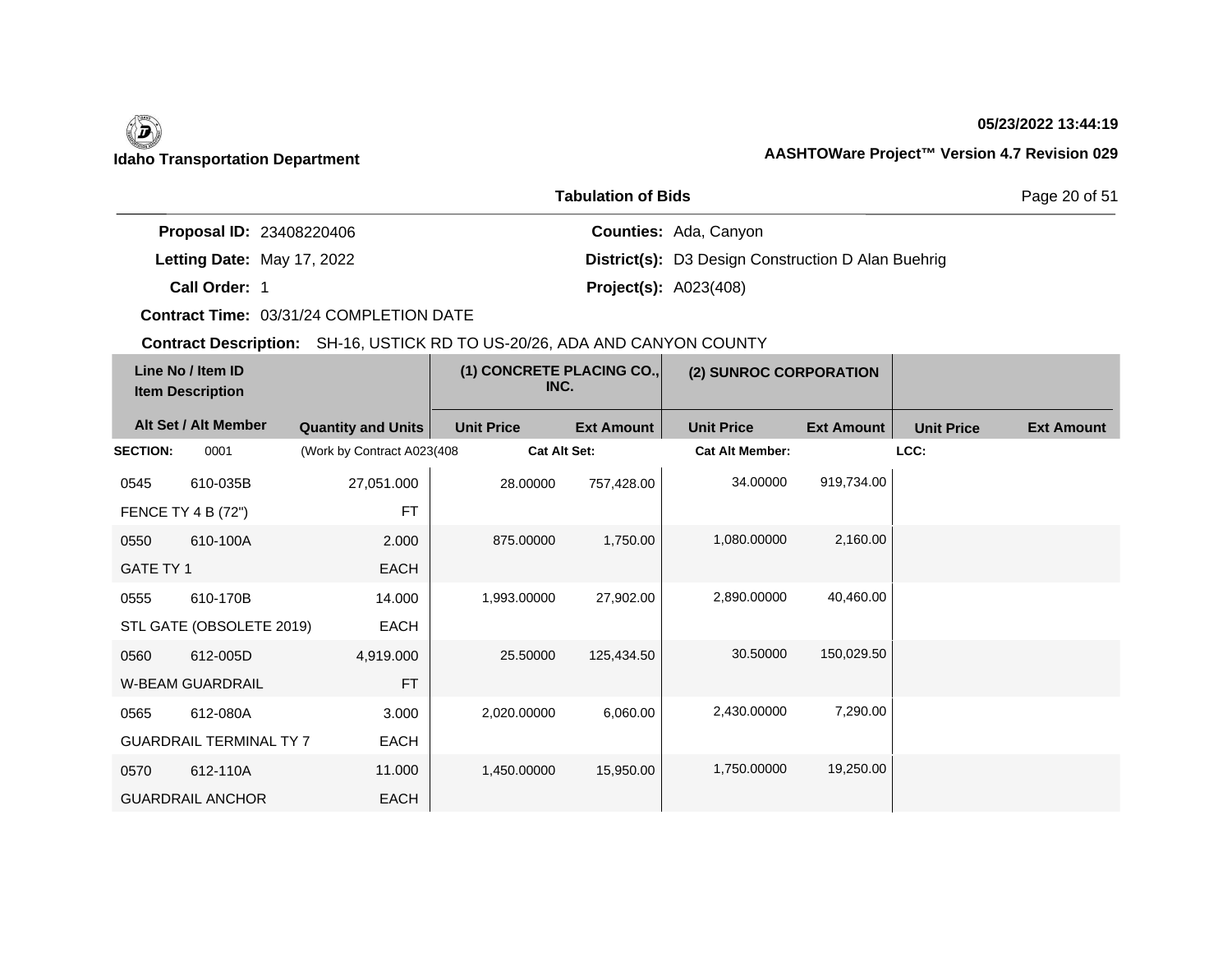**05/23/2022 13:44:19**

|                    | <b>Tabulation of Bids</b>    | Page 21 of 51 |
|--------------------|------------------------------|---------------|
| al ID: 23408220406 | <b>Counties: Ada, Canyon</b> |               |
| _ _ _ _ _ _ _ _ _  | _ _ _ _ _                    |               |

**Propos** 

Letting Date: May 17, 2022

**Call Order:**

**Letting Date:** May 17, 2022 **District(s): D3 Design Construction D Alan Buehrig (in the state of the state of the state of the state of the state of the state of the state of the state of the state of the state of the sta** 1 **Project(s):** A023(408)

**Contract Time:** 03/31/24 COMPLETION DATE

| Line No / Item ID<br><b>Item Description</b> |                              | (1) CONCRETE PLACING CO.,<br>INC. |                     | (2) SUNROC CORPORATION |                        |                   |                   |                   |
|----------------------------------------------|------------------------------|-----------------------------------|---------------------|------------------------|------------------------|-------------------|-------------------|-------------------|
|                                              | Alt Set / Alt Member         | <b>Quantity and Units</b>         | <b>Unit Price</b>   | <b>Ext Amount</b>      | <b>Unit Price</b>      | <b>Ext Amount</b> | <b>Unit Price</b> | <b>Ext Amount</b> |
| <b>SECTION:</b>                              | 0001                         | (Work by Contract A023(408)       | <b>Cat Alt Set:</b> |                        | <b>Cat Alt Member:</b> |                   | LCC:              |                   |
| 0575                                         | 612-115B                     | 12.000                            | 3,550.00000         | 42,600.00              | 4,280.00000            | 51,360.00         |                   |                   |
| <b>FLARED</b>                                | <b>GUARDRAIL TERMINAL,</b>   | EACH                              |                     |                        |                        |                   |                   |                   |
| 0580                                         | 612-115C                     | 3.000                             | 3,420.00000         | 10,260.00              | 4,120.00000            | 12,360.00         |                   |                   |
| <b>TANGENT</b>                               | <b>GUARDRAIL TERMINAL,</b>   | <b>EACH</b>                       |                     |                        |                        |                   |                   |                   |
| 0585                                         | 612-120A                     | 2.000                             | 1,360.00000         | 2,720.00               | 1,640.00000            | 3,280.00          |                   |                   |
| LOW SPEED                                    | <b>GUARDRAIL TRANSITION,</b> | <b>EACH</b>                       |                     |                        |                        |                   |                   |                   |
| 0590                                         | 612-120B                     | 8.000                             | 2,820.00000         | 22,560.00              | 3,400.00000            | 27,200.00         |                   |                   |
| <b>HIGH SPEED</b>                            | <b>GUARDRAIL TRANSITION,</b> | <b>EACH</b>                       |                     |                        |                        |                   |                   |                   |
| 0595                                         | 612-150A                     | 8,397.000                         | 97.50000            | 818,707.50             | 130.00000              | 1,091,610.00      |                   |                   |
|                                              | <b>CONCRETE BARRIER</b>      | <b>FT</b>                         |                     |                        |                        |                   |                   |                   |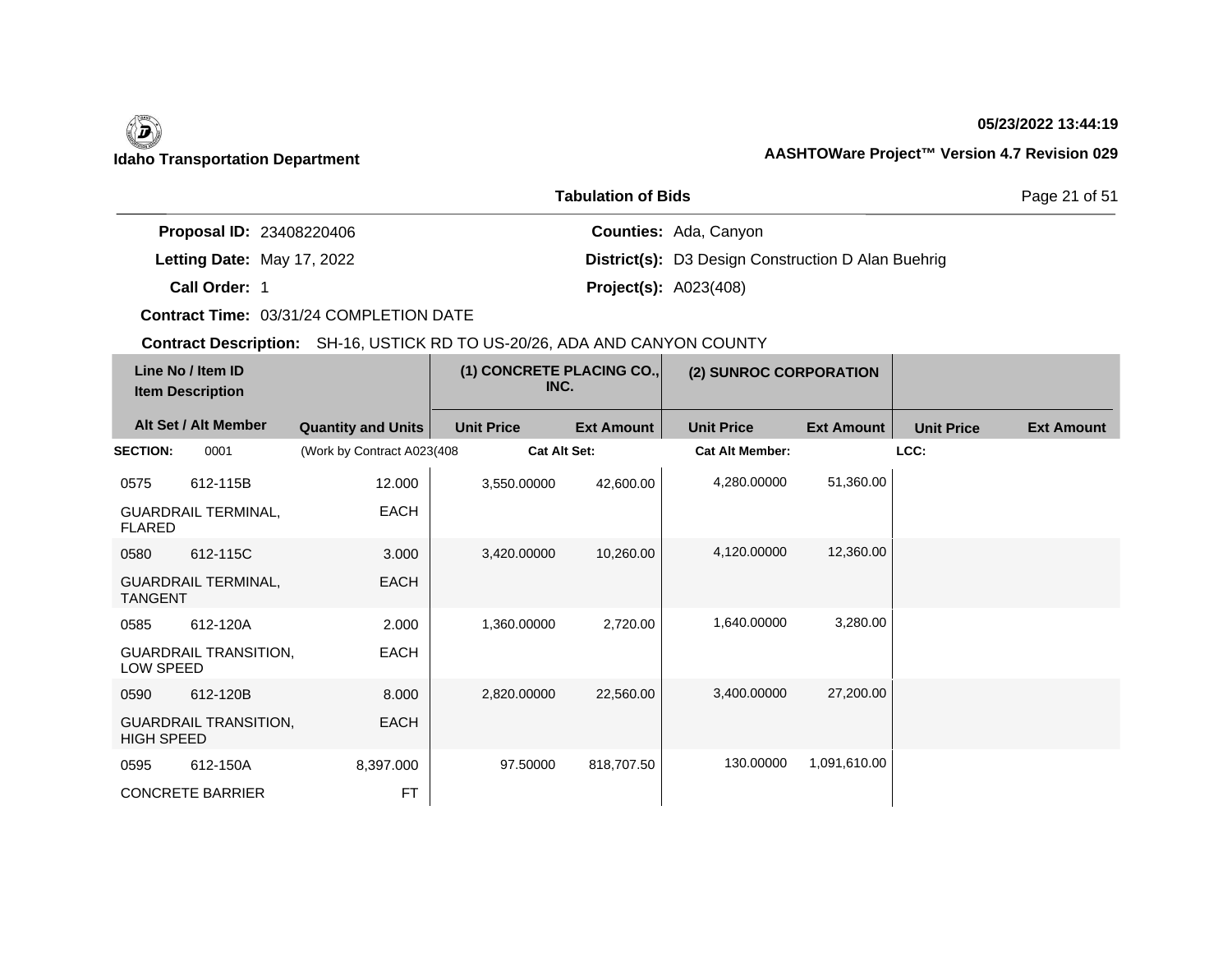## **05/23/2022 13:44:19**

|                                 | Page 22 of 51                                             |  |
|---------------------------------|-----------------------------------------------------------|--|
| <b>Proposal ID: 23408220406</b> | <b>Counties: Ada, Canyon</b>                              |  |
| Letting Date: May 17, 2022      | <b>District(s):</b> D3 Design Construction D Alan Buehrig |  |
| Call Order: 1                   | <b>Project(s): A023(408)</b>                              |  |

**Contract Time:** 03/31/24 COMPLETION DATE

|                  | Line No / Item ID<br><b>Item Description</b>      |                             | (1) CONCRETE PLACING CO.,<br>INC. |                   | (2) SUNROC CORPORATION |                   |                   |                   |
|------------------|---------------------------------------------------|-----------------------------|-----------------------------------|-------------------|------------------------|-------------------|-------------------|-------------------|
|                  | Alt Set / Alt Member                              | <b>Quantity and Units</b>   | <b>Unit Price</b>                 | <b>Ext Amount</b> | <b>Unit Price</b>      | <b>Ext Amount</b> | <b>Unit Price</b> | <b>Ext Amount</b> |
| <b>SECTION:</b>  | 0001                                              | (Work by Contract A023(408) | Cat Alt Set:                      |                   | <b>Cat Alt Member:</b> |                   | LCC:              |                   |
| 0600             | 612-155A                                          | 1.000                       | 1,347.00000                       | 1,347.00          | 1,870.00000            | 1,870.00          |                   |                   |
|                  | CONCRETE TERMINAL TY A                            | <b>EACH</b>                 |                                   |                   |                        |                   |                   |                   |
| 0605             | 612-165A                                          | 8.000                       | 1,008.00000                       | 8,064.00          | 2,350.00000            | 18,800.00         |                   |                   |
| <b>CONNECTOR</b> | <b>CONCRETE BARRIER</b>                           | <b>EACH</b>                 |                                   |                   |                        |                   |                   |                   |
| 0610             | 612-175A                                          | 293.000                     | 287.00000                         | 84,091.00         | 711.00000              | 208,323.00        |                   |                   |
|                  | CAST-IN-PLACE CONCRETE<br>BARRIER (BRIDGE MEDIAN) | <b>FT</b>                   |                                   |                   |                        |                   |                   |                   |
| 0615             | 614-015A                                          | 9,552.000                   | 50.75000                          | 484,764.00        | 103.00000              | 983,856.00        |                   |                   |
| <b>SIDEWALK</b>  |                                                   | SY                          |                                   |                   |                        |                   |                   |                   |
| 0620             | 614-020A                                          | 872.000                     | 86.75000                          | 75,646.00         | 101.00000              | 88,072.00         |                   |                   |
| SIDEWALK)        | DRIVEWAY (OFFSETS                                 | SY                          |                                   |                   |                        |                   |                   |                   |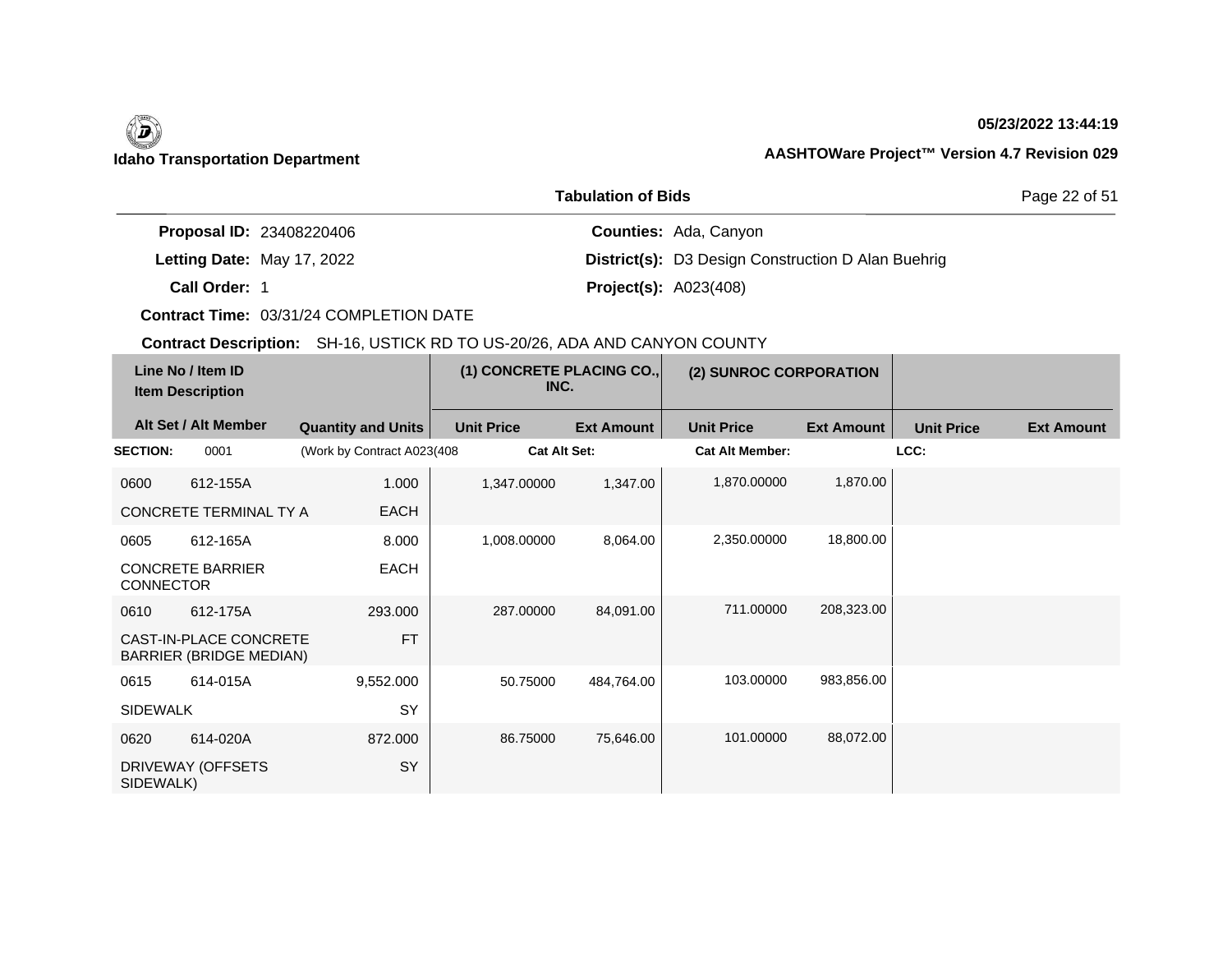## **05/23/2022 13:44:19**

|                                 | <b>Tabulation of Bids</b>                                 | Page 23 of 51 |  |  |
|---------------------------------|-----------------------------------------------------------|---------------|--|--|
| <b>Proposal ID: 23408220406</b> | <b>Counties: Ada, Canyon</b>                              |               |  |  |
| Letting Date: May 17, 2022      | <b>District(s):</b> D3 Design Construction D Alan Buehrig |               |  |  |
| Call Order: 1                   | <b>Project(s): A023(408)</b>                              |               |  |  |

**Contract Time:** 03/31/24 COMPLETION DATE

| Line No / Item ID<br><b>Item Description</b> |                                 | (1) CONCRETE PLACING CO.,<br>INC. |                     | (2) SUNROC CORPORATION |                        |                   |                   |                   |
|----------------------------------------------|---------------------------------|-----------------------------------|---------------------|------------------------|------------------------|-------------------|-------------------|-------------------|
|                                              | Alt Set / Alt Member            | <b>Quantity and Units</b>         | <b>Unit Price</b>   | <b>Ext Amount</b>      | <b>Unit Price</b>      | <b>Ext Amount</b> | <b>Unit Price</b> | <b>Ext Amount</b> |
| <b>SECTION:</b>                              | 0001                            | (Work by Contract A023(408        | <b>Cat Alt Set:</b> |                        | <b>Cat Alt Member:</b> |                   | LCC:              |                   |
| 0625                                         | 614-025B                        | 314.000                           | 194.50000           | 61,073.00              | 343.00000              | 107,702.00        |                   |                   |
| <b>CURB RAMP</b>                             | (PERPENDICULAR)                 | SY                                |                     |                        |                        |                   |                   |                   |
| 0630                                         | 615-256A                        | 9,263.000                         | 17.25000            | 159,786.75             | 35.50000               | 328,836.50        |                   |                   |
| <b>CURB TYPE 1</b>                           |                                 | <b>FT</b>                         |                     |                        |                        |                   |                   |                   |
| 0635                                         | 615-492A                        | 12,126.000                        | 21.25000            | 257,677.50             | 33.00000               | 400,158.00        |                   |                   |
|                                              | <b>CURB &amp; GUTTER TYPE 2</b> | <b>FT</b>                         |                     |                        |                        |                   |                   |                   |
| 0640                                         | 615-493A                        | 4,863.000                         | 24.25000            | 117,927.75             | 39.50000               | 192,088.50        |                   |                   |
|                                              | <b>CURB &amp; GUTTER TYPE 3</b> | <b>FT</b>                         |                     |                        |                        |                   |                   |                   |
| 0645                                         | 615-494A                        | 2,120.000                         | 24.50000            | 51,940.00              | 34.50000               | 73,140.00         |                   |                   |
|                                              | <b>CURB &amp; GUTTER TYPE 4</b> | <b>FT</b>                         |                     |                        |                        |                   |                   |                   |
| 0650                                         | 615-651A                        | 119.000                           | 54.00000            | 6,426.00               | 24.00000               | 2,856.00          |                   |                   |
|                                              | <b>TRAFFIC SEPARATOR TYPE 1</b> | <b>FT</b>                         |                     |                        |                        |                   |                   |                   |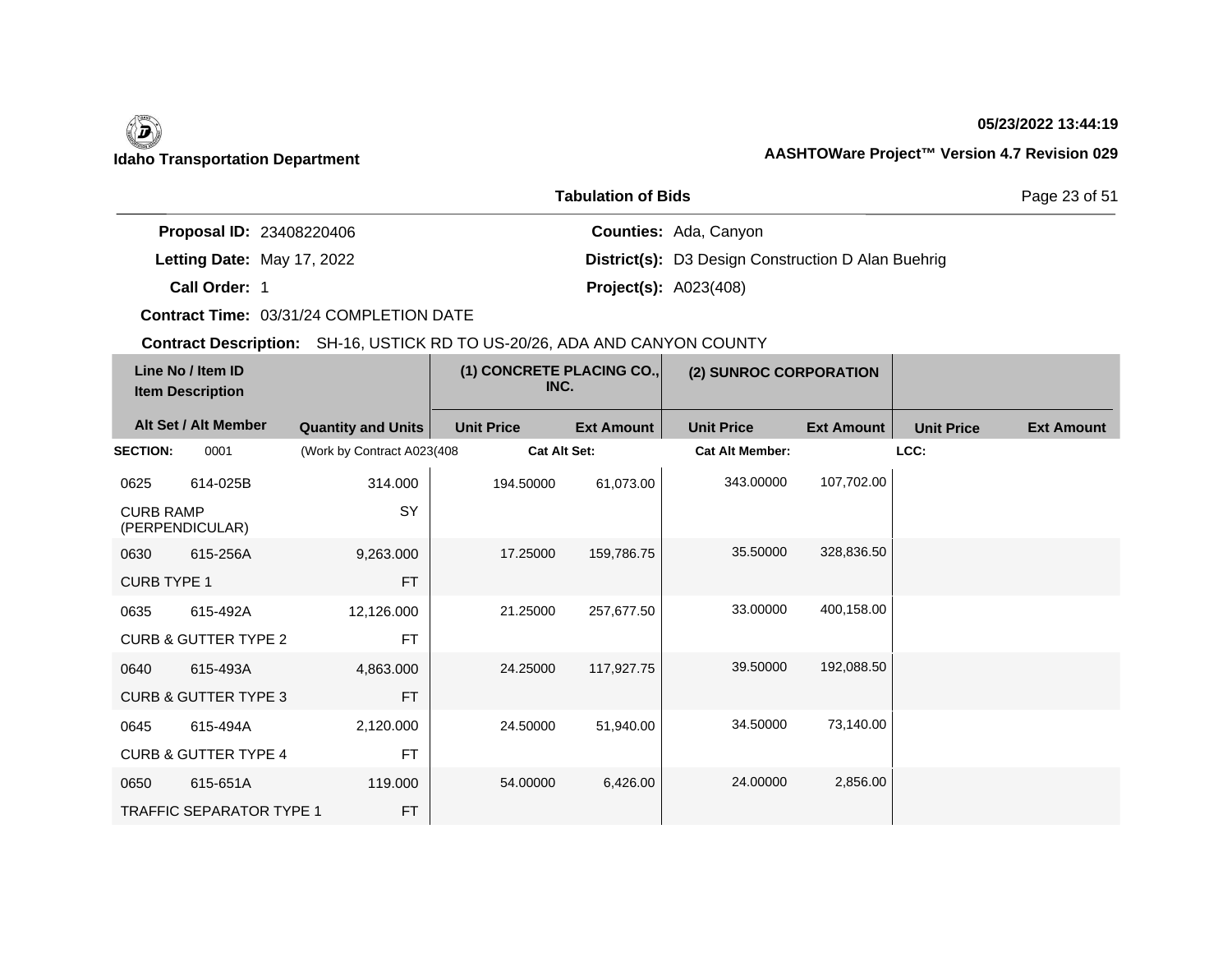# **05/23/2022 13:44:19**

|                                 | <b>Tabulation of Bids</b>                                 | Page 24 of 51 |  |
|---------------------------------|-----------------------------------------------------------|---------------|--|
| <b>Proposal ID: 23408220406</b> | <b>Counties: Ada, Canyon</b>                              |               |  |
| Letting Date: May 17, 2022      | <b>District(s):</b> D3 Design Construction D Alan Buehrig |               |  |
| Call Order: 1                   | <b>Project(s): A023(408)</b>                              |               |  |

**Contract Time:** 03/31/24 COMPLETION DATE

| Line No / Item ID<br><b>Item Description</b> |                                                     | (1) CONCRETE PLACING CO.,<br>INC. |                     | (2) SUNROC CORPORATION |                        |                   |                   |                   |
|----------------------------------------------|-----------------------------------------------------|-----------------------------------|---------------------|------------------------|------------------------|-------------------|-------------------|-------------------|
|                                              | Alt Set / Alt Member                                | <b>Quantity and Units</b>         | <b>Unit Price</b>   | <b>Ext Amount</b>      | <b>Unit Price</b>      | <b>Ext Amount</b> | <b>Unit Price</b> | <b>Ext Amount</b> |
| <b>SECTION:</b>                              | 0001                                                | (Work by Contract A023(408)       | <b>Cat Alt Set:</b> |                        | <b>Cat Alt Member:</b> |                   | LCC:              |                   |
| 0655                                         | 616-010A                                            | 1,883.000                         | 17.75000            | 33,423.25              | 30.50000               | 57,431.50         |                   |                   |
| SIGNS TY B                                   |                                                     | <b>SF</b>                         |                     |                        |                        |                   |                   |                   |
| 0660                                         | 616-015A                                            | 528.000                           | 32.50000            | 17,160.00              | 55.00000               | 29,040.00         |                   |                   |
| SIGNS TY C                                   |                                                     | <b>SF</b>                         |                     |                        |                        |                   |                   |                   |
| 0665                                         | 616-030B                                            | 2.000                             | 126,752.00000       | 253,504.00             | 145,300.00000          | 290,600.00        |                   |                   |
|                                              | <b>OVERHEAD BRIDGE SIGN</b><br>STRUCTURE (80' SPAN) | <b>EACH</b>                       |                     |                        |                        |                   |                   |                   |
| 0670                                         | 616-030C                                            | 3.000                             | 142,878.00000       | 428,634.00             | 163,300.00000          | 489,900.00        |                   |                   |
|                                              | <b>OVERHEAD BRIDGE SIGN</b><br>STRUCTURE (94' SPAN) | <b>EACH</b>                       |                     |                        |                        |                   |                   |                   |
| 0675                                         | 616-031A                                            | 1.000                             | 53,449.00000        | 53,449.00              | 59,300.00000           | 59,300.00         |                   |                   |
|                                              | OVERHEAD CANTILEVER<br>SIGN STRUCTURE (65' SPAN)    | EACH                              |                     |                        |                        |                   |                   |                   |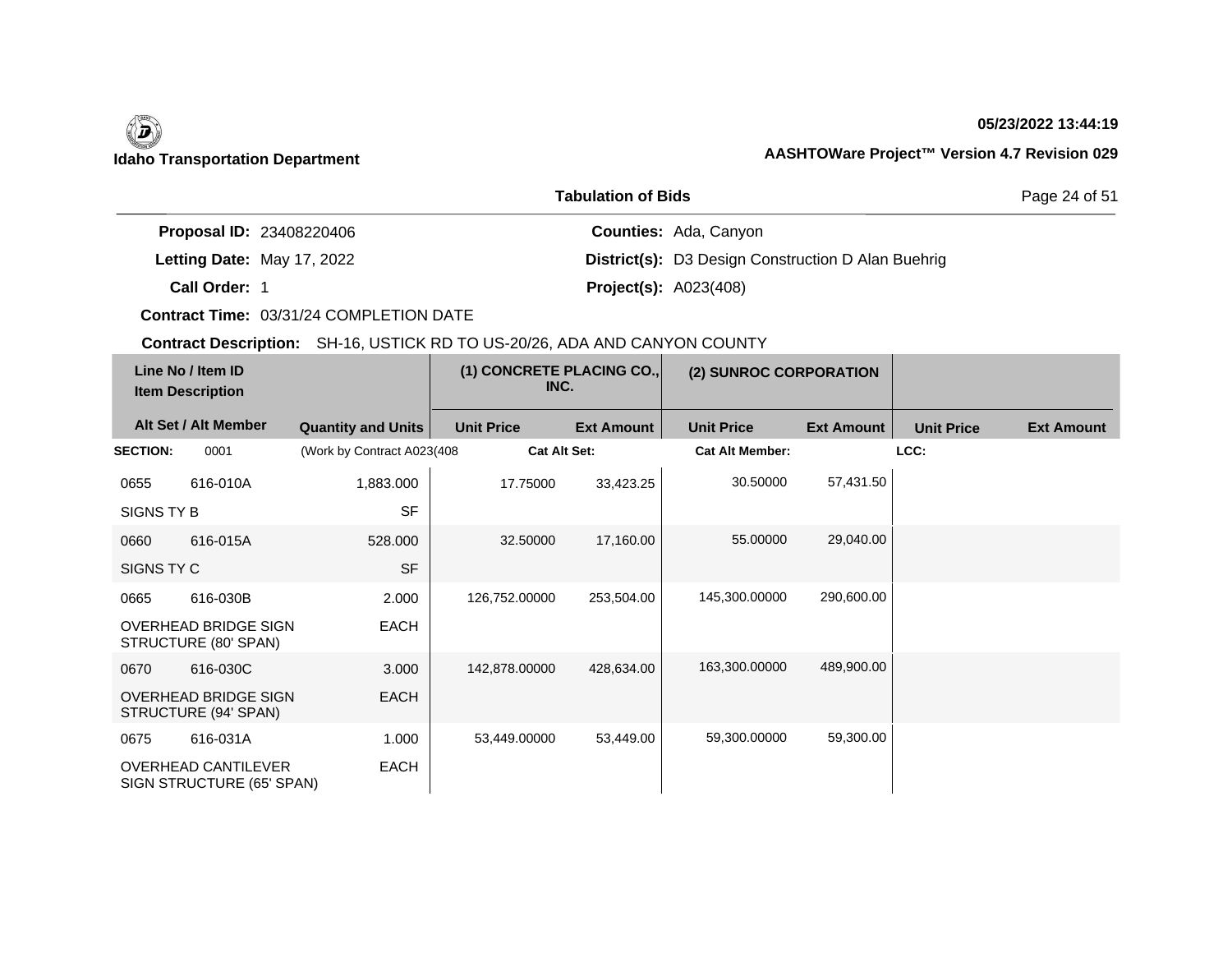## **05/23/2022 13:44:19**

|                                 | <b>Tabulation of Bids</b>                                 | Page 25 of 51 |  |
|---------------------------------|-----------------------------------------------------------|---------------|--|
| <b>Proposal ID: 23408220406</b> | <b>Counties: Ada, Canyon</b>                              |               |  |
| Letting Date: May 17, 2022      | <b>District(s):</b> D3 Design Construction D Alan Buehrig |               |  |
| Call Order: 1                   | <b>Project(s): A023(408)</b>                              |               |  |

**Contract Time:** 03/31/24 COMPLETION DATE

|                 | Line No / Item ID<br><b>Item Description</b>            |                             | (1) CONCRETE PLACING CO.,<br>INC. |                   | (2) SUNROC CORPORATION |                   |                   |                   |
|-----------------|---------------------------------------------------------|-----------------------------|-----------------------------------|-------------------|------------------------|-------------------|-------------------|-------------------|
|                 | Alt Set / Alt Member                                    | <b>Quantity and Units</b>   | <b>Unit Price</b>                 | <b>Ext Amount</b> | <b>Unit Price</b>      | <b>Ext Amount</b> | <b>Unit Price</b> | <b>Ext Amount</b> |
| <b>SECTION:</b> | 0001                                                    | (Work by Contract A023(408) | <b>Cat Alt Set:</b>               |                   | <b>Cat Alt Member:</b> |                   | LCC:              |                   |
| 0680            | 616-031B                                                | 1.000                       | 57,675.00000                      | 57,675.00         | 64,200.00000           | 64,200.00         |                   |                   |
|                 | <b>OVERHEAD CANTILEVER</b><br>SIGN STRUCTURE (75' SPAN) | <b>EACH</b>                 |                                   |                   |                        |                   |                   |                   |
| 0685            | 616-035A                                                | 1,701.000                   | 4.40000                           | 7,484.40          | 9.70000                | 16,499.70         |                   |                   |
| <b>ANGLES</b>   | SIGN BRACKETS & BRACE                                   | LB                          |                                   |                   |                        |                   |                   |                   |
| 0690            | 616-045A                                                | 6,002.000                   | 5.20000                           | 31,210.40         | 13.00000               | 78,026.00         |                   |                   |
|                 | BRKAWY STL SIGN POST TY B                               | <b>LB</b>                   |                                   |                   |                        |                   |                   |                   |
| 0695            | 616-050A                                                | 1,956.000                   | 4.80000                           | 9,388.80          | 4.20000                | 8,215.20          |                   |                   |
|                 | BRKAWY STL SIGN POST TY E                               | <b>LB</b>                   |                                   |                   |                        |                   |                   |                   |
| 0700            | 616-065A                                                | 58.000                      | 1,529.00000                       | 88,682.00         | 2,230.00000            | 129,340.00        |                   |                   |
| TY <sub>B</sub> | BRKAWY STL SIGN POST INST                               | <b>EACH</b>                 |                                   |                   |                        |                   |                   |                   |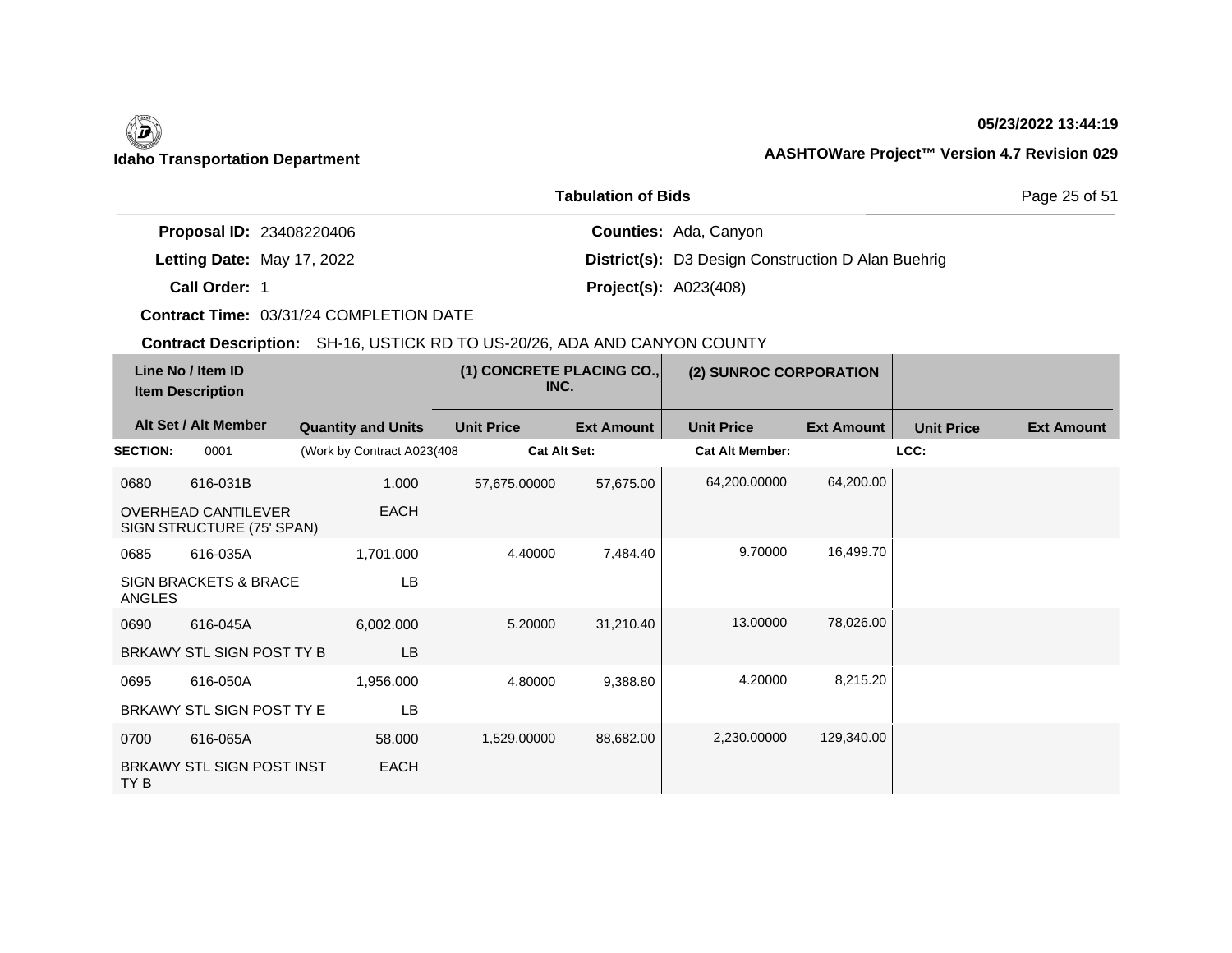# **05/23/2022 13:44:19**

|                                 | <b>Tabulation of Bids</b>                                 | Page 26 of 51 |  |  |
|---------------------------------|-----------------------------------------------------------|---------------|--|--|
| <b>Proposal ID: 23408220406</b> | <b>Counties: Ada, Canyon</b>                              |               |  |  |
| Letting Date: May 17, 2022      | <b>District(s):</b> D3 Design Construction D Alan Buehrig |               |  |  |
| <b>Call Order:</b>              | <b>Project(s): A023(408)</b>                              |               |  |  |

**Contract Time:** 03/31/24 COMPLETION DATE

| Line No / Item ID<br><b>Item Description</b> |                           | (1) CONCRETE PLACING CO.,<br>INC. |                     | (2) SUNROC CORPORATION |                        |                   |                   |                   |
|----------------------------------------------|---------------------------|-----------------------------------|---------------------|------------------------|------------------------|-------------------|-------------------|-------------------|
|                                              | Alt Set / Alt Member      | <b>Quantity and Units</b>         | <b>Unit Price</b>   | <b>Ext Amount</b>      | <b>Unit Price</b>      | <b>Ext Amount</b> | <b>Unit Price</b> | <b>Ext Amount</b> |
| <b>SECTION:</b>                              | 0001                      | (Work by Contract A023(408        | <b>Cat Alt Set:</b> |                        | <b>Cat Alt Member:</b> |                   | LCC:              |                   |
| 0705                                         | 616-070A                  | 65.000                            | 242.50000           | 15,762.50              | 248.00000              | 16,120.00         |                   |                   |
| TY E                                         | BRKAWY STL SIGN POST INST | <b>EACH</b>                       |                     |                        |                        |                   |                   |                   |
| 0710                                         | 617-005A                  | 77.000                            | 28.75000            | 2,213.75               | 47.00000               | 3,619.00          |                   |                   |
| DELINEATOR TY 1                              |                           | <b>EACH</b>                       |                     |                        |                        |                   |                   |                   |
| 0715                                         | 617-010A                  | 24.000                            | 28.25000            | 678.00                 | 49.50000               | 1,188.00          |                   |                   |
|                                              | DELINEATOR TY 2           | EACH                              |                     |                        |                        |                   |                   |                   |
| 0720                                         | 617-020A                  | 47.000                            | 33.75000            | 1,586.25               | 54.00000               | 2,538.00          |                   |                   |
|                                              | <b>DELINEATOR TY 4</b>    | <b>EACH</b>                       |                     |                        |                        |                   |                   |                   |
| 0725                                         | 617-045A                  | 58.000                            | 16.25000            | 942.50                 | 18.00000               | 1,044.00          |                   |                   |
| DELINEATOR TY 9                              |                           | EACH                              |                     |                        |                        |                   |                   |                   |
| 0730                                         | 617-050A                  | 6.000                             | 400.00000           | 2,400.00               | 442.00000              | 2,652.00          |                   |                   |
| MILEPOST TY 1                                |                           | <b>EACH</b>                       |                     |                        |                        |                   |                   |                   |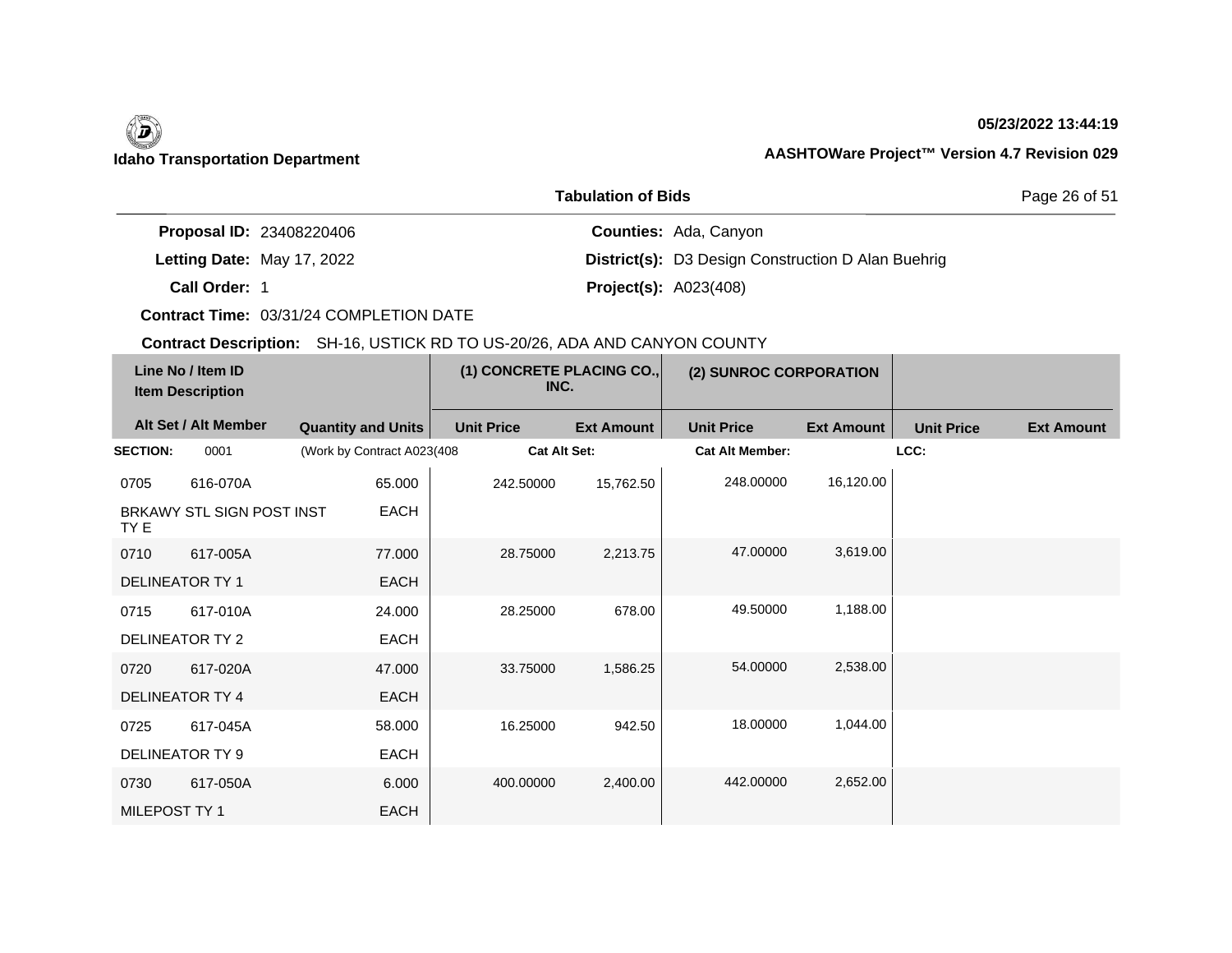## **05/23/2022 13:44:19**

|                                 | <b>Tabulation of Bids</b>                                 | Page 27 of 51 |  |  |
|---------------------------------|-----------------------------------------------------------|---------------|--|--|
| <b>Proposal ID: 23408220406</b> | <b>Counties: Ada, Canyon</b>                              |               |  |  |
| Letting Date: May 17, 2022      | <b>District(s):</b> D3 Design Construction D Alan Buehrig |               |  |  |
| Call Order: 1                   | <b>Project(s): A023(408)</b>                              |               |  |  |

**Contract Time:** 03/31/24 COMPLETION DATE

| Line No / Item ID<br><b>Item Description</b> |                              | (1) CONCRETE PLACING CO.,<br>INC. |                     | (2) SUNROC CORPORATION |                        |                   |                   |                   |
|----------------------------------------------|------------------------------|-----------------------------------|---------------------|------------------------|------------------------|-------------------|-------------------|-------------------|
|                                              | Alt Set / Alt Member         | <b>Quantity and Units</b>         | <b>Unit Price</b>   | <b>Ext Amount</b>      | <b>Unit Price</b>      | <b>Ext Amount</b> | <b>Unit Price</b> | <b>Ext Amount</b> |
| <b>SECTION:</b>                              | 0001                         | (Work by Contract A023(408)       | <b>Cat Alt Set:</b> |                        | <b>Cat Alt Member:</b> |                   | LCC:              |                   |
| 0735                                         | 619-010A                     | (1.000)                           | 320,285.00000       | 320,285.00             | 386,000.00000          | 386,000.00        |                   |                   |
|                                              | <b>ILLUMINATION TY 2</b>     | L S                               |                     |                        |                        |                   |                   |                   |
| 0740                                         | 621-005A                     | 65.350                            | 0.01000             | 0.65                   | 1,210.00000            | 79,073.50         |                   |                   |
|                                              | <b>SEED BED PREPARATION</b>  | <b>ACRE</b>                       |                     |                        |                        |                   |                   |                   |
| 0745                                         | 621-035A                     | 65.350                            | 1,565.00000         | 102,272.75             | 1,890.00000            | 123,511.50        |                   |                   |
| <b>FERTILIZING</b>                           |                              | <b>ACRE</b>                       |                     |                        |                        |                   |                   |                   |
| 0750                                         | 621-065A                     | 130.690                           | 1.849.00000         | 241,645.81             | 2.230.00000            | 291,438.70        |                   |                   |
| <b>CONTROL PROD</b>                          | HYDRA APPLIED EROSION        | ACRE                              |                     |                        |                        |                   |                   |                   |
| 0755                                         | 624-005A                     | 581.000                           | 117.00000           | 67,977.00              | 97.00000               | 56,357.00         |                   |                   |
|                                              | LOOSE RIPRAP $(D50 = 6")$    | <b>CY</b>                         |                     |                        |                        |                   |                   |                   |
| 0760                                         | 624-005B                     | 976.000                           | 100.00000           | 97,600.00              | 109.00000              | 106,384.00        |                   |                   |
|                                              | LOOSE RIPRAP ( $D50 = 12"$ ) | <b>CY</b>                         |                     |                        |                        |                   |                   |                   |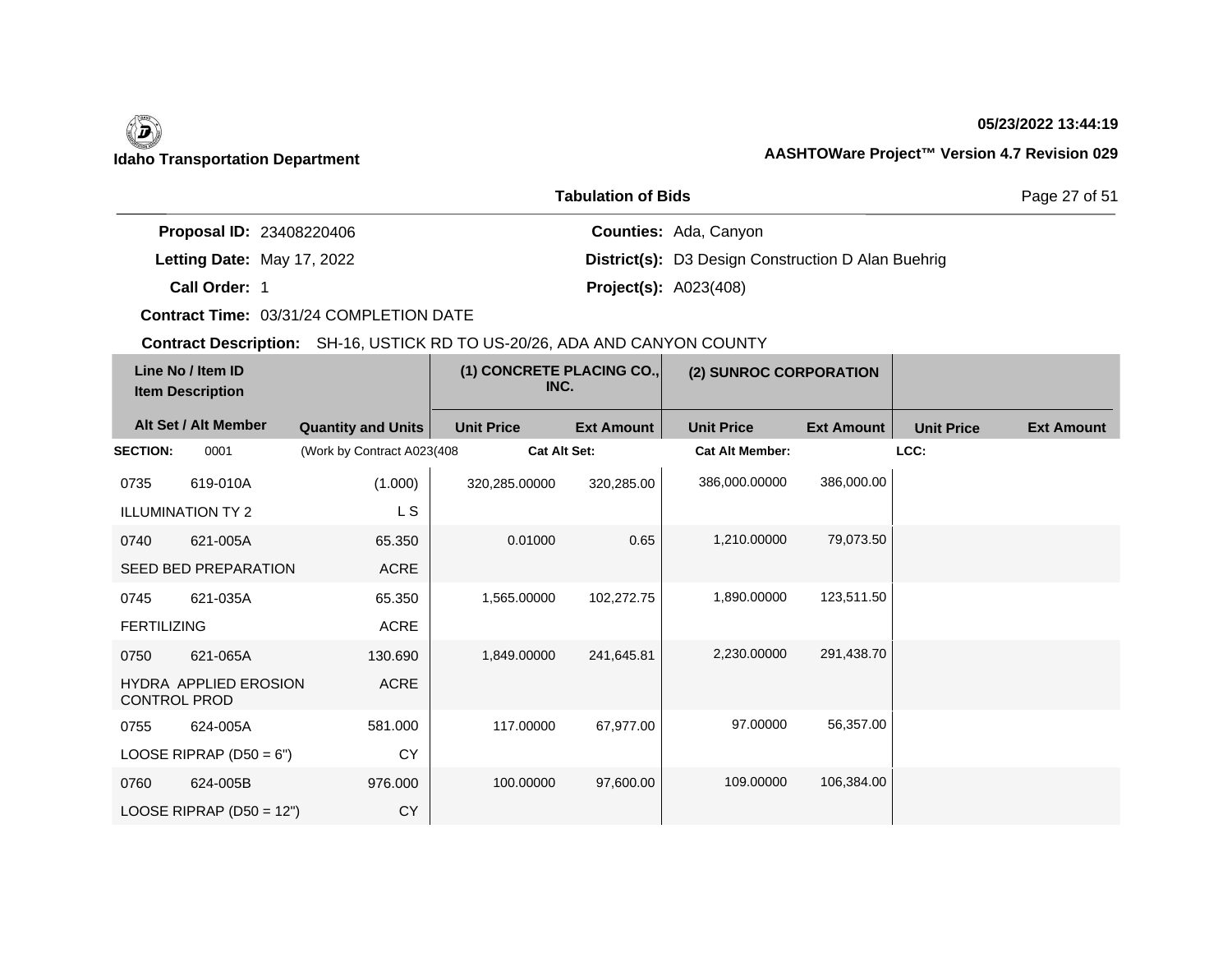## **05/23/2022 13:44:19**

|                                 | <b>Tabulation of Bids</b>                                 | Page 28 of 51 |  |
|---------------------------------|-----------------------------------------------------------|---------------|--|
| <b>Proposal ID: 23408220406</b> | <b>Counties: Ada, Canyon</b>                              |               |  |
| Letting Date: May 17, 2022      | <b>District(s):</b> D3 Design Construction D Alan Buehrig |               |  |
| Call Order: 1                   | <b>Project(s): A023(408)</b>                              |               |  |

**Contract Time:** 03/31/24 COMPLETION DATE

| Line No / Item ID<br><b>Item Description</b> |                           | (1) CONCRETE PLACING CO.,<br>INC. |                     | (2) SUNROC CORPORATION |                        |                   |                   |                   |
|----------------------------------------------|---------------------------|-----------------------------------|---------------------|------------------------|------------------------|-------------------|-------------------|-------------------|
|                                              | Alt Set / Alt Member      | <b>Quantity and Units</b>         | <b>Unit Price</b>   | <b>Ext Amount</b>      | <b>Unit Price</b>      | <b>Ext Amount</b> | <b>Unit Price</b> | <b>Ext Amount</b> |
| <b>SECTION:</b>                              | 0001                      | (Work by Contract A023(408)       | <b>Cat Alt Set:</b> |                        | <b>Cat Alt Member:</b> |                   | LCC:              |                   |
| 0765                                         | 626-010A                  | 5,300.000                         | 5.00000             | 26,500.00              | 6.00000                | 31,800.00         |                   |                   |
| <b>CONTROL SIGNS</b>                         | <b>TEMPORARY TRAFFIC</b>  | <b>SF</b>                         |                     |                        |                        |                   |                   |                   |
| 0770                                         | 626-035A                  | 10.000                            | 50.00000            | 500.00                 | 60.50000               | 605.00            |                   |                   |
| <b>BARRICADE TY 2</b>                        |                           | <b>EACH</b>                       |                     |                        |                        |                   |                   |                   |
| 0775                                         | 626-040A                  | 71.000                            | 100.00000           | 7,100.00               | 121.00000              | 8,591.00          |                   |                   |
| <b>BARRICADE TY 3</b>                        |                           | EACH                              |                     |                        |                        |                   |                   |                   |
| 0780                                         | 626-050A                  | 1,920.000                         | 5.00000             | 9,600.00               | 6.00000                | 11,520.00         |                   |                   |
| <b>DRUMS</b>                                 |                           | <b>EACH</b>                       |                     |                        |                        |                   |                   |                   |
| 0785                                         | 626-076A                  | 19,800.000                        | 0.01000             | 198.00                 | 0.01000                | 198.00            |                   |                   |
|                                              | ARROW BOARD TY C          | <b>HR</b>                         |                     |                        |                        |                   |                   |                   |
| 0790                                         | 626-092A                  | 92,700.000                        | 0.01000             | 927.00                 | 0.01000                | 927.00            |                   |                   |
| <b>MARKING TAPE</b>                          | <b>TEMPORARY PAVEMENT</b> | <b>FT</b>                         |                     |                        |                        |                   |                   |                   |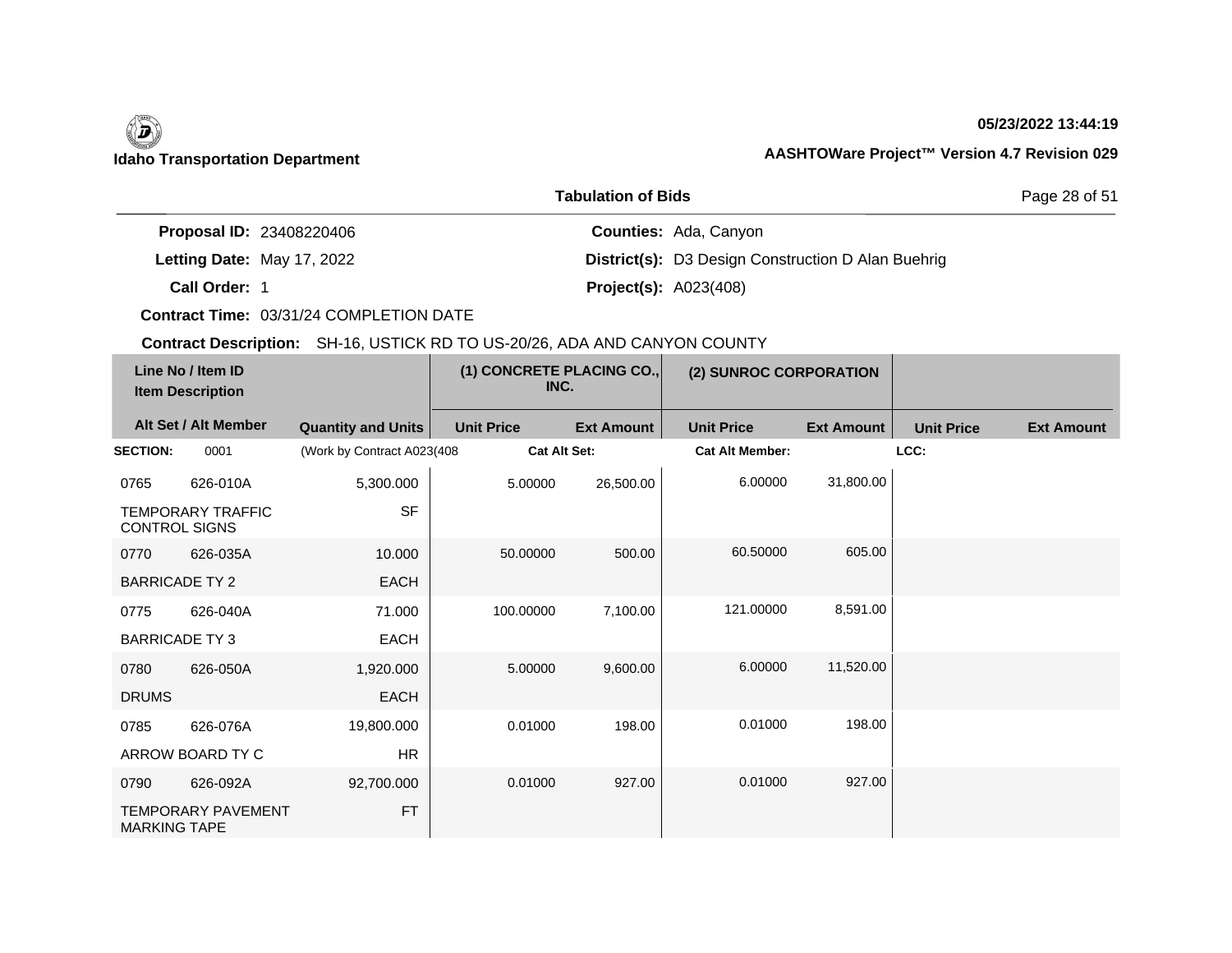## **05/23/2022 13:44:19**

|                                 | <b>Tabulation of Bids</b>                                 | Page 29 of 51 |  |
|---------------------------------|-----------------------------------------------------------|---------------|--|
| <b>Proposal ID: 23408220406</b> | <b>Counties: Ada, Canyon</b>                              |               |  |
| Letting Date: May 17, 2022      | <b>District(s):</b> D3 Design Construction D Alan Buehrig |               |  |
| <b>Call Order:</b>              | <b>Project(s): A023(408)</b>                              |               |  |

**Contract Time:** 03/31/24 COMPLETION DATE

| Line No / Item ID<br><b>Item Description</b> |                                                   | (1) CONCRETE PLACING CO.,<br>INC. |                     | (2) SUNROC CORPORATION |                        |                   |                   |                   |
|----------------------------------------------|---------------------------------------------------|-----------------------------------|---------------------|------------------------|------------------------|-------------------|-------------------|-------------------|
|                                              | Alt Set / Alt Member                              | <b>Quantity and Units</b>         | <b>Unit Price</b>   | <b>Ext Amount</b>      | <b>Unit Price</b>      | <b>Ext Amount</b> | <b>Unit Price</b> | <b>Ext Amount</b> |
| <b>SECTION:</b>                              | 0001                                              | (Work by Contract A023(408        | <b>Cat Alt Set:</b> |                        | <b>Cat Alt Member:</b> |                   | LCC:              |                   |
| 0795                                         | 626-093A                                          | 51,200.000                        | 0.15000             | 7,680.00               | 0.15000                | 7,680.00          |                   |                   |
| <b>WATERBORNE</b>                            | <b>TEMP PAV MARKING -</b>                         | <b>FT</b>                         |                     |                        |                        |                   |                   |                   |
| 0800                                         | 626-100B                                          | 10,000.000                        | 1.00000             | 10,000.00              | 1.00000                | 10,000.00         |                   |                   |
| <b>CONT ITEMS</b>                            | <b>MISC TEMPORARY TRAF</b>                        | CA                                |                     |                        |                        |                   |                   |                   |
| 0805                                         | 626-105A                                          | 7,000.000                         | 45.00000            | 315,000.00             | 54.00000               | 378,000.00        |                   |                   |
|                                              | TRAF CNTL MAINTENANCE                             | <b>HR</b>                         |                     |                        |                        |                   |                   |                   |
| 0810                                         | 626-112B                                          | 364.000                           | 0.01000             | 3.64                   | 121.00000              | 44,044.00         |                   |                   |
| <b>FLOOD LIGHTS</b>                          |                                                   | <b>DAY</b>                        |                     |                        |                        |                   |                   |                   |
| 0815                                         | 626-115C                                          | (1.000)                           | 70,080.00000        | 70,080.00              | 84,500.00000           | 84,500.00         |                   |                   |
|                                              | PORTABLE CHANGEABLE<br><b>MESSAGE SIGN (PCMS)</b> | L S                               |                     |                        |                        |                   |                   |                   |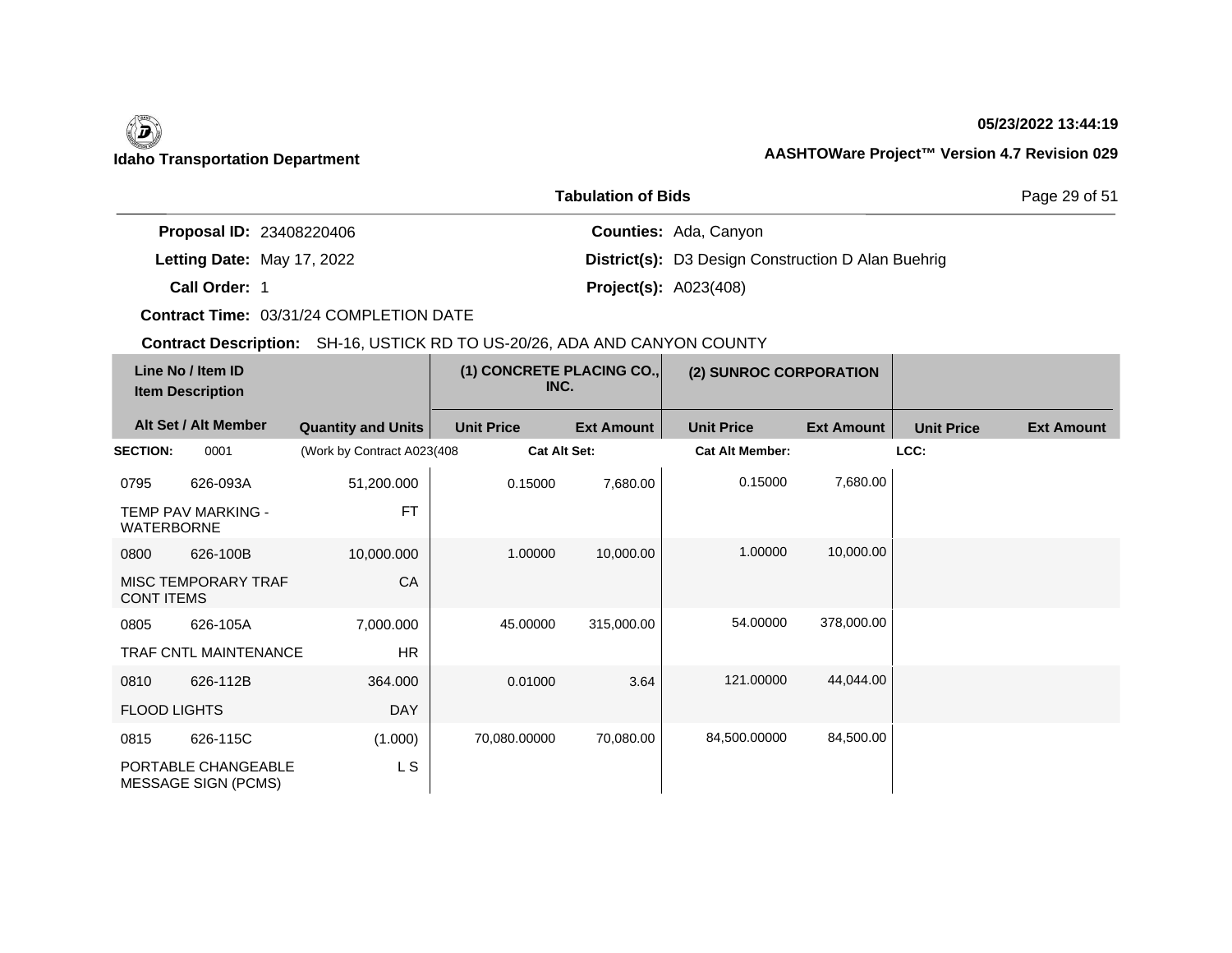## **05/23/2022 13:44:19**

|                                 | <b>Tabulation of Bids</b>                                 | Page 30 of 51 |  |
|---------------------------------|-----------------------------------------------------------|---------------|--|
| <b>Proposal ID: 23408220406</b> | <b>Counties: Ada, Canyon</b>                              |               |  |
| Letting Date: May 17, 2022      | <b>District(s):</b> D3 Design Construction D Alan Buehrig |               |  |
| Call Order: 1                   | <b>Project(s): A023(408)</b>                              |               |  |

**Contract Time:** 03/31/24 COMPLETION DATE

| Line No / Item ID<br><b>Item Description</b> |                                   | (1) CONCRETE PLACING CO.,<br>INC. |                     | (2) SUNROC CORPORATION |                        |                   |                   |                   |
|----------------------------------------------|-----------------------------------|-----------------------------------|---------------------|------------------------|------------------------|-------------------|-------------------|-------------------|
|                                              | Alt Set / Alt Member              | <b>Quantity and Units</b>         | <b>Unit Price</b>   | <b>Ext Amount</b>      | <b>Unit Price</b>      | <b>Ext Amount</b> | <b>Unit Price</b> | <b>Ext Amount</b> |
| <b>SECTION:</b>                              | 0001                              | (Work by Contract A023(408        | <b>Cat Alt Set:</b> |                        | <b>Cat Alt Member:</b> |                   | LCC:              |                   |
| 0820                                         | 626-116A                          | 35,700.000                        | 14.00000            | 499,800.00             | 42.00000               | 1,499,400.00      |                   |                   |
|                                              | TEMP CONCRETE BARRIER             | <b>FT</b>                         |                     |                        |                        |                   |                   |                   |
| 0825                                         | 626-117A                          | 29,400.000                        | 4.80000             | 141,120.00             | 8.10000                | 238,140.00        |                   |                   |
| <b>BARRIER</b>                               | <b>R&amp;R TEMP CONCRETE</b>      | <b>FT</b>                         |                     |                        |                        |                   |                   |                   |
| 0830                                         | 626-118A                          | 32,000                            | 3,000.00000         | 96,000.00              | 3,620.00000            | 115,840.00        |                   |                   |
|                                              | <b>TEMP CRASH CUSHION</b>         | <b>EACH</b>                       |                     |                        |                        |                   |                   |                   |
| 0835                                         | 626-120A                          | 5,990.000                         | 39.00000            | 233,610.00             | 47.00000               | 281,530.00        |                   |                   |
|                                              | <b>FLAGGER CONTROL</b>            | <b>HR</b>                         |                     |                        |                        |                   |                   |                   |
| 0840                                         | 626-121A                          | 36.000                            | 300.00000           | 10,800.00              | 362.00000              | 13,032.00         |                   |                   |
|                                              | <b>R&amp;R TEMP CRASH CUSHION</b> | EACH                              |                     |                        |                        |                   |                   |                   |
| 0845                                         | 626-135A                          | 1,550.000                         | 5.00000             | 7,750.00               | 6.00000                | 9,300.00          |                   |                   |
| <b>MARKERS</b>                               | <b>WEIGHTED BASE TUBULAR</b>      | <b>EACH</b>                       |                     |                        |                        |                   |                   |                   |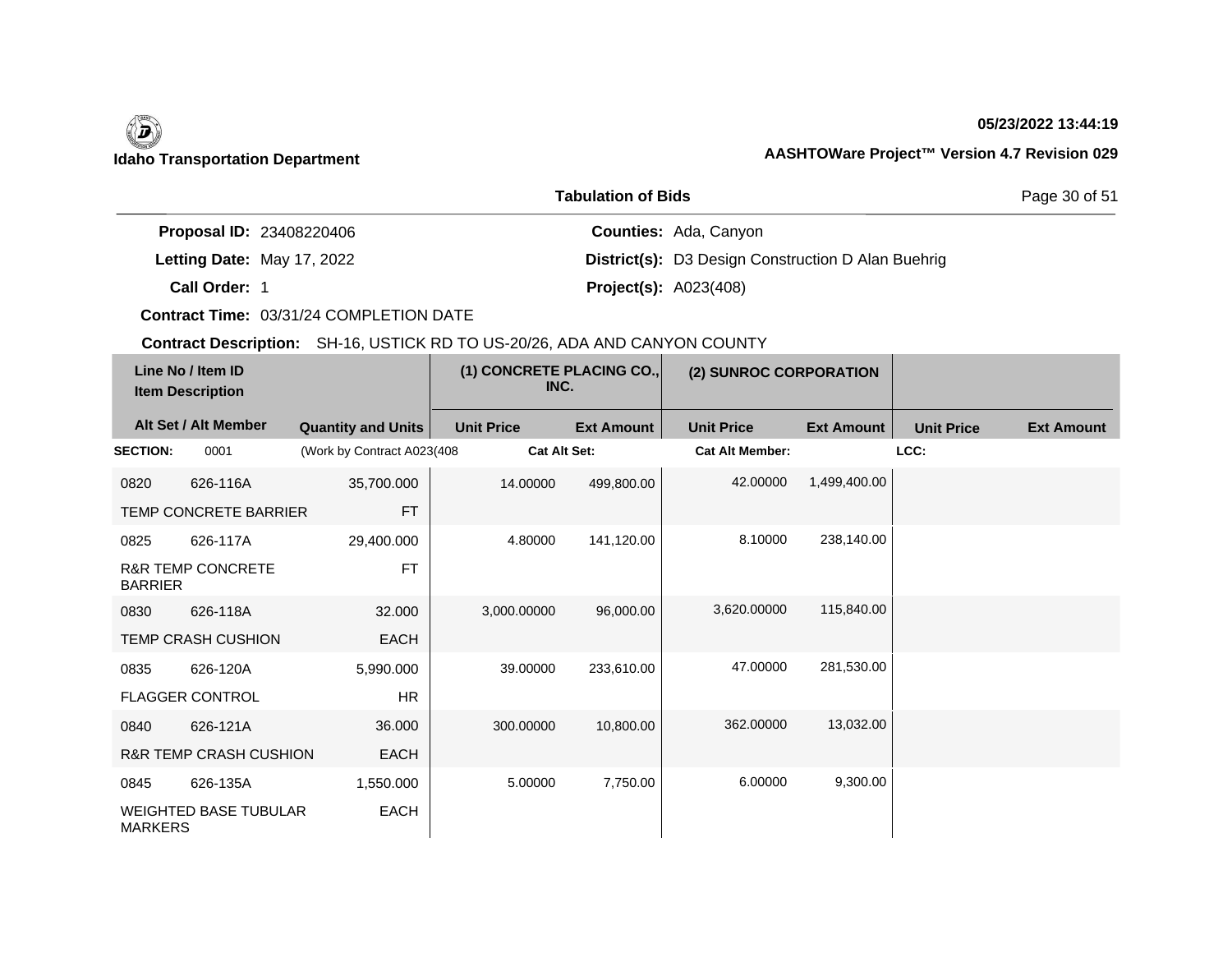**05/23/2022 13:44:19**

|                                 | <b>Tabulation of Bids</b>                                 | Page 31 of 51 |
|---------------------------------|-----------------------------------------------------------|---------------|
| <b>Proposal ID: 23408220406</b> | <b>Counties: Ada, Canyon</b>                              |               |
| Letting Date: May 17, 2022      | <b>District(s):</b> D3 Design Construction D Alan Buehrig |               |

**Call Order:**

1 **Project(s):** A023(408)

**Contract Time:** 03/31/24 COMPLETION DATE

| Line No / Item ID<br><b>Item Description</b> |                                           | (1) CONCRETE PLACING CO.,<br>INC. |                     | (2) SUNROC CORPORATION |                        |                   |                   |                   |
|----------------------------------------------|-------------------------------------------|-----------------------------------|---------------------|------------------------|------------------------|-------------------|-------------------|-------------------|
|                                              | Alt Set / Alt Member                      | <b>Quantity and Units</b>         | <b>Unit Price</b>   | <b>Ext Amount</b>      | <b>Unit Price</b>      | <b>Ext Amount</b> | <b>Unit Price</b> | <b>Ext Amount</b> |
| <b>SECTION:</b>                              | 0001                                      | (Work by Contract A023(408)       | <b>Cat Alt Set:</b> |                        | <b>Cat Alt Member:</b> |                   | LCC:              |                   |
| 0850                                         | 626-140A                                  | 671.000                           | 31.00000            | 20,801.00              | 37.50000               | 25,162.50         |                   |                   |
|                                              | SURFACE-MOUNTED<br><b>TUBULAR MARKERS</b> | <b>EACH</b>                       |                     |                        |                        |                   |                   |                   |
| 0855                                         | 630-020B                                  | 5,777.000                         | 8.50000             | 49,104.50              | 10.00000               | 57,770.00         |                   |                   |
| <b>THERMOPLASTIC</b>                         | <b>PAV MKG - PREFORMED</b>                | <b>SF</b>                         |                     |                        |                        |                   |                   |                   |
| 0860                                         | 630-025A                                  | 306,251.000                       | 0.10000             | 30,625.10              | 0.15000                | 45,937.65         |                   |                   |
| <b>WATERBORNE</b>                            | <b>LONGITUDINAL PAV MKG-</b>              | <b>FT</b>                         |                     |                        |                        |                   |                   |                   |
| 0865                                         | 634-005A                                  | 11.000                            | 400.00000           | 4,400.00               | 464.00000              | 5,104.00          |                   |                   |
| <b>MAILBOX</b>                               |                                           | <b>EACH</b>                       |                     |                        |                        |                   |                   |                   |
| 0870                                         | 640-010A                                  | 3,553.000                         | 3.40000             | 12,080.20              | 4.40000                | 15,633.20         |                   |                   |
| <b>GEOTEXTILE</b>                            | <b>RIPRAP/EROSION CONT</b>                | SY                                |                     |                        |                        |                   |                   |                   |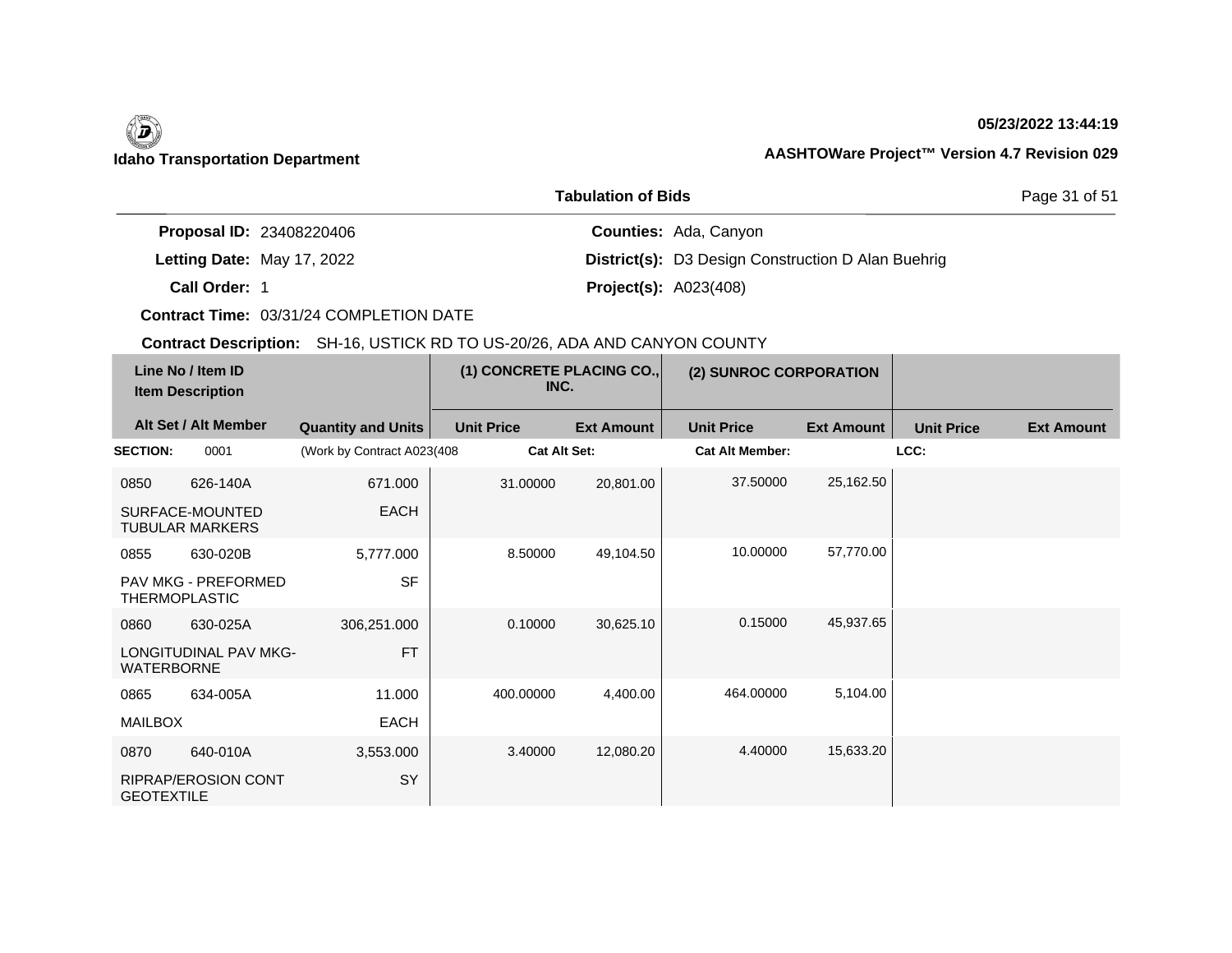# (D)

# **05/23/2022 13:44:19**

## **Idaho Transportation Department AASHTOWare Project™ Version 4.7 Revision 029**

|                                 | <b>Tabulation of Bids</b>                                 | Page 32 of 51 |  |
|---------------------------------|-----------------------------------------------------------|---------------|--|
| <b>Proposal ID: 23408220406</b> | <b>Counties: Ada, Canyon</b>                              |               |  |
| Letting Date: May 17, 2022      | <b>District(s):</b> D3 Design Construction D Alan Buehrig |               |  |
| Call Order: 1                   | <b>Project(s): A023(408)</b>                              |               |  |

**Contract Time:** 03/31/24 COMPLETION DATE

| Line No / Item ID<br><b>Item Description</b> |                                                            | (1) CONCRETE PLACING CO.,<br>INC. |                     | (2) SUNROC CORPORATION |                        |                   |                   |                   |
|----------------------------------------------|------------------------------------------------------------|-----------------------------------|---------------------|------------------------|------------------------|-------------------|-------------------|-------------------|
|                                              | Alt Set / Alt Member                                       | <b>Quantity and Units</b>         | <b>Unit Price</b>   | <b>Ext Amount</b>      | <b>Unit Price</b>      | <b>Ext Amount</b> | <b>Unit Price</b> | <b>Ext Amount</b> |
| <b>SECTION:</b>                              | 0001                                                       | (Work by Contract A023(408        | <b>Cat Alt Set:</b> |                        | <b>Cat Alt Member:</b> |                   | LCC:              |                   |
| 0875                                         | 640-015A                                                   | 279,108.000                       | 1.50000             | 418,662.00             | 3.60000                | 1,004,788.80      |                   |                   |
| <b>GEOTEXTILE</b>                            | SUBGRADE SEPARATION                                        | SY                                |                     |                        |                        |                   |                   |                   |
| 0880                                         | 656-005A                                                   | (1.000)                           | 497.039.00000       | 497,039.00             | 599,100.00000          | 599,100.00        |                   |                   |
| (USTICK RD)                                  | TRAF SIGNAL INSTALLATION                                   | <b>LS</b>                         |                     |                        |                        |                   |                   |                   |
| 0885                                         | 656-005B                                                   | (1.000)                           | 381,259.00000       | 381,259.00             | 426,000.00000          | 426,000.00        |                   |                   |
|                                              | <b>TRAF SIGNAL INSTALLATION</b><br>(US 20/26 AND SH-16 SB) | <b>LS</b>                         |                     |                        |                        |                   |                   |                   |
| 0890                                         | 656-005C                                                   | (1.000)                           | 395,573.00000       | 395,573.00             | 443,300.00000          | 443,300.00        |                   |                   |
|                                              | <b>TRAF SIGNAL INSTALLATION</b><br>(US 20/26 AND SH-16 NB) | <b>LS</b>                         |                     |                        |                        |                   |                   |                   |
| 0895                                         | 675-005A                                                   | (1.000)                           | 585,490.00000       | 585,490.00             | 705,700.00000          | 705,700.00        |                   |                   |
| <b>SURVEY</b>                                |                                                            | LS                                |                     |                        |                        |                   |                   |                   |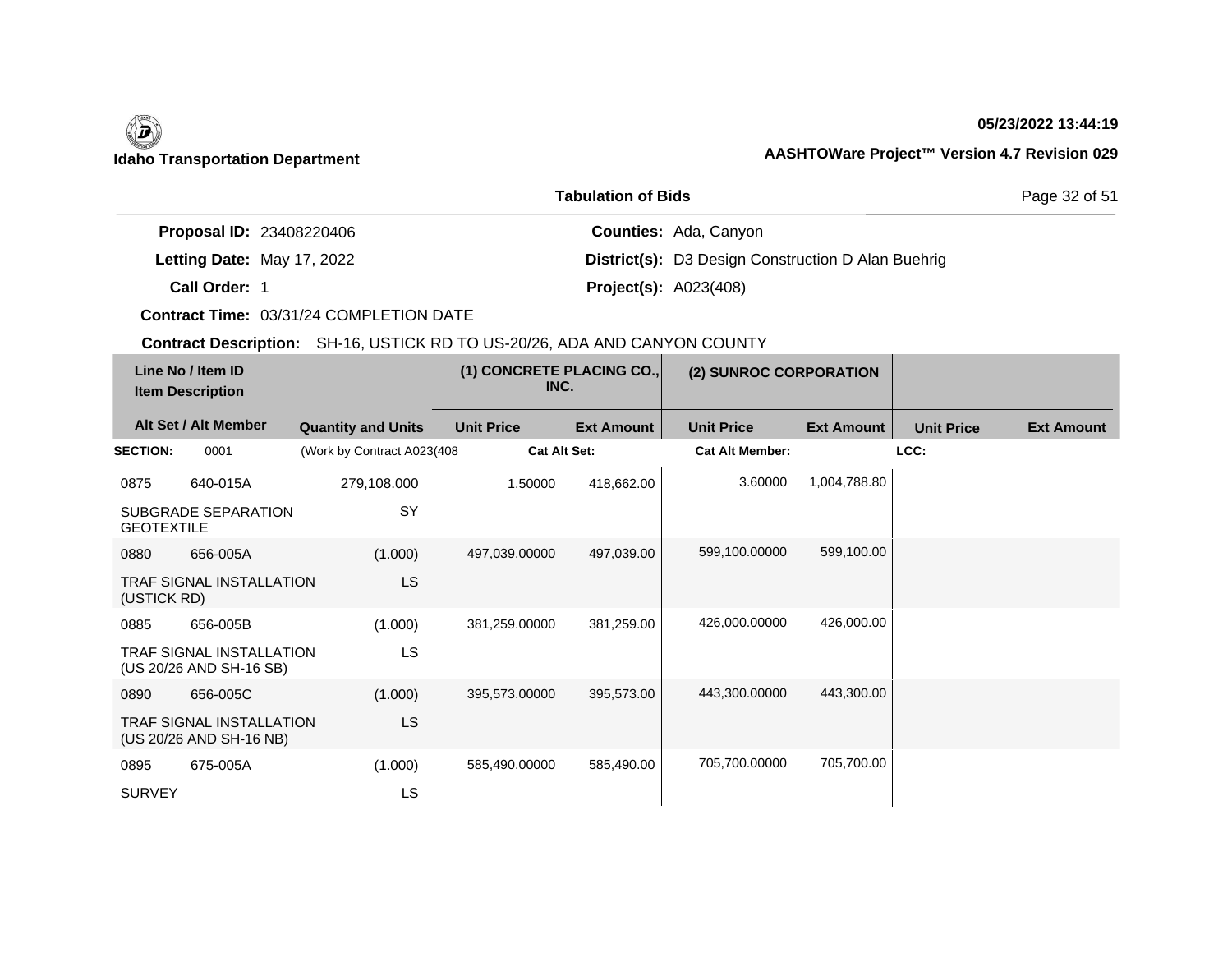## **05/23/2022 13:44:19**

|                                 | <b>Tabulation of Bids</b>                                 | Page 33 of 51 |
|---------------------------------|-----------------------------------------------------------|---------------|
| <b>Proposal ID: 23408220406</b> | <b>Counties: Ada, Canyon</b>                              |               |
| Letting Date: May 17, 2022      | <b>District(s):</b> D3 Design Construction D Alan Buehrig |               |
| Call Order: 1                   | <b>Project(s): A023(408)</b>                              |               |

**Contract Time:** 03/31/24 COMPLETION DATE

|                 | Line No / Item ID<br><b>Item Description</b>     |                            | (1) CONCRETE PLACING CO.,<br>INC. |                   | (2) SUNROC CORPORATION |                   |                   |                   |
|-----------------|--------------------------------------------------|----------------------------|-----------------------------------|-------------------|------------------------|-------------------|-------------------|-------------------|
|                 | Alt Set / Alt Member                             | <b>Quantity and Units</b>  | <b>Unit Price</b>                 | <b>Ext Amount</b> | <b>Unit Price</b>      | <b>Ext Amount</b> | <b>Unit Price</b> | <b>Ext Amount</b> |
| <b>SECTION:</b> | 0001                                             | (Work by Contract A023(408 | <b>Cat Alt Set:</b>               |                   | <b>Cat Alt Member:</b> |                   | LCC:              |                   |
| 0900            | 675-010A                                         | 75,000.000                 | 1.00000                           | 75,000.00         | 1.00000                | 75,000.00         |                   |                   |
|                 | <b>DIRECTED SURVEYING</b><br>OFFICE COMPUTATIONS | CA                         |                                   |                   |                        |                   |                   |                   |
| 0905            | 675-015A                                         | 150,000.000                | 1.00000                           | 150,000.00        | 1.00000                | 150,000.00        |                   |                   |
|                 | DIRECTED SURVEYING CREW                          | CA                         |                                   |                   |                        |                   |                   |                   |
| 0910            | 677-005A                                         | (1.000)                    | 500.00000                         | 500.00            | 603.00000              | 603.00            |                   |                   |
|                 | <b>RECORD DRAWINGS</b>                           | L S                        |                                   |                   |                        |                   |                   |                   |
| 0915            | S209-05A                                         | 7,949.000                  | 42.50000                          | 337,832.50        | 55.00000               | 437,195.00        |                   |                   |
|                 | DITCH (CONCRETE)                                 | <b>FT</b>                  |                                   |                   |                        |                   |                   |                   |
| 0920            | S209-05B                                         | 2,237.000                  | 4.70000                           | 10,513.90         | 6.80000                | 15,211.60         |                   |                   |
|                 | DITCH (FIELD DRAIN)                              | <b>FT</b>                  |                                   |                   |                        |                   |                   |                   |
| 0925            | S209-05C                                         | 9,921.000                  | 4.70000                           | 46,628.70         | 6.80000                | 67,462.80         |                   |                   |
|                 | DITCH (BORROW)                                   | <b>FT</b>                  |                                   |                   |                        |                   |                   |                   |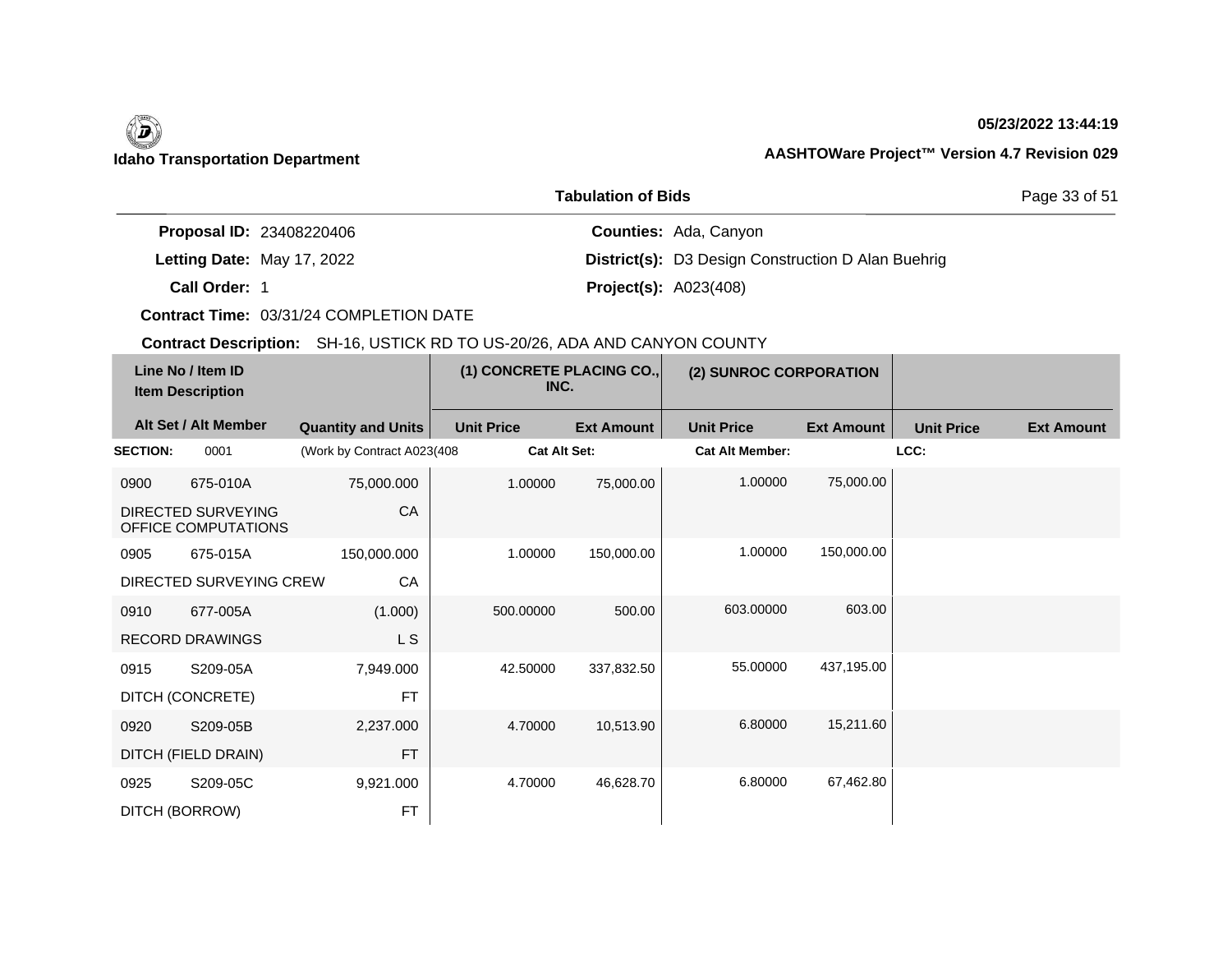# **05/23/2022 13:44:19**

|                                 | <b>Tabulation of Bids</b>                                 | Page 34 of 51 |
|---------------------------------|-----------------------------------------------------------|---------------|
| <b>Proposal ID: 23408220406</b> | <b>Counties: Ada, Canyon</b>                              |               |
| Letting Date: May 17, 2022      | <b>District(s):</b> D3 Design Construction D Alan Buehrig |               |
| Call Order: 1                   | <b>Project(s):</b> $A023(408)$                            |               |

**Contract Time:** 03/31/24 COMPLETION DATE

| Line No / Item ID<br><b>Item Description</b> |                                                                                                    | (1) CONCRETE PLACING CO.,<br>INC. |                     | (2) SUNROC CORPORATION |                        |                   |                   |                   |
|----------------------------------------------|----------------------------------------------------------------------------------------------------|-----------------------------------|---------------------|------------------------|------------------------|-------------------|-------------------|-------------------|
|                                              | Alt Set / Alt Member                                                                               | <b>Quantity and Units</b>         | <b>Unit Price</b>   | <b>Ext Amount</b>      | <b>Unit Price</b>      | <b>Ext Amount</b> | <b>Unit Price</b> | <b>Ext Amount</b> |
| <b>SECTION:</b>                              | 0001                                                                                               | (Work by Contract A023(408        | <b>Cat Alt Set:</b> |                        | <b>Cat Alt Member:</b> |                   | LCC:              |                   |
| 0930                                         | S209-05D                                                                                           | 3,062.000                         | 77.50000            | 237,305.00             | 61.00000               | 186,782.00        |                   |                   |
|                                              | DITCH (2' CONCRETE)                                                                                | <b>FT</b>                         |                     |                        |                        |                   |                   |                   |
| 0935                                         | S501-17A                                                                                           | 8,607.000                         | 91.00000            | 783,237.00             | 258.00000              | 2,220,606.00      |                   |                   |
|                                              | MSE RETAINING WALL                                                                                 | <b>SF</b>                         |                     |                        |                        |                   |                   |                   |
| 0940                                         | S501-18A                                                                                           | 616.000                           | 242,00000           | 149,072.00             | 44.50000               | 27,412.00         |                   |                   |
|                                              | <b>COPING FOR MSE WALL</b>                                                                         | <b>FT</b>                         |                     |                        |                        |                   |                   |                   |
| 0945                                         | S501-20A                                                                                           | 12.000                            | 46,211.00000        | 554,532.00             | 31,400.00000           | 376,800.00        |                   |                   |
|                                              | SP BRIDGE OVERHEAD SIGN<br>& SIGNAL POLE WITH MAST<br>ARM GREATER THAN 55'<br>LONG - DRILLED SHAFT | <b>EACH</b>                       |                     |                        |                        |                   |                   |                   |
| 0950                                         | S501-25A                                                                                           | (1.000)                           | 258,506.00000       | 258,506.00             | 603,100.00000          | 603,100.00        |                   |                   |
|                                              | SP BRIDGE PRE-ENGINEERED<br><b>METAL PEDESTRIAN BRIDGE</b>                                         | <b>LS</b>                         |                     |                        |                        |                   |                   |                   |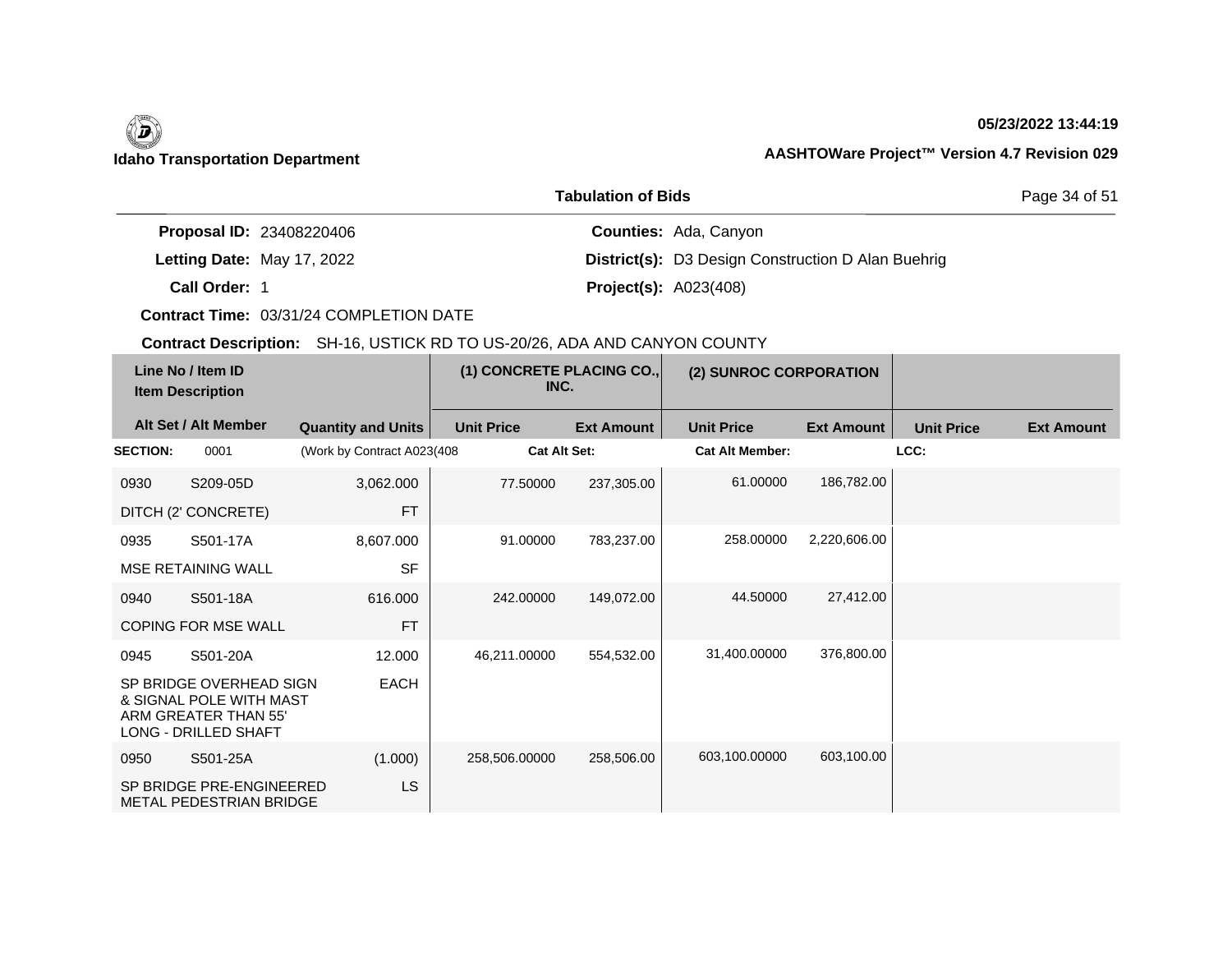# **05/23/2022 13:44:19**

|                                 | Page 35 of 51                                             |  |
|---------------------------------|-----------------------------------------------------------|--|
| <b>Proposal ID: 23408220406</b> | <b>Counties: Ada, Canyon</b>                              |  |
| Letting Date: May 17, 2022      | <b>District(s):</b> D3 Design Construction D Alan Buehrig |  |
| Call Order: 1                   | <b>Project(s): A023(408)</b>                              |  |

**Contract Time:** 03/31/24 COMPLETION DATE

|                 | Line No / Item ID<br><b>Item Description</b>                           |                            | (1) CONCRETE PLACING CO.,<br>INC. |                   | (2) SUNROC CORPORATION |                   |                   |                   |
|-----------------|------------------------------------------------------------------------|----------------------------|-----------------------------------|-------------------|------------------------|-------------------|-------------------|-------------------|
|                 | Alt Set / Alt Member                                                   | <b>Quantity and Units</b>  | <b>Unit Price</b>                 | <b>Ext Amount</b> | <b>Unit Price</b>      | <b>Ext Amount</b> | <b>Unit Price</b> | <b>Ext Amount</b> |
| <b>SECTION:</b> | 0001                                                                   | (Work by Contract A023(408 | <b>Cat Alt Set:</b>               |                   | <b>Cat Alt Member:</b> |                   | LCC:              |                   |
| 0955            | S501-30D                                                               | 371.000                    | 53.25000                          | 19,755.75         | 60.50000               | 22,445.50         |                   |                   |
| <b>FENCE</b>    | SP BRIDGE CHAIN LINK                                                   | <b>FT</b>                  |                                   |                   |                        |                   |                   |                   |
| 0960            | S501-51A                                                               | 11,656.000                 | 2.50000                           | 29,140.00         | 3.00000                | 34,968.00         |                   |                   |
| <b>COATING</b>  | SP BRIDGE ANTI-GRAFFITI                                                | <b>SF</b>                  |                                   |                   |                        |                   |                   |                   |
| 0965            | S656-10A                                                               | (1.000)                    | 39,920.00000                      | 39,920.00         | 48,100.00000           | 48,100.00         |                   |                   |
| RD)             | MULTIPLE APPROACH VIDEO<br>DETECTION SYSTEM (USTICK                    | LS                         |                                   |                   |                        |                   |                   |                   |
| 0970            | S656-10B                                                               | (1.000)                    | 38,284.00000                      | 38,284.00         | 46,100.00000           | 46,100.00         |                   |                   |
|                 | MULTIPLE APPROACH VIDEO<br>DETECTION SYSTEM (US<br>20/26 AND SH-16 SB) | LS                         |                                   |                   |                        |                   |                   |                   |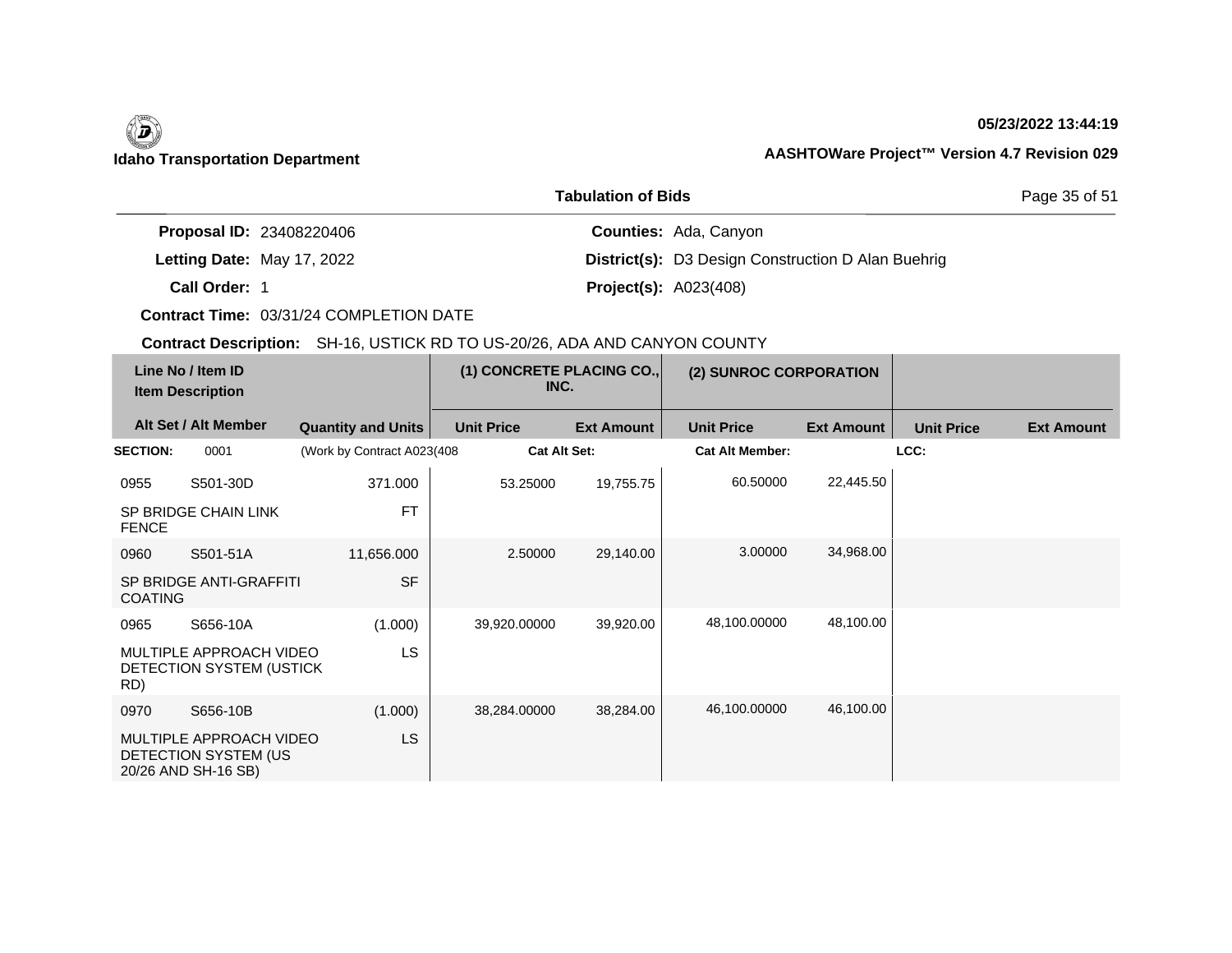## (D) **Idaho Transportation Department**

**05/23/2022 13:44:19**

|                                 | <b>Tabulation of Bids</b>                                 | Page 36 of 51 |  |
|---------------------------------|-----------------------------------------------------------|---------------|--|
| <b>Proposal ID: 23408220406</b> | <b>Counties: Ada, Canyon</b>                              |               |  |
| Letting Date: May 17, 2022      | <b>District(s):</b> D3 Design Construction D Alan Buehrig |               |  |
| <b>Call Order:</b>              | <b>Project(s): A023(408)</b>                              |               |  |

**Contract Time:** 03/31/24 COMPLETION DATE

| Line No / Item ID<br><b>Item Description</b> |                                                                        | (1) CONCRETE PLACING CO.,<br>INC. |                     | (2) SUNROC CORPORATION |                        |                   |                   |                   |
|----------------------------------------------|------------------------------------------------------------------------|-----------------------------------|---------------------|------------------------|------------------------|-------------------|-------------------|-------------------|
|                                              | Alt Set / Alt Member                                                   | <b>Quantity and Units</b>         | <b>Unit Price</b>   | <b>Ext Amount</b>      | <b>Unit Price</b>      | <b>Ext Amount</b> | <b>Unit Price</b> | <b>Ext Amount</b> |
| <b>SECTION:</b>                              | 0001                                                                   | (Work by Contract A023(408        | <b>Cat Alt Set:</b> |                        | <b>Cat Alt Member:</b> |                   | LCC:              |                   |
| 0975                                         | S656-10C                                                               | (1.000)                           | 38,204.00000        | 38,204.00              | 46,000.00000           | 46,000.00         |                   |                   |
|                                              | MULTIPLE APPROACH VIDEO<br>DETECTION SYSTEM (US<br>20/26 AND SH-16 NB) | <b>LS</b>                         |                     |                        |                        |                   |                   |                   |
| 0980                                         | S656-15A                                                               | (1.000)                           | 34,192.00000        | 34,192.00              | 41,200.00000           | 41,200.00         |                   |                   |
| ROAD)                                        | MULTIPLE APPROACH RADAR<br>DETECTION SYSTEM (USTICK                    | <b>LS</b>                         |                     |                        |                        |                   |                   |                   |
| 0985                                         | S656-15B                                                               | (1.000)                           | 26,945.00000        | 26,945.00              | 32,500.00000           | 32,500.00         |                   |                   |
|                                              | MULTIPLE APPROACH RADAR<br>DETECTION SYSTEM (US<br>20/26 AND SH-16 SB) | <b>LS</b>                         |                     |                        |                        |                   |                   |                   |
| 0990                                         | S656-15C                                                               | (1.000)                           | 26,739.00000        | 26,739.00              | 32,200.00000           | 32,200.00         |                   |                   |
|                                              | MULTIPLE APPROACH RADAR<br>DETECTION SYSTEM (US<br>20/26 AND SH-16 NB) | LS                                |                     |                        |                        |                   |                   |                   |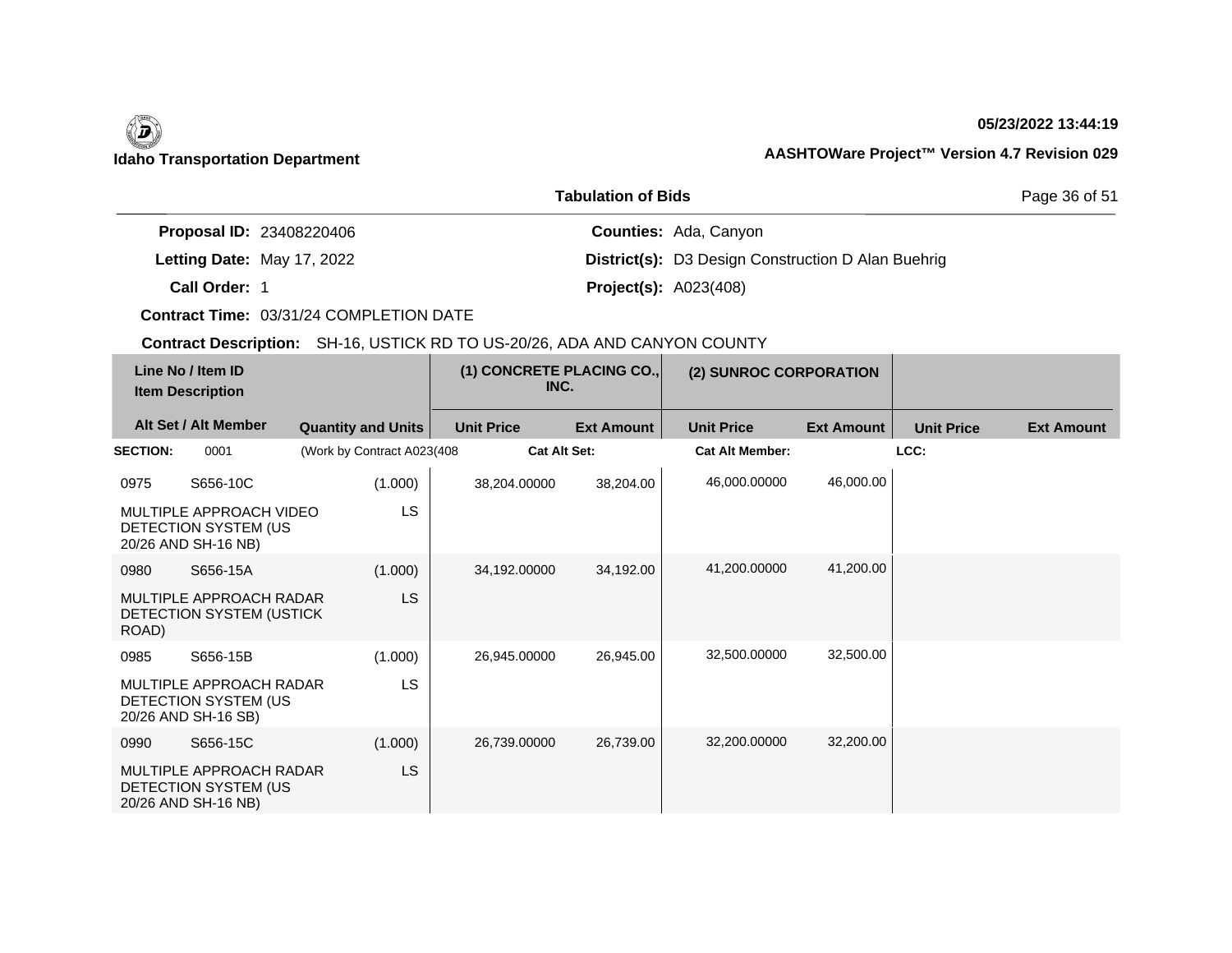## **05/23/2022 13:44:19**

|                                 | Page 37 of 51                                             |  |
|---------------------------------|-----------------------------------------------------------|--|
| <b>Proposal ID: 23408220406</b> | <b>Counties: Ada, Canyon</b>                              |  |
| Letting Date: May 17, 2022      | <b>District(s):</b> D3 Design Construction D Alan Buehrig |  |
| <b>Call Order:</b>              | <b>Project(s): A023(408)</b>                              |  |

**Contract Time:** 03/31/24 COMPLETION DATE

| Line No / Item ID<br><b>Item Description</b> |                                                                   | (1) CONCRETE PLACING CO.,<br>INC. |                     | (2) SUNROC CORPORATION |                        |                   |                   |                   |
|----------------------------------------------|-------------------------------------------------------------------|-----------------------------------|---------------------|------------------------|------------------------|-------------------|-------------------|-------------------|
|                                              | Alt Set / Alt Member                                              | <b>Quantity and Units</b>         | <b>Unit Price</b>   | <b>Ext Amount</b>      | <b>Unit Price</b>      | <b>Ext Amount</b> | <b>Unit Price</b> | <b>Ext Amount</b> |
| <b>SECTION:</b>                              | 0001                                                              | (Work by Contract A023(408)       | <b>Cat Alt Set:</b> |                        | <b>Cat Alt Member:</b> |                   | LCC:              |                   |
| 0995                                         | S900-50A                                                          | 20,000.000                        | 1.00000             | 20,000.00              | 1.00000                | 20,000.00         |                   |                   |
| <b>WEED CONTROL</b>                          | <b>CONTINGENCY AMOUNT</b>                                         | CA                                |                     |                        |                        |                   |                   |                   |
| 1000                                         | S900-50B                                                          | 10,000.000                        | 1.00000             | 10,000.00              | 1.00000                | 10,000.00         |                   |                   |
|                                              | <b>CONTINGENCY AMOUNT</b><br><b>FERTLIZER &amp; SOIL ANALYSIS</b> | CA                                |                     |                        |                        |                   |                   |                   |
| 1005                                         | S900-50C                                                          | 15,000.000                        | 1.00000             | 15,000.00              | 1.00000                | 15,000.00         |                   |                   |
| <b>DISPOSAL</b>                              | <b>CONTINGENCY AMOUNT</b><br><b>LEAD REMOVAL AND</b>              | CA                                |                     |                        |                        |                   |                   |                   |
| 1010                                         | S900-50D                                                          | 15,000.000                        | 1.00000             | 15,000.00              | 1.00000                | 15,000.00         |                   |                   |
| <b>WATERING</b>                              | <b>CONTINGENCY AMOUNT</b>                                         | CA                                |                     |                        |                        |                   |                   |                   |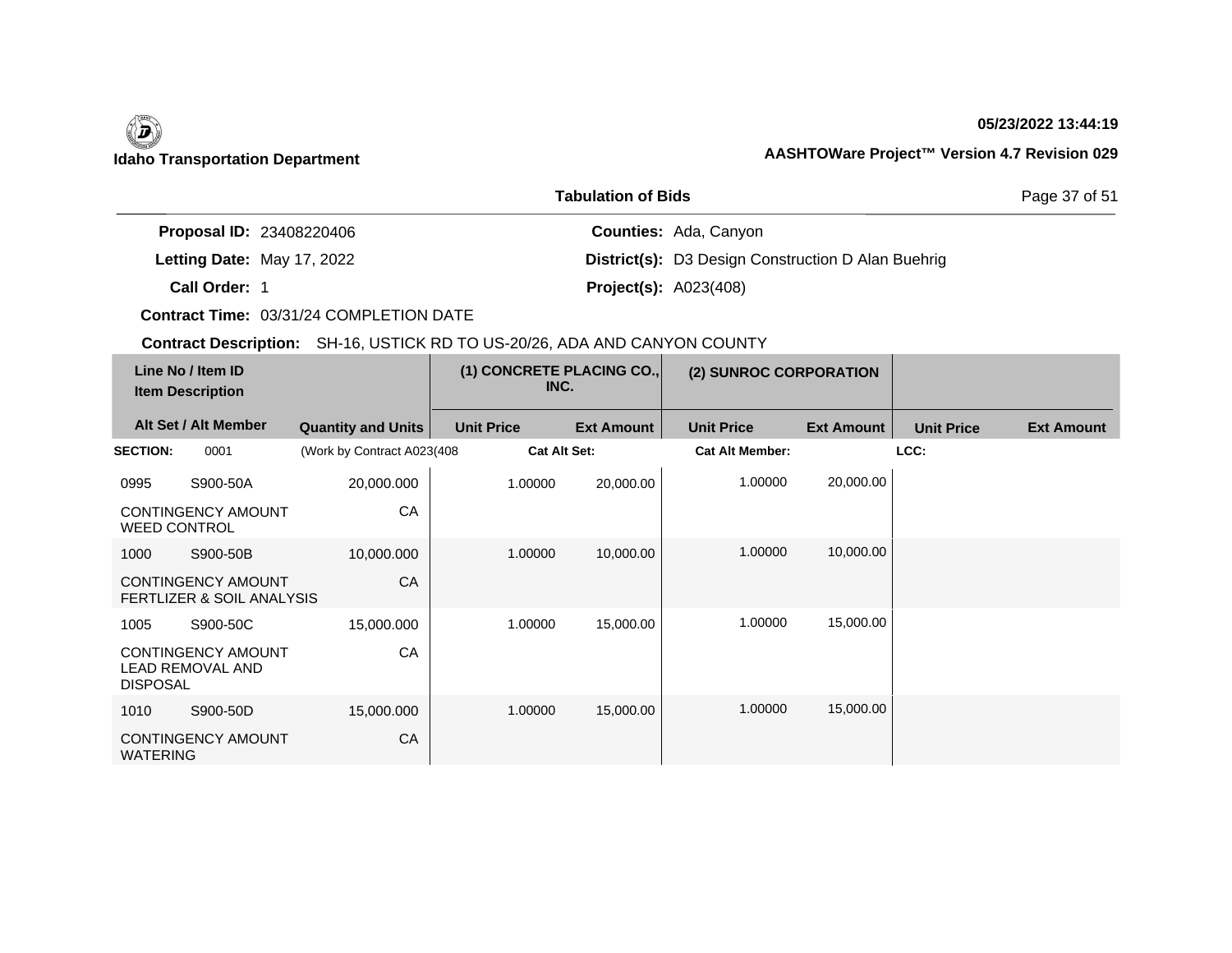# **05/23/2022 13:44:19**

|                                 | Page 38 of 51                                             |  |
|---------------------------------|-----------------------------------------------------------|--|
| <b>Proposal ID: 23408220406</b> | <b>Counties: Ada, Canyon</b>                              |  |
| Letting Date: May 17, 2022      | <b>District(s):</b> D3 Design Construction D Alan Buehrig |  |
| Call Order: 1                   | <b>Project(s): A023(408)</b>                              |  |

**Contract Time:** 03/31/24 COMPLETION DATE

|                 | Line No / Item ID<br><b>Item Description</b>                                                                      |                             |                   | (1) CONCRETE PLACING CO.,<br>INC. | (2) SUNROC CORPORATION |                   |                   |                   |
|-----------------|-------------------------------------------------------------------------------------------------------------------|-----------------------------|-------------------|-----------------------------------|------------------------|-------------------|-------------------|-------------------|
|                 | Alt Set / Alt Member                                                                                              | <b>Quantity and Units</b>   | <b>Unit Price</b> | <b>Ext Amount</b>                 | <b>Unit Price</b>      | <b>Ext Amount</b> | <b>Unit Price</b> | <b>Ext Amount</b> |
| <b>SECTION:</b> | 0001                                                                                                              | (Work by Contract A023(408) |                   | <b>Cat Alt Set:</b>               | <b>Cat Alt Member:</b> |                   | LCC:              |                   |
| 1015            | S900-50F                                                                                                          | 15,000.000                  | 1.00000           | 15,000.00                         | 1.00000                | 15,000.00         |                   |                   |
|                 | <b>CONTINGENCY AMOUNT</b><br>PEDESTRIAN TEMPORARY<br><b>TRAFFIC CONTROL PLAN</b>                                  | CA                          |                   |                                   |                        |                   |                   |                   |
| 1020            | S900-50G                                                                                                          | 10,000.000                  | 1.00000           | 10,000.00                         | 1.00000                | 10,000.00         |                   |                   |
|                 | <b>CONTINGENCY AMOUNT</b><br><b>OVERHEAD SIGN &amp; SIGNAL</b><br>POLE DRILLED SHAFT -<br>REMOVAL OF OBSTRUCTIONS | CA                          |                   |                                   |                        |                   |                   |                   |
| 1025            | S900-50H                                                                                                          | 20,000.000                  | 1.00000           | 20,000.00                         | 1.00000                | 20,000.00         |                   |                   |
|                 | <b>CONTINGENCY AMOUNT</b><br><b>FORMAL PARTNERING</b>                                                             | CA                          |                   |                                   |                        |                   |                   |                   |
| 1030            | S901-05C                                                                                                          | 5.000                       | 500.00000         | 2,500.00                          | 603.00000              | 3,015.00          |                   |                   |
|                 | SP REM LIGHT POLE                                                                                                 | <b>EACH</b>                 |                   |                                   |                        |                   |                   |                   |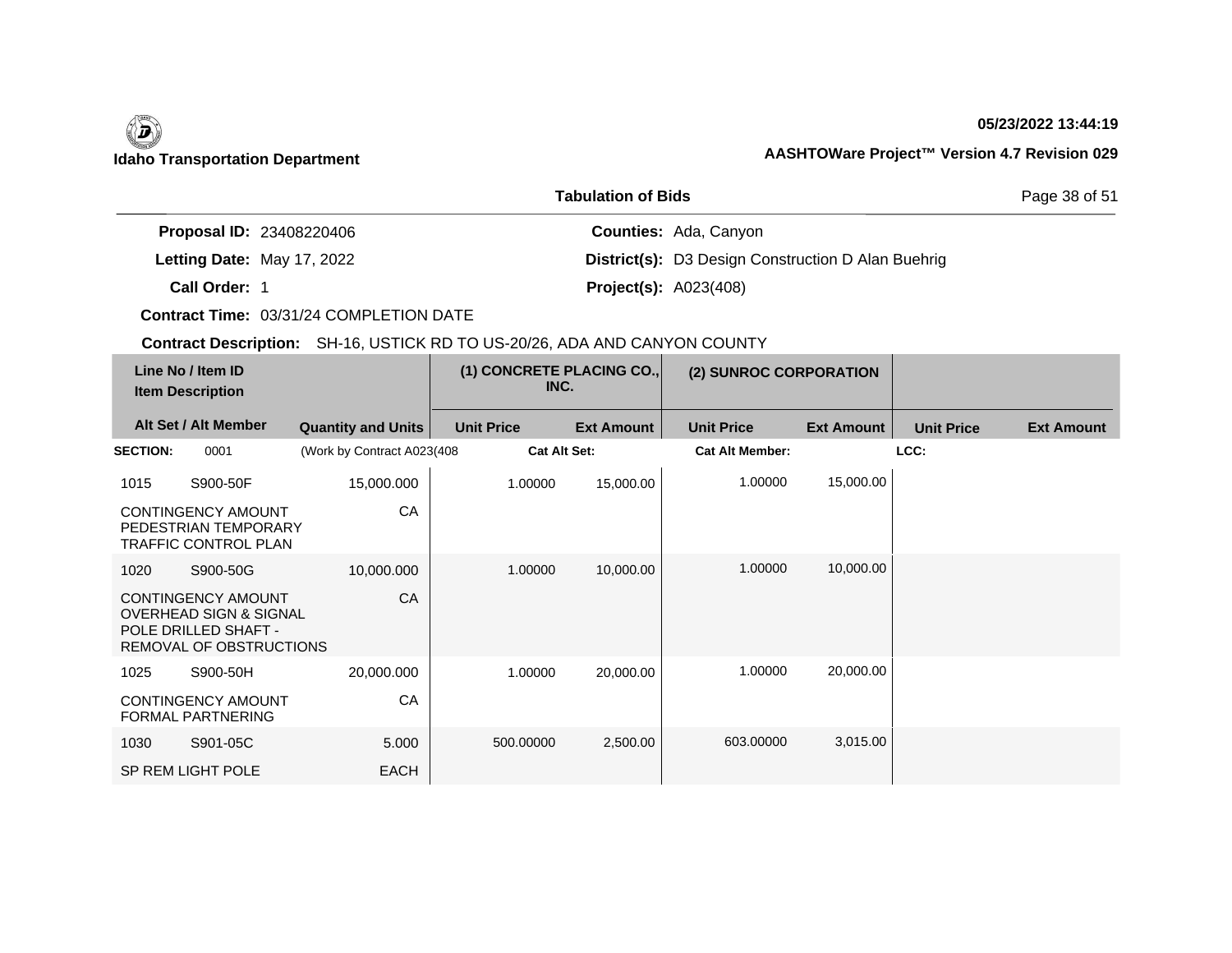## **05/23/2022 13:44:19**

|                                 | <b>Tabulation of Bids</b>                                 | Page 39 of 51 |
|---------------------------------|-----------------------------------------------------------|---------------|
| <b>Proposal ID: 23408220406</b> | <b>Counties: Ada, Canyon</b>                              |               |
| Letting Date: May 17, 2022      | <b>District(s):</b> D3 Design Construction D Alan Buehrig |               |
| <b>Call Order:</b>              | <b>Project(s): A023(408)</b>                              |               |

**Contract Time:** 03/31/24 COMPLETION DATE

|                        | Line No / Item ID<br><b>Item Description</b> |                            | (1) CONCRETE PLACING CO.,<br>INC. |                   | (2) SUNROC CORPORATION |                   |                   |                   |
|------------------------|----------------------------------------------|----------------------------|-----------------------------------|-------------------|------------------------|-------------------|-------------------|-------------------|
|                        | Alt Set / Alt Member                         | <b>Quantity and Units</b>  | <b>Unit Price</b>                 | <b>Ext Amount</b> | <b>Unit Price</b>      | <b>Ext Amount</b> | <b>Unit Price</b> | <b>Ext Amount</b> |
| <b>SECTION:</b>        | 0001                                         | (Work by Contract A023(408 | <b>Cat Alt Set:</b>               |                   | <b>Cat Alt Member:</b> |                   | LCC:              |                   |
| 1035                   | S901-05H                                     | 1.000                      | 676.00000                         | 676.00            | 815.00000              | 815.00            |                   |                   |
|                        | <b>SP SPLICE ENCLOSURE</b>                   | EACH                       |                                   |                   |                        |                   |                   |                   |
| 1040                   | S901-05I                                     | 96.000                     | 98.25000                          | 9,432.00          | 118.00000              | 11,328.00         |                   |                   |
|                        | <b>SP FUSION SPLICE</b>                      | <b>EACH</b>                |                                   |                   |                        |                   |                   |                   |
| 1045                   | S901-05J                                     | 2.000                      | 3,015.00000                       | 6,030.00          | 3,630.00000            | 7,260.00          |                   |                   |
| SP SPLICE VAULT        |                                              | <b>EACH</b>                |                                   |                   |                        |                   |                   |                   |
| 1050                   | S901-05K                                     | 408.000                    | 133.00000                         | 54,264.00         | 160.00000              | 65,280.00         |                   |                   |
|                        | <b>SP FIBER TERMINATION</b>                  | EACH                       |                                   |                   |                        |                   |                   |                   |
| 1055                   | S901-05N                                     | 14.000                     | 1,542.00000                       | 21,588.00         | 1,860.00000            | 26,040.00         |                   |                   |
| <b>S45T WITH RISER</b> | SP JUNCTION BOX - TYPE                       | <b>EACH</b>                |                                   |                   |                        |                   |                   |                   |
| 1060                   | S901-05P                                     | 3.000                      | 400.00000                         | 1,200.00          | 482.00000              | 1,446.00          |                   |                   |
| <b>MAILBOX</b>         | SP REMOVE AND RELOCATE                       | <b>EACH</b>                |                                   |                   |                        |                   |                   |                   |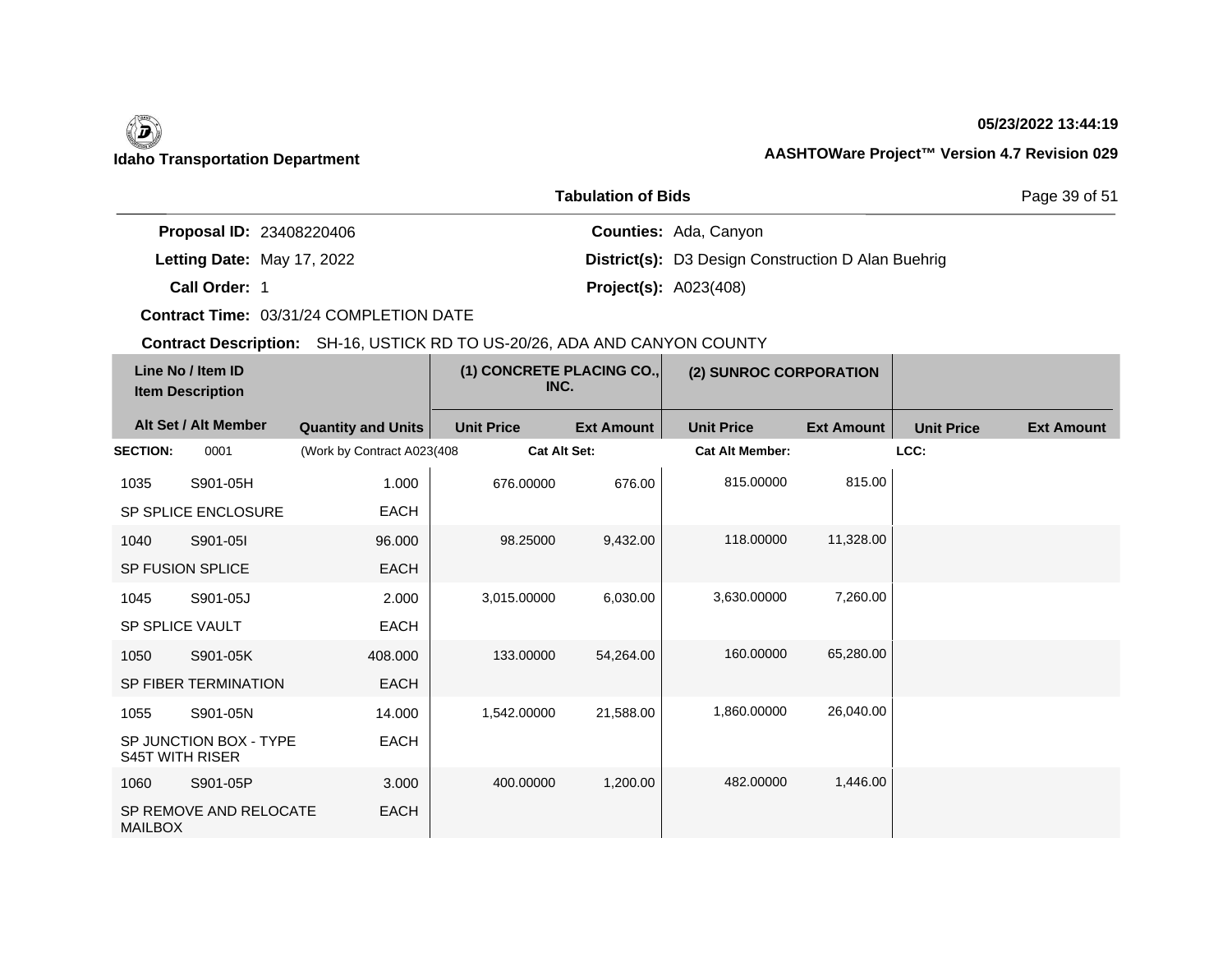## **05/23/2022 13:44:19**

|                                 | <b>Tabulation of Bids</b>                                 | Page 40 of 51 |  |
|---------------------------------|-----------------------------------------------------------|---------------|--|
| <b>Proposal ID: 23408220406</b> | <b>Counties: Ada, Canyon</b>                              |               |  |
| Letting Date: May 17, 2022      | <b>District(s):</b> D3 Design Construction D Alan Buehrig |               |  |
| Call Order: 1                   | <b>Project(s): A023(408)</b>                              |               |  |

**Contract Time:** 03/31/24 COMPLETION DATE

| Line No / Item ID<br><b>Item Description</b> |                           | (1) CONCRETE PLACING CO.,<br>INC. |                     | (2) SUNROC CORPORATION |                        |                   |                   |                   |
|----------------------------------------------|---------------------------|-----------------------------------|---------------------|------------------------|------------------------|-------------------|-------------------|-------------------|
|                                              | Alt Set / Alt Member      | <b>Quantity and Units</b>         | <b>Unit Price</b>   | <b>Ext Amount</b>      | <b>Unit Price</b>      | <b>Ext Amount</b> | <b>Unit Price</b> | <b>Ext Amount</b> |
| <b>SECTION:</b>                              | 0001                      | (Work by Contract A023(408)       | <b>Cat Alt Set:</b> |                        | <b>Cat Alt Member:</b> |                   | LCC:              |                   |
| 1065                                         | S901-05R                  | 504.000                           | 6.90000             | 3,477.60               | 8.40000                | 4,233.60          |                   |                   |
|                                              | SP TEST FIBER OPTIC CABLE | <b>EACH</b>                       |                     |                        |                        |                   |                   |                   |
| 1070                                         | S901-05S                  | 7.000                             | 40.50000            | 283.50                 | 48.50000               | 339.50            |                   |                   |
|                                              | SP FIBER OPTIC WORKSHEET  | <b>EACH</b>                       |                     |                        |                        |                   |                   |                   |
| 1075                                         | S901-06A                  | 2.000                             | 12,615.00000        | 25,230.00              | 10,500.00000           | 21,000.00         |                   |                   |
| <b>GRATE</b>                                 | SP CATCH BASIN, 36" VANE  | <b>EACH</b>                       |                     |                        |                        |                   |                   |                   |
| 1080                                         | S901-06B                  | 66.000                            | 3,115.00000         | 205,590.00             | 1,810.00000            | 119,460.00        |                   |                   |
| <b>DETACHED</b>                              | <b>SP SHALLOW INLET</b>   | <b>EACH</b>                       |                     |                        |                        |                   |                   |                   |
| 1085                                         | S901-06C                  | 4.000                             | 8,000.00000         | 32,000.00              | 10,800.00000           | 43,200.00         |                   |                   |
| <b>MANHOLE</b>                               | SP HIGH FLOW BYPASS       | <b>EACH</b>                       |                     |                        |                        |                   |                   |                   |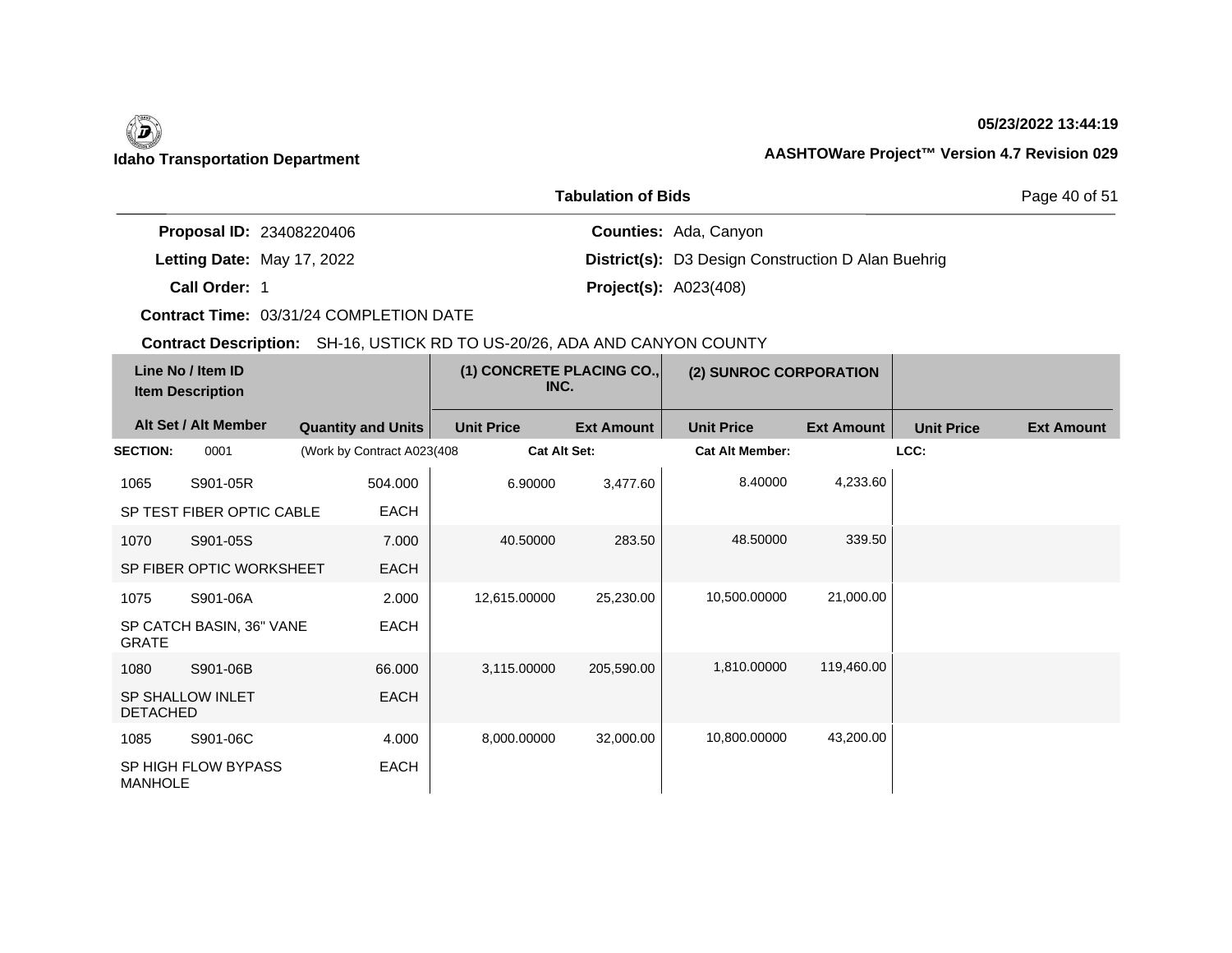**05/23/2022 13:44:19**

|                                 | <b>Tabulation of Bids</b>                                 | Page 41 of 51 |
|---------------------------------|-----------------------------------------------------------|---------------|
| <b>Proposal ID: 23408220406</b> | <b>Counties: Ada, Canyon</b>                              |               |
| Letting Date: May 17, 2022      | <b>District(s): D3 Design Construction D Alan Buehrig</b> |               |

**Call Order:**

1 **Project(s):** A023(408)

**Contract Time:** 03/31/24 COMPLETION DATE

| Line No / Item ID<br><b>Item Description</b> |                          | (1) CONCRETE PLACING CO.,<br>INC. |                     | (2) SUNROC CORPORATION |                        |                   |                   |                   |
|----------------------------------------------|--------------------------|-----------------------------------|---------------------|------------------------|------------------------|-------------------|-------------------|-------------------|
|                                              | Alt Set / Alt Member     | <b>Quantity and Units</b>         | <b>Unit Price</b>   | <b>Ext Amount</b>      | <b>Unit Price</b>      | <b>Ext Amount</b> | <b>Unit Price</b> | <b>Ext Amount</b> |
| <b>SECTION:</b>                              | 0001                     | (Work by Contract A023(408        | <b>Cat Alt Set:</b> |                        | <b>Cat Alt Member:</b> |                   | LCC:              |                   |
| 1090                                         | S901-06G                 | 16.000                            | 1,701.00000         | 27,216.00              | 2,050.00000            | 32,800.00         |                   |                   |
| <b>WITH RISER</b>                            | SP JUNCTION BOX - TYPE D | <b>EACH</b>                       |                     |                        |                        |                   |                   |                   |
| 1095                                         | S901-06H                 | 3.000                             | 18,917.00000        | 56,751.00              | 22,800.00000           | 68,400.00         |                   |                   |
|                                              | SP TYPE 334 CABINET      | <b>EACH</b>                       |                     |                        |                        |                   |                   |                   |
| 1100                                         | S901-06J                 | 1.000                             | 16,741.00000        | 16,741.00              | 20,200.00000           | 20,200.00         |                   |                   |
| <b>FOUNDATION</b>                            | SP SERVICE PEDESTAL AND  | <b>EACH</b>                       |                     |                        |                        |                   |                   |                   |
| 1105                                         | S901-06L                 | 50.000                            | 1,000.00000         | 50,000.00              | 1,370.00000            | 68,500.00         |                   |                   |
| <b>SP DITCH BERM</b>                         |                          | <b>EACH</b>                       |                     |                        |                        |                   |                   |                   |
| 1110                                         | S901-06M                 | 13.000                            | 1,100.00000         | 14,300.00              | 1,580.00000            | 20,540.00         |                   |                   |
|                                              | SP 12" HEADGATE          | <b>EACH</b>                       |                     |                        |                        |                   |                   |                   |
| 1115                                         | S901-06N                 | 8.000                             | 1,500.00000         | 12,000.00              | 3,590.00000            | 28,720.00         |                   |                   |
|                                              | SP 18" HEADGATE          | <b>EACH</b>                       |                     |                        |                        |                   |                   |                   |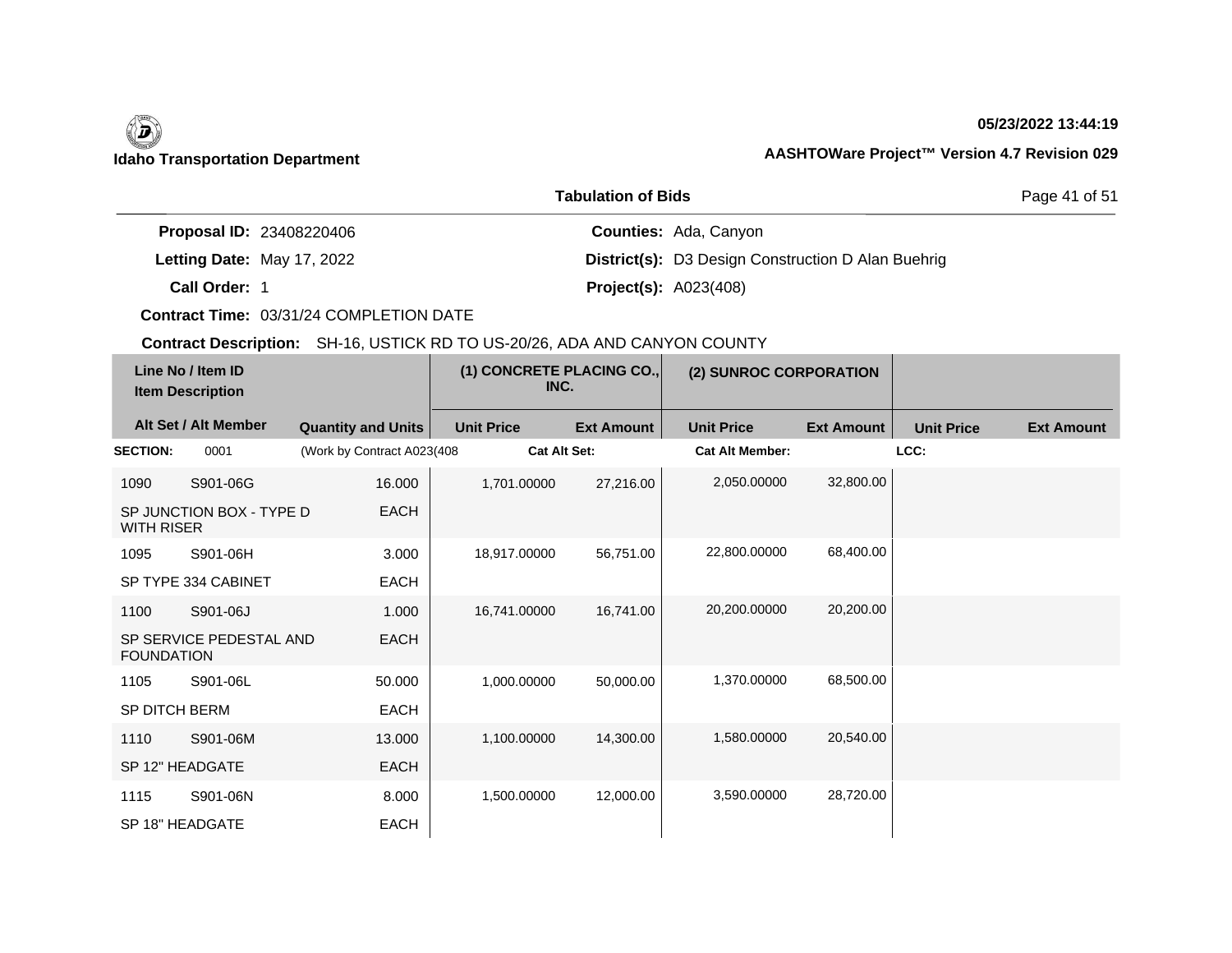## **05/23/2022 13:44:19**

|                                 | <b>Tabulation of Bids</b>                                 | Page 42 of 51 |
|---------------------------------|-----------------------------------------------------------|---------------|
| <b>Proposal ID: 23408220406</b> | <b>Counties: Ada, Canyon</b>                              |               |
| Letting Date: May 17, 2022      | <b>District(s):</b> D3 Design Construction D Alan Buehrig |               |
| Call Order: 1                   | <b>Project(s): A023(408)</b>                              |               |

**Contract Time:** 03/31/24 COMPLETION DATE

| Line No / Item ID<br><b>Item Description</b> |                                             | (1) CONCRETE PLACING CO.,<br>INC. |                     | (2) SUNROC CORPORATION |                        |                   |                   |                   |
|----------------------------------------------|---------------------------------------------|-----------------------------------|---------------------|------------------------|------------------------|-------------------|-------------------|-------------------|
|                                              | Alt Set / Alt Member                        | <b>Quantity and Units</b>         | <b>Unit Price</b>   | <b>Ext Amount</b>      | <b>Unit Price</b>      | <b>Ext Amount</b> | <b>Unit Price</b> | <b>Ext Amount</b> |
| <b>SECTION:</b>                              | 0001                                        | (Work by Contract A023(408)       | <b>Cat Alt Set:</b> |                        | <b>Cat Alt Member:</b> |                   | LCC:              |                   |
| 1120                                         | S901-06O                                    | 2.000                             | 2,200.00000         | 4,400.00               | 4,440.00000            | 8,880.00          |                   |                   |
|                                              | SP 24" HEADGATE                             | <b>EACH</b>                       |                     |                        |                        |                   |                   |                   |
| 1125                                         | S901-06P                                    | 1.000                             | 8,300.00000         | 8,300.00               | 11,700.00000           | 11,700.00         |                   |                   |
|                                              | SP 42" HEADGATE                             | EACH                              |                     |                        |                        |                   |                   |                   |
| 1130                                         | S901-06Q                                    | 7.000                             | 1,600.00000         | 11,200.00              | 2.110.00000            | 14,770.00         |                   |                   |
|                                              | SP REMOVE SEPTICE TANK<br>AND SEPTIC SYSTEM | EACH                              |                     |                        |                        |                   |                   |                   |
| 1135                                         | S901-06R                                    | 23.000                            | 1,400.00000         | 32,200.00              | 2,410.00000            | 55,430.00         |                   |                   |
|                                              | SP PIPE DITCH CONNECTION                    | EACH                              |                     |                        |                        |                   |                   |                   |
| 1140                                         | S901-06S                                    | 4.000                             | 4,800.00000         | 19,200.00              | 10,200.00000           | 40,800.00         |                   |                   |
|                                              | SP OUTFALL STRUCTURE                        | EACH                              |                     |                        |                        |                   |                   |                   |
| 1145                                         | S901-06T                                    | 3.000                             | 4,038.00000         | 12,114.00              | 1,810.00000            | 5,430.00          |                   |                   |
| <b>ATTACHED</b>                              | <b>SP SHALLOW INLET</b>                     | <b>EACH</b>                       |                     |                        |                        |                   |                   |                   |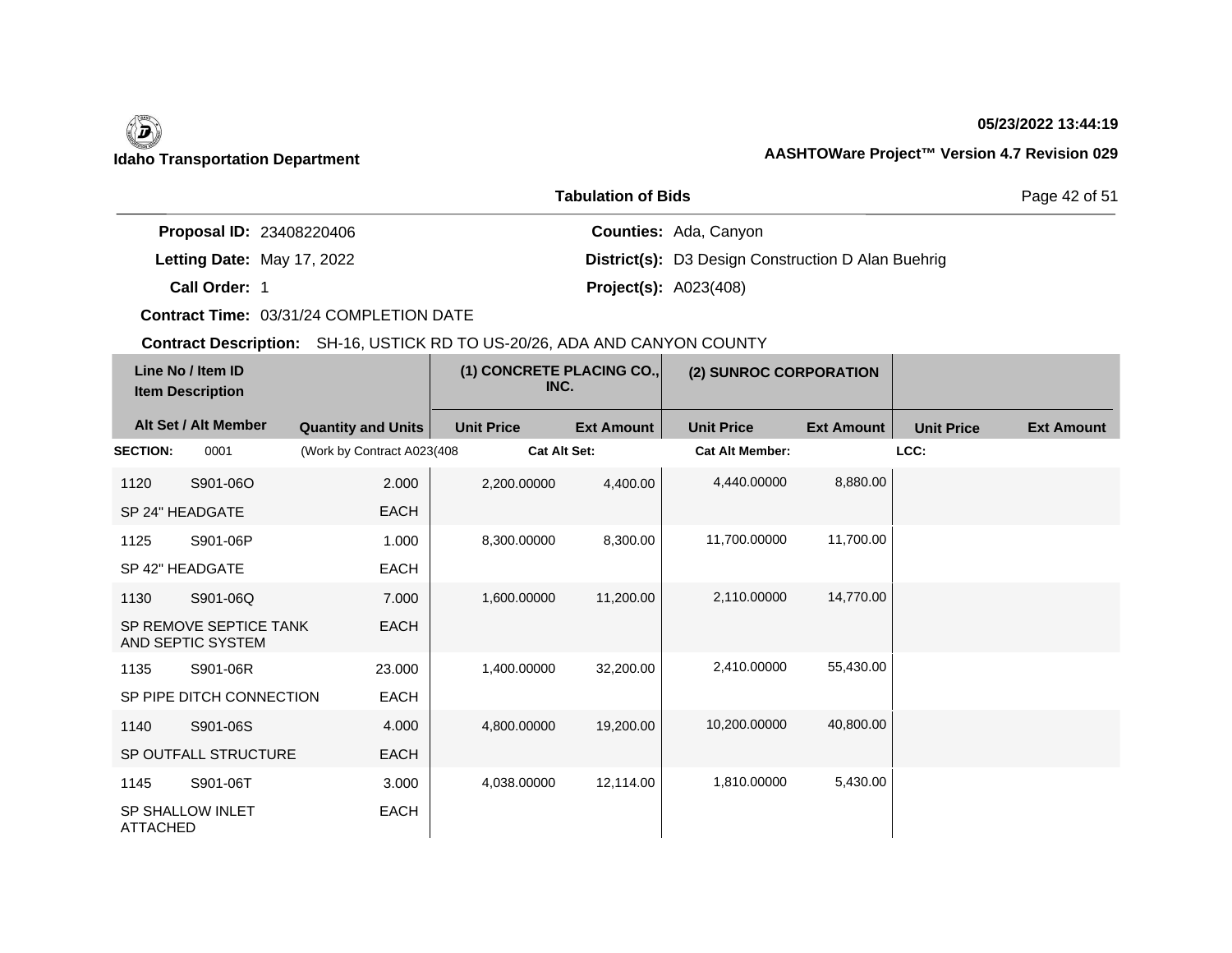## **05/23/2022 13:44:19**

|                                 | <b>Tabulation of Bids</b>                                 | Page 43 of 51 |  |
|---------------------------------|-----------------------------------------------------------|---------------|--|
| <b>Proposal ID: 23408220406</b> | <b>Counties: Ada, Canyon</b>                              |               |  |
| Letting Date: May 17, 2022      | <b>District(s):</b> D3 Design Construction D Alan Buehrig |               |  |
| <b>Call Order:</b>              | <b>Project(s): A023(408)</b>                              |               |  |

**Contract Time:** 03/31/24 COMPLETION DATE

| Line No / Item ID<br><b>Item Description</b> |                         | (1) CONCRETE PLACING CO.,<br>INC. |                     | (2) SUNROC CORPORATION |                        |                   |                   |                   |
|----------------------------------------------|-------------------------|-----------------------------------|---------------------|------------------------|------------------------|-------------------|-------------------|-------------------|
|                                              | Alt Set / Alt Member    | <b>Quantity and Units</b>         | <b>Unit Price</b>   | <b>Ext Amount</b>      | <b>Unit Price</b>      | <b>Ext Amount</b> | <b>Unit Price</b> | <b>Ext Amount</b> |
| <b>SECTION:</b>                              | 0001                    | (Work by Contract A023(408)       | <b>Cat Alt Set:</b> |                        | <b>Cat Alt Member:</b> |                   | LCC:              |                   |
| 1150                                         | S901-06U                | 6.000                             | 1,629.00000         | 9,774.00               | 327.00000              | 1,962.00          |                   |                   |
|                                              | SP REM SIG POLE         | EACH                              |                     |                        |                        |                   |                   |                   |
| 1155                                         | S901-06V                | 3.000                             | 1,300.00000         | 3,900.00               | 1,850.00000            | 5,550.00          |                   |                   |
|                                              | SP 15" HEAD GATE        | <b>EACH</b>                       |                     |                        |                        |                   |                   |                   |
| 1160                                         | S901-06W                | 3.000                             | 724.00000           | 2,172.00               | 873,00000              | 2,619.00          |                   |                   |
|                                              | SP REM PED POLE         | EACH                              |                     |                        |                        |                   |                   |                   |
| 1165                                         | S901-06X                | 19.000                            | 4,615.00000         | 87,685.00              | 2,040.00000            | 38,760.00         |                   |                   |
| <b>SURFACE</b>                               | SP DETECTABLE WARNING   | <b>EACH</b>                       |                     |                        |                        |                   |                   |                   |
| 1170                                         | S901-06Y                | 7.000                             | 5,000.00000         | 35,000.00              | 5,790.00000            | 40,530.00         |                   |                   |
|                                              | SP ABANDON AND CAP WELL | <b>EACH</b>                       |                     |                        |                        |                   |                   |                   |
| 1175                                         | S901-07C                | 16.000                            | 5,705.00000         | 91,280.00              | 6,880.00000            | 110,080.00        |                   |                   |
|                                              | SP UTILITY VAULT        | EACH                              |                     |                        |                        |                   |                   |                   |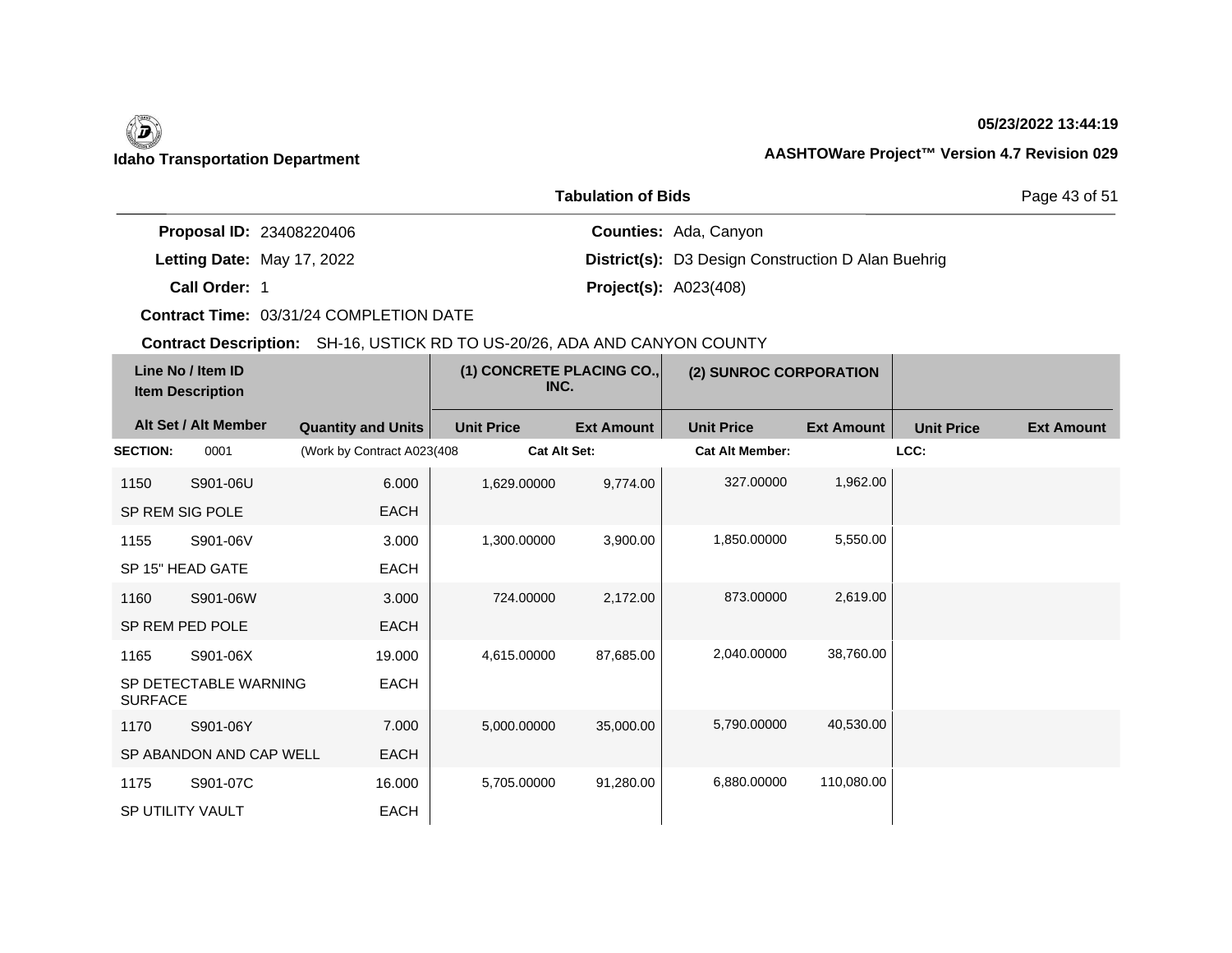# **05/23/2022 13:44:19**

|                                 | <b>Tabulation of Bids</b>                                 | Page 44 of 51 |
|---------------------------------|-----------------------------------------------------------|---------------|
| <b>Proposal ID: 23408220406</b> | <b>Counties: Ada, Canyon</b>                              |               |
| Letting Date: May 17, 2022      | <b>District(s):</b> D3 Design Construction D Alan Buehrig |               |
| Call Order: 1                   | <b>Project(s): A023(408)</b>                              |               |

**Contract Time:** 03/31/24 COMPLETION DATE

| Line No / Item ID<br><b>Item Description</b> |                                                                                | (1) CONCRETE PLACING CO.,<br>INC. |                     | (2) SUNROC CORPORATION |                        |                   |                   |                   |
|----------------------------------------------|--------------------------------------------------------------------------------|-----------------------------------|---------------------|------------------------|------------------------|-------------------|-------------------|-------------------|
|                                              | Alt Set / Alt Member                                                           | <b>Quantity and Units</b>         | <b>Unit Price</b>   | <b>Ext Amount</b>      | <b>Unit Price</b>      | <b>Ext Amount</b> | <b>Unit Price</b> | <b>Ext Amount</b> |
| <b>SECTION:</b>                              | 0001                                                                           | (Work by Contract A023(408        | <b>Cat Alt Set:</b> |                        | <b>Cat Alt Member:</b> |                   | LCC:              |                   |
| 1180                                         | S904-05B                                                                       | (1.000)                           | 38,690.00000        | 38,690.00              | 46,600.00000           | 46,600.00         |                   |                   |
|                                              | SP AUTOMATIC TRAFFIC<br><b>RECORDER (MCMILLAN)</b>                             | <b>LS</b>                         |                     |                        |                        |                   |                   |                   |
| 1185                                         | S904-05F                                                                       | (1.000)                           | 4,514.00000         | 4,514.00               | 5,440.00000            | 5,440.00          |                   |                   |
|                                              | SP EMERGENCY VEHICLE<br>PREEMPT DETECTION<br>SYSTEM (USTICK RD)                | <b>LS</b>                         |                     |                        |                        |                   |                   |                   |
| 1190                                         | S904-05G                                                                       | (1.000)                           | 2,344.00000         | 2,344.00               | 2,830.00000            | 2,830.00          |                   |                   |
| SB)                                          | <b>SP EMERGENCY VEHICLE</b><br>PREEMPT DETECTION<br>SYSTEM (US 20/26 AND SH-16 | <b>LS</b>                         |                     |                        |                        |                   |                   |                   |
| 1195                                         | S904-05H                                                                       | (1.000)                           | 2,308.00000         | 2,308.00               | 2,780.00000            | 2,780.00          |                   |                   |
| NB)                                          | <b>SP EMERGENCY VEHICLE</b><br>PREEMPT DETECTION<br>SYSTEM (US 20/26 AND SH-16 | <b>LS</b>                         |                     |                        |                        |                   |                   |                   |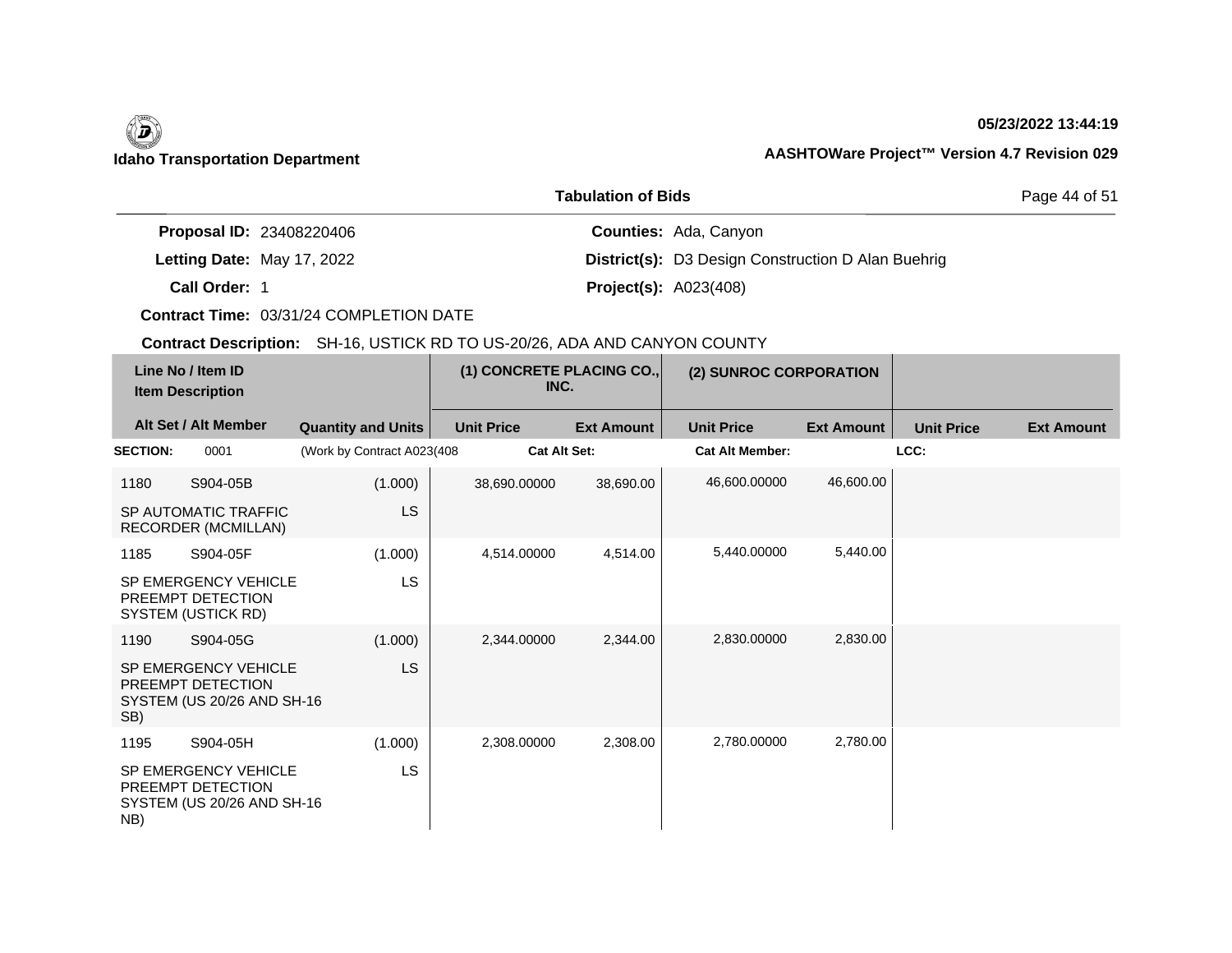**05/23/2022 13:44:19**

|                       | <b>Tabulation of Bids</b>    | Page 45 of 51 |
|-----------------------|------------------------------|---------------|
| <b>D:</b> 23408220406 | <b>Counties: Ada, Canyon</b> |               |

**Proposal ID** 

Letting Date: May 17, 2022

**Call Order:**

**Letting Date:** May 17, 2022 **District(s): D3 Design Construction D Alan Buehrig (in the state of the state of the state of the state of the state of the state of the state of the state of the state of the state of the sta** 1 **Project(s):** A023(408)

**Contract Time:** 03/31/24 COMPLETION DATE

| Line No / Item ID<br><b>Item Description</b> |                                                                    | (1) CONCRETE PLACING CO.,<br>INC. |                     | (2) SUNROC CORPORATION |                        |                   |                   |                   |
|----------------------------------------------|--------------------------------------------------------------------|-----------------------------------|---------------------|------------------------|------------------------|-------------------|-------------------|-------------------|
|                                              | Alt Set / Alt Member                                               | <b>Quantity and Units</b>         | <b>Unit Price</b>   | <b>Ext Amount</b>      | <b>Unit Price</b>      | <b>Ext Amount</b> | <b>Unit Price</b> | <b>Ext Amount</b> |
| <b>SECTION:</b>                              | 0001                                                               | (Work by Contract A023(408        | <b>Cat Alt Set:</b> |                        | <b>Cat Alt Member:</b> |                   | LCC:              |                   |
| 1200                                         | S904-05I                                                           | (1.000)                           | 25,000.00000        | 25,000.00              | 27,700.00000           | 27,700.00         |                   |                   |
| <b>SAMPLING</b>                              | SP PRE-DEMOLITION<br>ASBESTOS INVESTIGATION<br>AND PAINTED COATING | LS.                               |                     |                        |                        |                   |                   |                   |
| 1205                                         | S904-05L                                                           | (1.000)                           | 84,389.00000        | 84,389.00              | 101,700.00000          | 101,700.00        |                   |                   |
|                                              | SP RWIS - RPU STATION                                              | L S                               |                     |                        |                        |                   |                   |                   |
| 1210                                         | S904-05M                                                           | (1.000)                           | 35,735,00000        | 35,735.00              | 43,100.00000           | 43,100.00         |                   |                   |
| <b>TOWER</b>                                 | SP RWIS - SENSOR POLE AND                                          | LS.                               |                     |                        |                        |                   |                   |                   |
| 1215                                         | S904-05N                                                           | (1.000)                           | 7,559.00000         | 7,559.00               | 9,110.00000            | 9,110.00          |                   |                   |
| <b>SENSOR</b>                                | <b>SP RWIS - TEMPERATURE</b>                                       | L S                               |                     |                        |                        |                   |                   |                   |
| 1220                                         | S904-05O                                                           | (1.000)                           | 90,119.00000        | 90,119.00              | 108,600.00000          | 108,600.00        |                   |                   |
| 20/26 AND SH-16)                             | SP TEMP TRAFFIC SIGNAL (US                                         | LS.                               |                     |                        |                        |                   |                   |                   |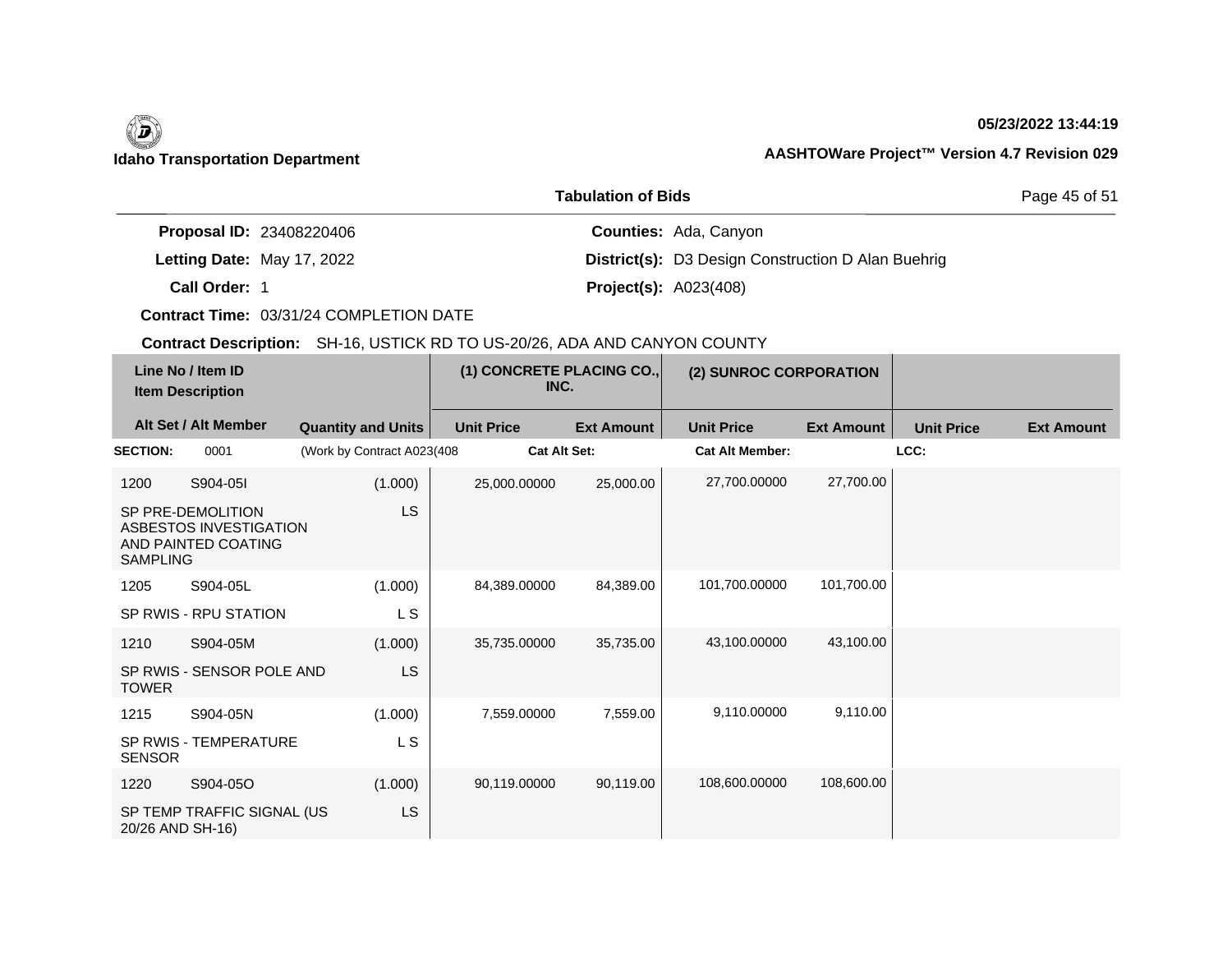# **05/23/2022 13:44:19**

|                                 | <b>Tabulation of Bids</b>                                 | Page 46 of 51 |
|---------------------------------|-----------------------------------------------------------|---------------|
| <b>Proposal ID: 23408220406</b> | <b>Counties: Ada, Canyon</b>                              |               |
| Letting Date: May 17, 2022      | <b>District(s):</b> D3 Design Construction D Alan Buehrig |               |

**Call Order:**

1 **Project(s):** A023(408)

**Contract Time:** 03/31/24 COMPLETION DATE

| Line No / Item ID<br><b>Item Description</b> |                                                   | (1) CONCRETE PLACING CO.,<br>INC. |                     | (2) SUNROC CORPORATION |                        |                   |                   |                   |
|----------------------------------------------|---------------------------------------------------|-----------------------------------|---------------------|------------------------|------------------------|-------------------|-------------------|-------------------|
|                                              | Alt Set / Alt Member                              | <b>Quantity and Units</b>         | <b>Unit Price</b>   | <b>Ext Amount</b>      | <b>Unit Price</b>      | <b>Ext Amount</b> | <b>Unit Price</b> | <b>Ext Amount</b> |
| <b>SECTION:</b>                              | 0001                                              | (Work by Contract A023(408)       | <b>Cat Alt Set:</b> |                        | <b>Cat Alt Member:</b> |                   | LCC:              |                   |
| 1225                                         | S904-05P                                          | (1.000)                           | 144,135.00000       | 144,135.00             | 494,900.00000          | 494,900.00        |                   |                   |
|                                              | SP DEWATERING                                     | LS.                               |                     |                        |                        |                   |                   |                   |
| 1230                                         | S904-05S                                          | (1.000)                           | 100,000.00000       | 100,000.00             | 20,500.00000           | 20,500.00         |                   |                   |
|                                              | SP TEMP DIVERSION                                 | L S                               |                     |                        |                        |                   |                   |                   |
| 1235                                         | S904-05T                                          | (1.000)                           | 21,012.00000        | 21,012.00              | 12,100.00000           | 12,100.00         |                   |                   |
|                                              | SP TURBIDITY MONITORING                           | LS.                               |                     |                        |                        |                   |                   |                   |
| 1240                                         | S904-06K                                          | (1.000)                           | 15,000.00000        | 15,000.00              | 18,400.00000           | 18,400.00         |                   |                   |
|                                              | SP STRUCTURE DEMO AND<br>SITE CLEANUP (PARCEL 79) | <b>LS</b>                         |                     |                        |                        |                   |                   |                   |
| 1245                                         | S904-06L                                          | (1.000)                           | 13,000.00000        | 13,000.00              | 16,600.00000           | 16,600.00         |                   |                   |
|                                              | SP STRUCTURE DEMO AND<br>SITE CLEANUP (PARCEL 87) | LS                                |                     |                        |                        |                   |                   |                   |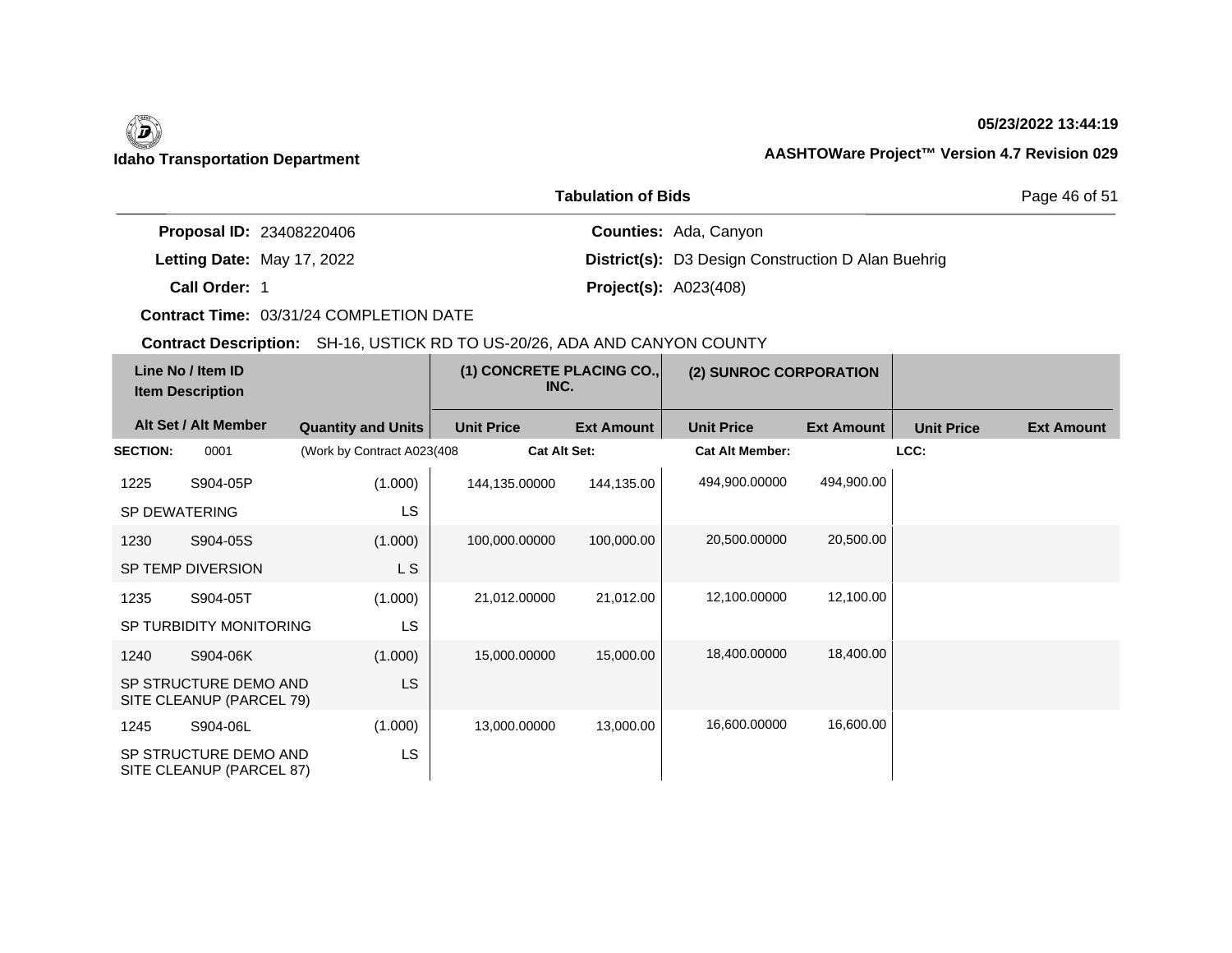# **05/23/2022 13:44:19**

|       | <b>Tabulation of Bids</b>    | Page 47 of 51 |
|-------|------------------------------|---------------|
| 20406 | <b>Counties: Ada, Canyon</b> |               |

**Proposal ID:** 23408220406

**Letting Date:** May 17, 2022 **District(s): D3 Design Construction D Alan Buehrig (in the state of the state of the state of the state of the state of the state of the state of the state of the state of the state of the sta** Letting Date: May 17, 2022

**Call Order:**

1 **Project(s):** A023(408)

**Contract Time:** 03/31/24 COMPLETION DATE

| Line No / Item ID<br><b>Item Description</b> |                                                   | (1) CONCRETE PLACING CO.,<br>INC. |                     | (2) SUNROC CORPORATION |                        |                   |                   |                   |
|----------------------------------------------|---------------------------------------------------|-----------------------------------|---------------------|------------------------|------------------------|-------------------|-------------------|-------------------|
|                                              | Alt Set / Alt Member                              | <b>Quantity and Units</b>         | <b>Unit Price</b>   | <b>Ext Amount</b>      | <b>Unit Price</b>      | <b>Ext Amount</b> | <b>Unit Price</b> | <b>Ext Amount</b> |
| <b>SECTION:</b>                              | 0001                                              | (Work by Contract A023(408)       | <b>Cat Alt Set:</b> |                        | <b>Cat Alt Member:</b> |                   | LCC:              |                   |
| 1250                                         | S904-06M                                          | (1.000)                           | 55,000.00000        | 55,000.00              | 66,800.00000           | 66,800.00         |                   |                   |
|                                              | SP STRUCTURE DEMO AND<br>SITE CLEANUP (PARCEL 89) | LS.                               |                     |                        |                        |                   |                   |                   |
| 1255                                         | S904-06N                                          | (1.000)                           | 9,000.00000         | 9,000.00               | 12,400.00000           | 12,400.00         |                   |                   |
|                                              | SP STRUCTURE DEMO AND<br>SITE CLEANUP (PARCEL 82) | <b>LS</b>                         |                     |                        |                        |                   |                   |                   |
| 1260                                         | S904-06P                                          | (1.000)                           | 9,000.00000         | 9,000.00               | 12,400.00000           | 12,400.00         |                   |                   |
|                                              | SP STRUCTURE DEMO AND<br>SITE CLEANUP (PARCEL 77) | LS.                               |                     |                        |                        |                   |                   |                   |
| 1265                                         | S911-05A                                          | 8,740.000                         | 7.50000             | 65,550.00              | 9.00000                | 78,660.00         |                   |                   |
| SP CONDUIT (2")                              |                                                   | <b>FT</b>                         |                     |                        |                        |                   |                   |                   |
| 1270                                         | S911-05B                                          | 3,030.000                         | 8.40000             | 25,452.00              | 10.00000               | 30,300.00         |                   |                   |
|                                              | SP 12-FIBER CABLE                                 | <b>FT</b>                         |                     |                        |                        |                   |                   |                   |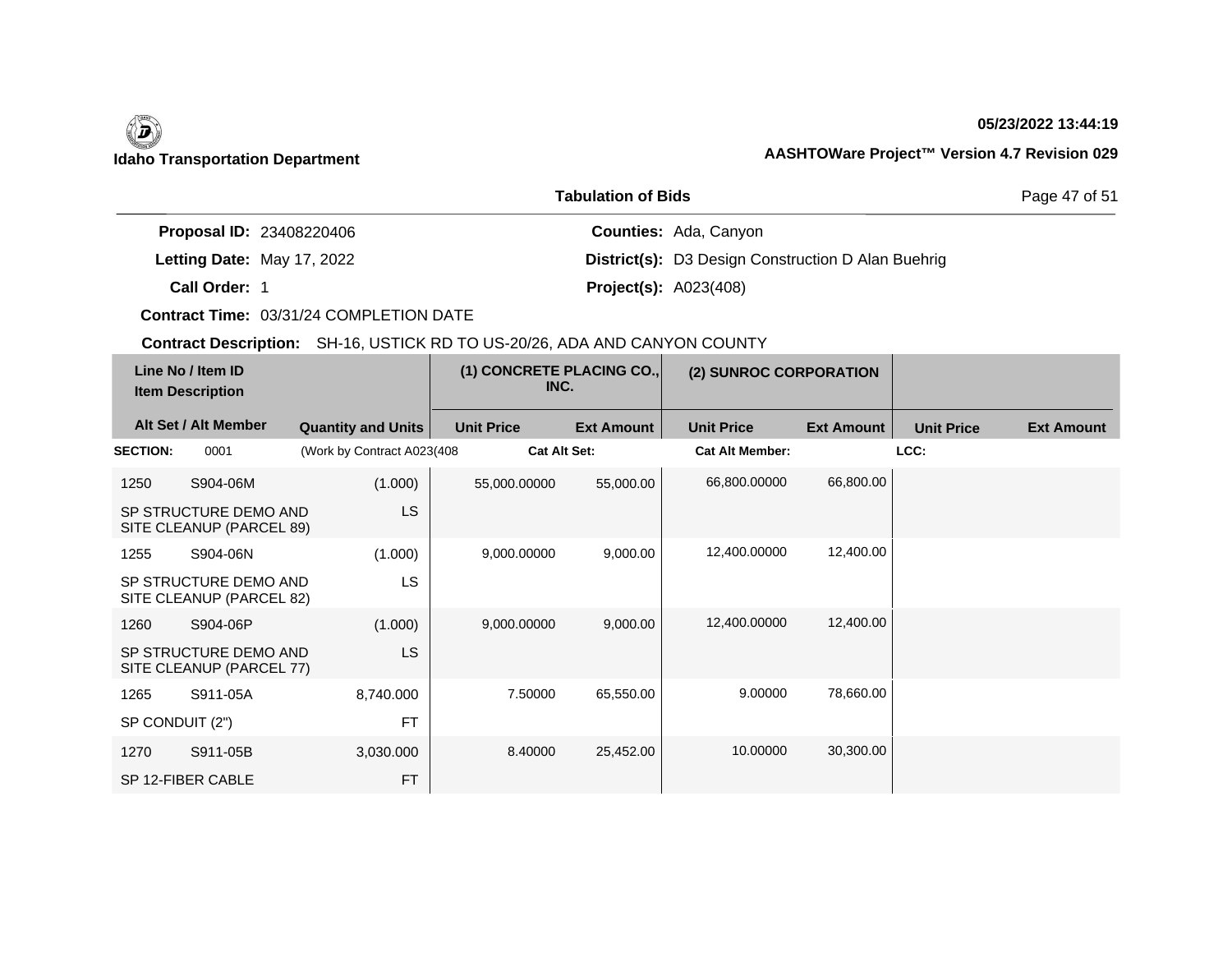## **05/23/2022 13:44:19**

|                                 | <b>Tabulation of Bids</b>                                 | Page 48 of 51 |
|---------------------------------|-----------------------------------------------------------|---------------|
| <b>Proposal ID: 23408220406</b> | <b>Counties: Ada, Canyon</b>                              |               |
| Letting Date: May 17, 2022      | <b>District(s):</b> D3 Design Construction D Alan Buehrig |               |
| Call Order: 1                   | <b>Project(s): A023(408)</b>                              |               |

**Contract Time:** 03/31/24 COMPLETION DATE

| Line No / Item ID<br><b>Item Description</b> |                          | (1) CONCRETE PLACING CO.,<br>INC. |                     | (2) SUNROC CORPORATION |                        |                   |                   |                   |
|----------------------------------------------|--------------------------|-----------------------------------|---------------------|------------------------|------------------------|-------------------|-------------------|-------------------|
|                                              | Alt Set / Alt Member     | <b>Quantity and Units</b>         | <b>Unit Price</b>   | <b>Ext Amount</b>      | <b>Unit Price</b>      | <b>Ext Amount</b> | <b>Unit Price</b> | <b>Ext Amount</b> |
| <b>SECTION:</b>                              | 0001                     | (Work by Contract A023(408        | <b>Cat Alt Set:</b> |                        | <b>Cat Alt Member:</b> |                   | LCC:              |                   |
| 1275                                         | S911-05C                 | 11,590.000                        | 7.10000             | 82,289.00              | 8.50000                | 98,515.00         |                   |                   |
|                                              | SP 48-FIBER CABLE        | <b>FT</b>                         |                     |                        |                        |                   |                   |                   |
| 1280                                         | S911-05D                 | 32,210.000                        | 9.30000             | 299,553.00             | 11.00000               | 354,310.00        |                   |                   |
|                                              | SP INTERCONNECT CONDUIT  | <b>FT</b>                         |                     |                        |                        |                   |                   |                   |
| 1285                                         | S911-05I                 | 322.000                           | 25.00000            | 8,050.00               | 102.00000              | 32,844.00         |                   |                   |
|                                              | SP 12" GATED IRR PIPE    | <b>FT</b>                         |                     |                        |                        |                   |                   |                   |
| 1290                                         | S911-05J                 | 62.000                            | 95.00000            | 5,890.00               | 89.00000               | 5,518.00          |                   |                   |
|                                              | SP ROCK GALLERY          | <b>FT</b>                         |                     |                        |                        |                   |                   |                   |
| 1295                                         | S911-05K                 | 13,123.000                        | 2.50000             | 32,807.50              | 17.50000               | 229,652.50        |                   |                   |
|                                              | SP REM OF CONCRETE DITCH | <b>FT</b>                         |                     |                        |                        |                   |                   |                   |
| 1300                                         | S911-05L                 | 4,523.000                         | 25.00000            | 113,075.00             | 95.50000               | 431,946.50        |                   |                   |
| SP REM OF PIPE                               |                          | <b>FT</b>                         |                     |                        |                        |                   |                   |                   |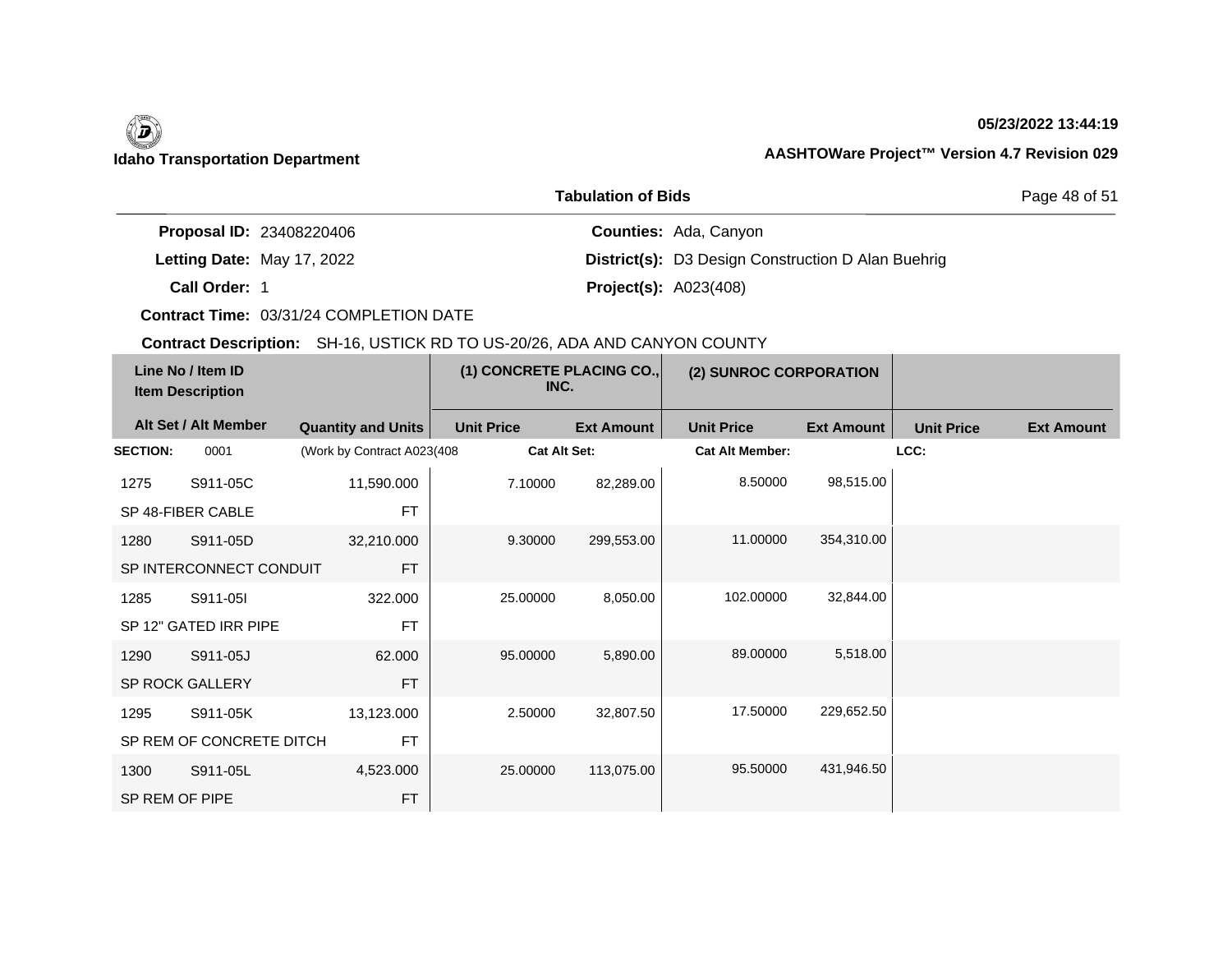## **05/23/2022 13:44:19**

|                                 | <b>Tabulation of Bids</b>                                 | Page 49 of 51 |
|---------------------------------|-----------------------------------------------------------|---------------|
| <b>Proposal ID: 23408220406</b> | <b>Counties: Ada, Canyon</b>                              |               |
| Letting Date: May 17, 2022      | <b>District(s):</b> D3 Design Construction D Alan Buehrig |               |
| Call Order: 1                   | <b>Project(s): A023(408)</b>                              |               |

**Contract Time:** 03/31/24 COMPLETION DATE

| Line No / Item ID<br><b>Item Description</b> |                        | (1) CONCRETE PLACING CO.,<br>INC. |                     | (2) SUNROC CORPORATION |                        |                   |                   |                   |
|----------------------------------------------|------------------------|-----------------------------------|---------------------|------------------------|------------------------|-------------------|-------------------|-------------------|
|                                              | Alt Set / Alt Member   | <b>Quantity and Units</b>         | <b>Unit Price</b>   | <b>Ext Amount</b>      | <b>Unit Price</b>      | <b>Ext Amount</b> | <b>Unit Price</b> | <b>Ext Amount</b> |
| <b>SECTION:</b>                              | 0001                   | (Work by Contract A023(408        | <b>Cat Alt Set:</b> |                        | <b>Cat Alt Member:</b> |                   | LCC:              |                   |
| 1305                                         | S911-05N               | 3,411.000                         | 17.25000            | 58,839.75              | 21.00000               | 71,631.00         |                   |                   |
|                                              | SP UTILITY CONDUIT     | <b>FT</b>                         |                     |                        |                        |                   |                   |                   |
| 1310                                         | S911-05O               | 376,000                           | 610.00000           | 229,360.00             | 956.00000              | 359,456.00        |                   |                   |
| <b>ELLIPTICAL PIPE</b>                       | SP IRR PIPE 34" X 55"  | <b>FT</b>                         |                     |                        |                        |                   |                   |                   |
| 1315                                         | S911-05Q               | 71.000                            | 1,600.00000         | 113,600.00             | 2,080.00000            | 147,680.00        |                   |                   |
|                                              | SP 3' X 4' BOX CULVERT | <b>FT</b>                         |                     |                        |                        |                   |                   |                   |
| 1320                                         | S911-05R               | 477.000                           | 4.30000             | 2,051.10               | 9.60000                | 4,579.20          |                   |                   |
|                                              | SP TEMPORARY FENCING   | <b>FT</b>                         |                     |                        |                        |                   |                   |                   |
| 1325                                         | S911-05S               | 1,912.000                         | 3.30000             | 6,309.60               | 2.80000                | 5,353.60          |                   |                   |
|                                              | SP ORANGE SAFETY FENCE | <b>FT</b>                         |                     |                        |                        |                   |                   |                   |
| 1330                                         | S911-05U               | 392.000                           | 51.75000            | 20,286.00              | 53.00000               | 20,776.00         |                   |                   |
| <b>FENCE</b>                                 | SP REMOVE AND RELOCATE | <b>FT</b>                         |                     |                        |                        |                   |                   |                   |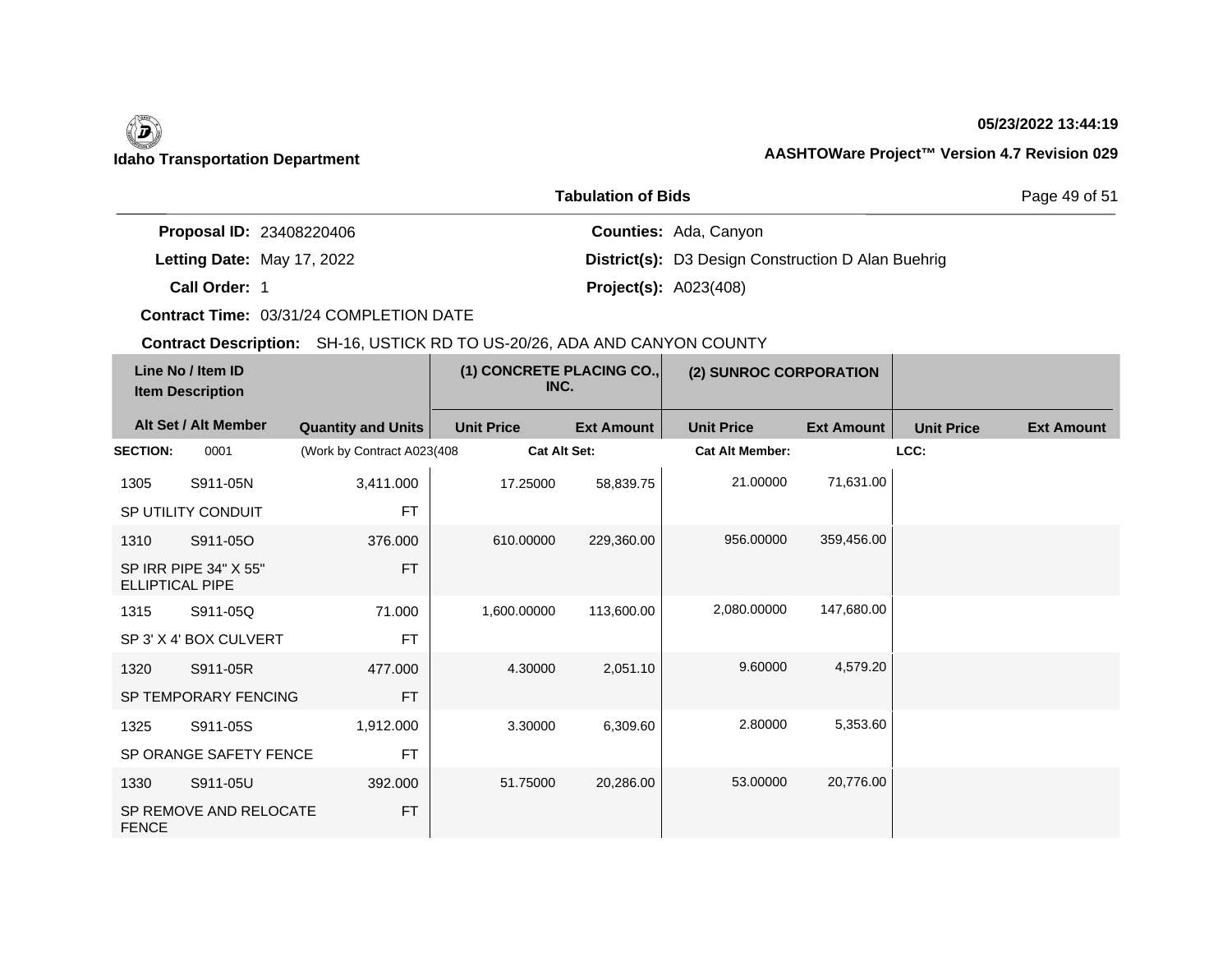# **05/23/2022 13:44:19**

| <b>Tabulation of Bids</b> | Page 50 of 51 |
|---------------------------|---------------|

**Proposal ID:** 23408220406

Letting Date: May 17, 2022

**Call Order:**

**Letting Date:** May 17, 2022 **District(s): D3 Design Construction D Alan Buehrig (in the state of the state of the state of the state of the state of the state of the state of the state of the state of the state of the sta** 1 **Project(s):** A023(408)

**Counties:** Ada, Canyon

**Contract Time:** 03/31/24 COMPLETION DATE

| Line No / Item ID<br><b>Item Description</b> |                                              | (1) CONCRETE PLACING CO.,<br>(2) SUNROC CORPORATION<br>INC. |                     |                   |                        |                   |                   |                   |
|----------------------------------------------|----------------------------------------------|-------------------------------------------------------------|---------------------|-------------------|------------------------|-------------------|-------------------|-------------------|
|                                              | Alt Set / Alt Member                         | <b>Quantity and Units</b>                                   | <b>Unit Price</b>   | <b>Ext Amount</b> | <b>Unit Price</b>      | <b>Ext Amount</b> | <b>Unit Price</b> | <b>Ext Amount</b> |
| <b>SECTION:</b>                              | 0001                                         | (Work by Contract A023(408)                                 | <b>Cat Alt Set:</b> |                   | <b>Cat Alt Member:</b> |                   | LCC:              |                   |
| 1335                                         | S912-05A                                     | 1,246.000                                                   | 19.00000            | 23,674.00         | 152.00000              | 189,392.00        |                   |                   |
|                                              | SP LANDSCAPE AND<br><b>IRRIGATION REPAIR</b> | SY                                                          |                     |                   |                        |                   |                   |                   |
| 1340                                         | S912-05E                                     | 7,756.000                                                   | 39.75000            | 308,301.00        | 333.00000              | 2,582,748.00      |                   |                   |
|                                              | SP MEDIAN CONCRETE                           | SY                                                          |                     |                   |                        |                   |                   |                   |
| 1345                                         | S912-05G                                     | 809.000                                                     | 50.00000            | 40,450.00         | 57.00000               | 46,113.00         |                   |                   |
|                                              | SP REM OF FOUNDATION                         | SY                                                          |                     |                   |                        |                   |                   |                   |
| 1350                                         | Z629-05A                                     | (1.000)                                                     | 6,525,196.00000     | 6,525,196.00      | 4,500,000.09000        | 4,500,000.09      |                   |                   |
| <b>MOBILIZATION</b>                          |                                              | LS.                                                         |                     |                   |                        |                   |                   |                   |
|                                              | <b>Section Totals:</b>                       |                                                             |                     | \$68,850,189.38   |                        | \$89,964,617.00   |                   |                   |
|                                              | Life Cycle Costs:                            |                                                             |                     |                   |                        |                   |                   |                   |
| <b>Section Total with LCC:</b>               |                                              |                                                             | \$68,850,189.38     |                   | \$89,964,617.00        |                   |                   |                   |
| <b>Contract Item Totals</b>                  |                                              |                                                             | \$68,850,189.38     |                   | \$89,964,617.00        |                   |                   |                   |